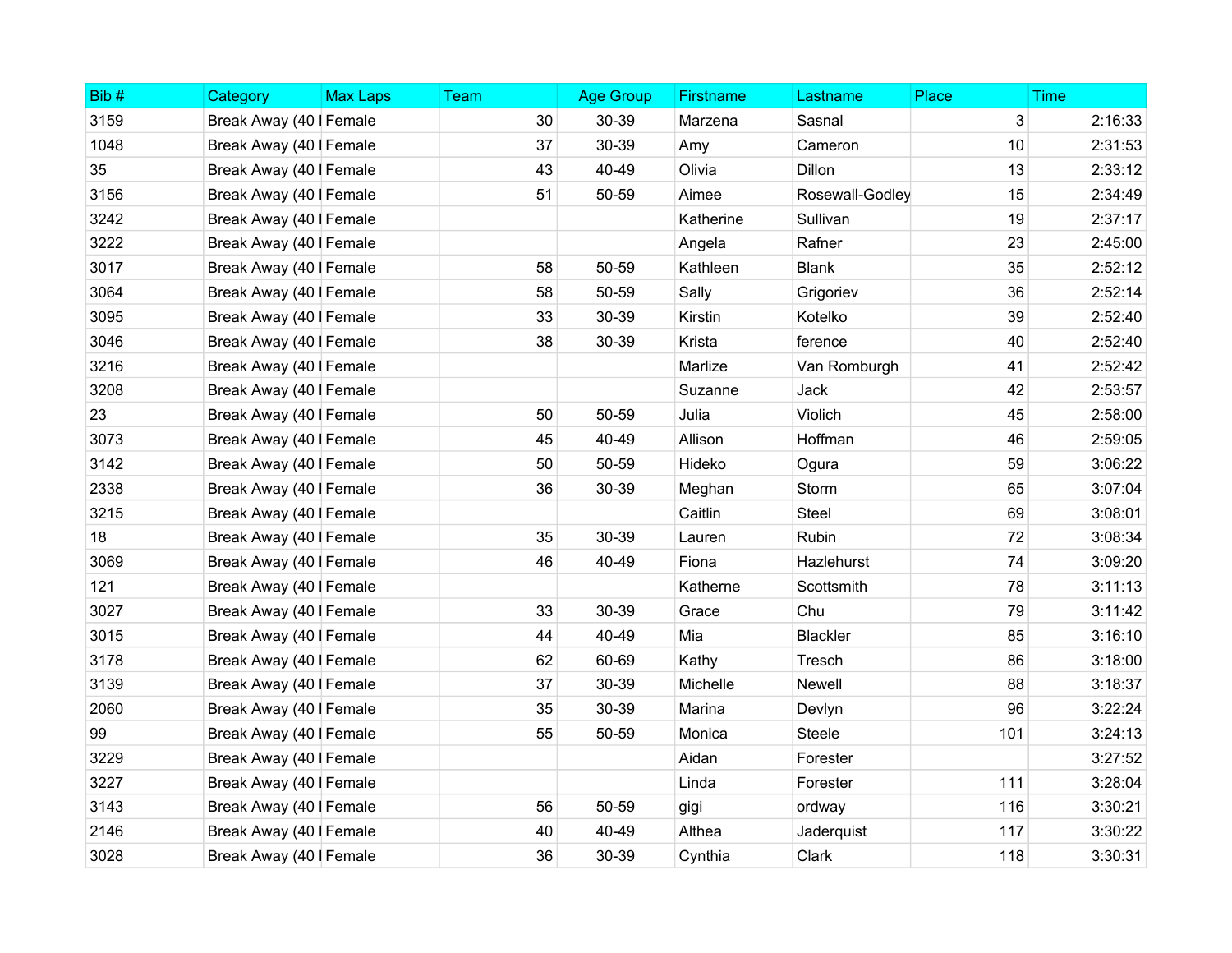| Bib# | Category                | <b>Max Laps</b> | Team | <b>Age Group</b> | Firstname   | Lastname      | Place | <b>Time</b> |
|------|-------------------------|-----------------|------|------------------|-------------|---------------|-------|-------------|
| 3194 | Break Away (40   Female |                 | 56   | 50-59            | Angela      | Winquist      | 119   | 3:31:46     |
| 3082 | Break Away (40   Female |                 | 42   | 40-49            | Amy         | Jessen        | 120   | 3:32:31     |
| 3149 | Break Away (40   Female |                 | 44   | 40-49            | Elizabeth   | Piotrowski    | 123   | 3:33:48     |
| 3146 | Break Away (40   Female |                 | 37   | 30-39            | Sarah       | Outzen        | 125   | 3:36:14     |
| 54   | Break Away (40   Female |                 | 47   | 40-49            | Jennifer    | Kolling       | 126   | 3:37:49     |
| 3224 | Break Away (40   Female |                 |      |                  | Casey       | McGrudin      | 128   | 3:38:05     |
| 3147 | Break Away (40   Female |                 | 50   | 50-59            | Diana       | Parker        | 129   | 3:38:29     |
| 3065 | Break Away (40   Female |                 | 49   | 40-49            | Laurie      | Hailer        | 130   | 3:38:52     |
| 3137 | Break Away (40   Female |                 | 28   | $19 - 29$        | tabitha     | nacua         | 135   | 3:42:15     |
| 2254 | Break Away (40   Female |                 | 50   | 50-59            | Laurie      | Ochs          | 136   | 3:42:19     |
| 61   | Break Away (40   Female |                 | 53   | 50-59            | Alison      | Mauze         | 137   | 3:42:47     |
| 2055 | Break Away (40   Female |                 | 69   | 60-69            | Jennifer    | Dayrell       | 145   | 3:44:30     |
| 2265 | Break Away (40   Female |                 | 43   | 40-49            | Lisa        | Peasley       | 146   | 3:44:33     |
| 3166 | Break Away (40   Female |                 | 30   | 30-39            | Christine   | Sodaro        | 148   | 3:46:47     |
| 5    | Break Away (40   Female |                 | 55   | 50-59            | Carol       | Chiffelle     | 149   | 3:47:54     |
| 3007 | Break Away (40   Female |                 | 63   | 60-69            | Arlene      | <b>Banks</b>  | 156   | 3:53:08     |
| 3190 | Break Away (40   Female |                 | 54   | 50-59            | Alison      | Wilkinson     | 157   | 3:53:52     |
| 3231 | Break Away (40   Female |                 |      |                  | Erin        | Wylie         | 159   | 3:55:32     |
| 3153 | Break Away (40   Female |                 | 52   | 50-59            | nancy       | Preimesberger | 160   | 3:55:38     |
| 3162 | Break Away (40   Female |                 | 27   | $19 - 29$        | llana       | Silverstein   | 164   | 3:57:30     |
| 3234 | Break Away (40   Female |                 |      |                  | Pat         | C.            | 165   | 3:57:44     |
| 3041 | Break Away (40   Female |                 | 49   | 40-49            | Melissa     | Delgado       | 168   | 3:59:14     |
| 74   | Break Away (40   Female |                 | 51   | 50-59            | Valerie     | Roger         | 170   | 3:59:46     |
| 3060 | Break Away (40   Female |                 | 57   | 50-59            | Nanette     | Gordon        | 171   | 3:59:49     |
| 124  | Break Away (40   Female |                 |      |                  | Katherine   | Shapiro       | 173   | 4:00:05     |
| 3089 | Break Away (40   Female |                 | 37   | 30-39            | Miko        | Kepko         | 182   | 4:02:51     |
| 1432 | Break Away (40   Female |                 | 57   | 50-59            | Johnette    | Yoshizumi     | 183   | 4:03:28     |
| 3033 | Break Away (40   Female |                 | 44   | 40-49            | Candice     | Corder        | 185   | 4:05:16     |
| 3167 | Break Away (40   Female |                 | 55   | 50-59            | Monica      | Solorio-Snow  | 186   | 4:06:36     |
| 3163 | Break Away (40   Female |                 | 49   | 40-49            | <b>Bita</b> | Sistani       | 188   | 4:07:47     |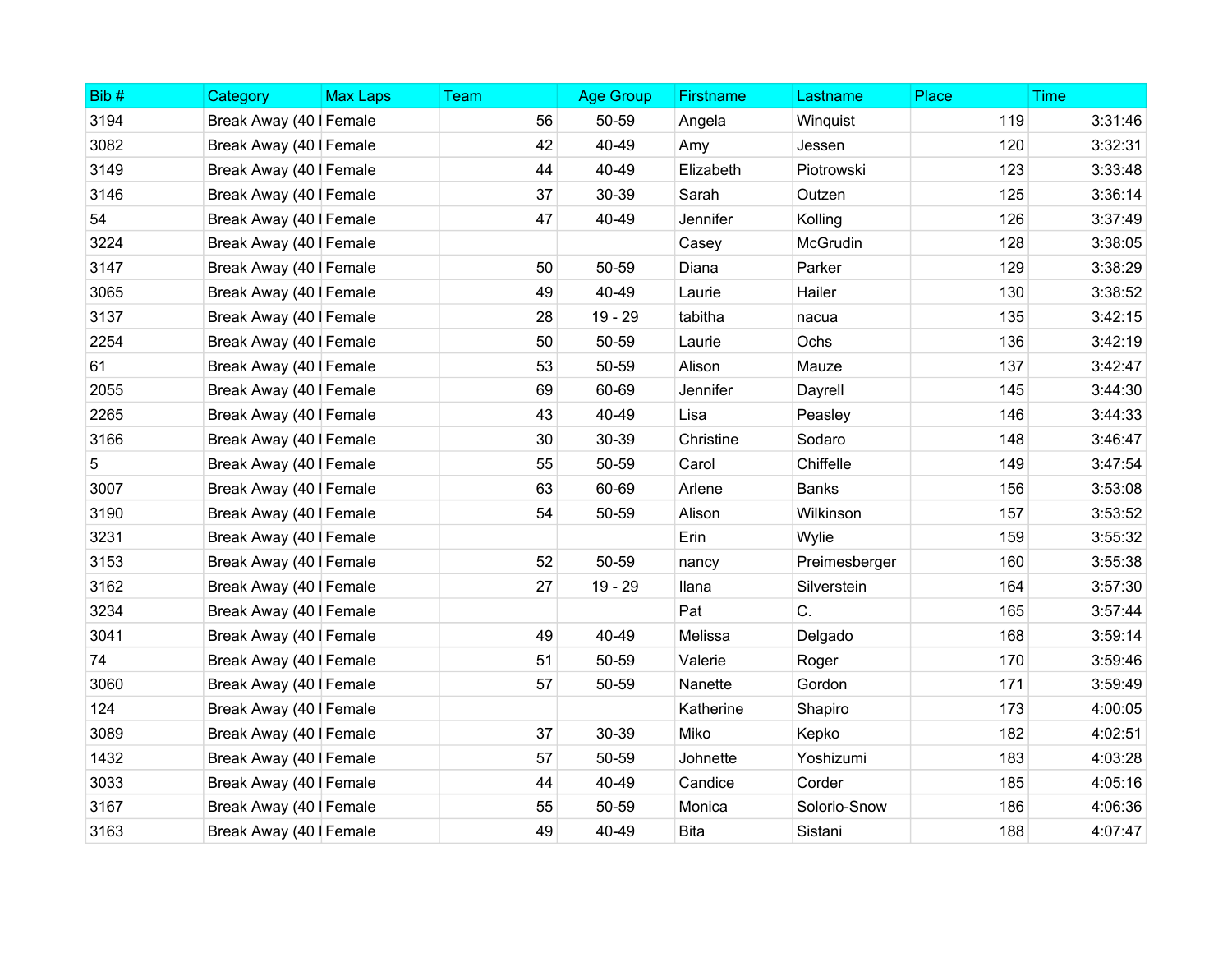| Bib# | Category                   | <b>Max Laps</b> | Team | <b>Age Group</b> | <b>Firstname</b> | Lastname       | Place | <b>Time</b> |
|------|----------------------------|-----------------|------|------------------|------------------|----------------|-------|-------------|
| 3109 | Break Away (40   Female    |                 | 21   | $19 - 29$        | Grace            | Lihn           | 190   | 4:08:04     |
| 3237 | Break Away (40   Female    |                 |      |                  | Andreas          | Paaske         | 192   | 4:08:33     |
| 3049 | Break Away (40   Female    |                 | 56   | 50-59            | Mary             | Fitch          | 193   | 4:08:59     |
| 3043 | Break Away (40   Female    |                 | 47   | 40-49            | Kerrie           | Dixon          | 195   | 4:09:23     |
| 3187 | Break Away (40   Female    |                 | 37   | 30-39            | Elizabeth        | Weiler         | 197   | 4:09:32     |
| 3219 | Break Away (40   Female    |                 |      |                  | Victoria         | Tomkinson      | 201   | 4:11:30     |
| 3220 | Break Away (40   Female    |                 |      |                  | Charlotte        | Tomkinson      | 202   | 4:11:33     |
| 3100 | Break Away (40   Female    |                 | 45   | 40-49            | Priscilla        | Lane           | 203   | 4:12:22     |
| 3103 | Break Away (40   Female    |                 | 57   | 50-59            | Leslie           | LaskinReese    | 213   | 4:28:46     |
| 3006 | Break Away (40   Female    |                 | 58   | 50-59            | margaret         | atmar          | 214   | 4:28:47     |
| 3048 | Break Away (40   Female    |                 | 49   | 40-49            | Jennifer         | Fink           | 215   | 4:30:23     |
| 3013 | Break Away (40   Female    |                 | 52   | 50-59            | Patricia         | <b>Bigelow</b> | 217   | 4:30:55     |
| 2031 | Break Away (40   Female    |                 | 48   | 40-49            | Barbara          | Carlisle       | 218   | 4:31:29     |
| 3077 | Break Away (40   Female    |                 | 52   | 50-59            | jane             | Hornaday       | 221   | 4:34:24     |
| 3070 | Break Away (40   Female    |                 | 51   | 50-59            | Sydney           | Hennessy       | 223   | 4:43:49     |
| 3191 | Break Away (40   Female    |                 | 60   | 60-69            | Phyllis          | Williams       | 224   | 4:45:00     |
| 3039 | Break Away (40   Female    |                 | 36   | 30-39            | Sarah            | Davenport      | 226   | 4:46:23     |
| 3003 | Break Away (40   Female    |                 | 43   | 40-49            | Tracy            | Ames           | 229   | 4:49:04     |
| 3072 | Break Away (40   Female    |                 | 43   | 40-49            | Rhea             | Hill           | 233   | 4:49:10     |
| 3071 | Break Away (40   Female    |                 | 17   | 18 and under     | Raelyn           | <b>Hill</b>    | 234   | 4:49:10     |
| 2022 | Break Away (40   Female    |                 | 51   | 50-59            | Terri            | <b>Briscoe</b> | 236   | 5:08:37     |
| 2024 | Break Away (40   Female    |                 | 49   | 40-49            | Nicole           | <b>Brown</b>   | 240   | 5:32:05     |
| 3239 | Break Away (40   Female    |                 |      |                  | Annie            | McFadden       | 243   | 5:56:01     |
|      | 3032 Break Away (40   Male |                 | 35   | 30-39            | jerry            | cooper         |       | 2:07:08     |
|      | 3204 Break Away (40   Male |                 | 46   | 40-49            | Nester           | Schnagge       |       | 2:14:50     |
|      | 3241 Break Away (40   Male |                 |      |                  | Allan            | <b>Nichols</b> | 4     | 2:19:31     |
|      | 20 Break Away (40   Male   |                 | 35   | 30-39            | laurens          | TEN dam        | 5     | 2:20:33     |
|      | 3210 Break Away (40   Male |                 |      |                  | Andrew           | Zakem          | 6     | 2:26:11     |
|      | 3201 Break Away (40   Male |                 |      |                  | Robert           | Price          | 7     | 2:27:40     |
|      | 3091 Break Away (40   Male |                 | 53   | 50-59            | Kevin            | King           | 8     | 2:27:46     |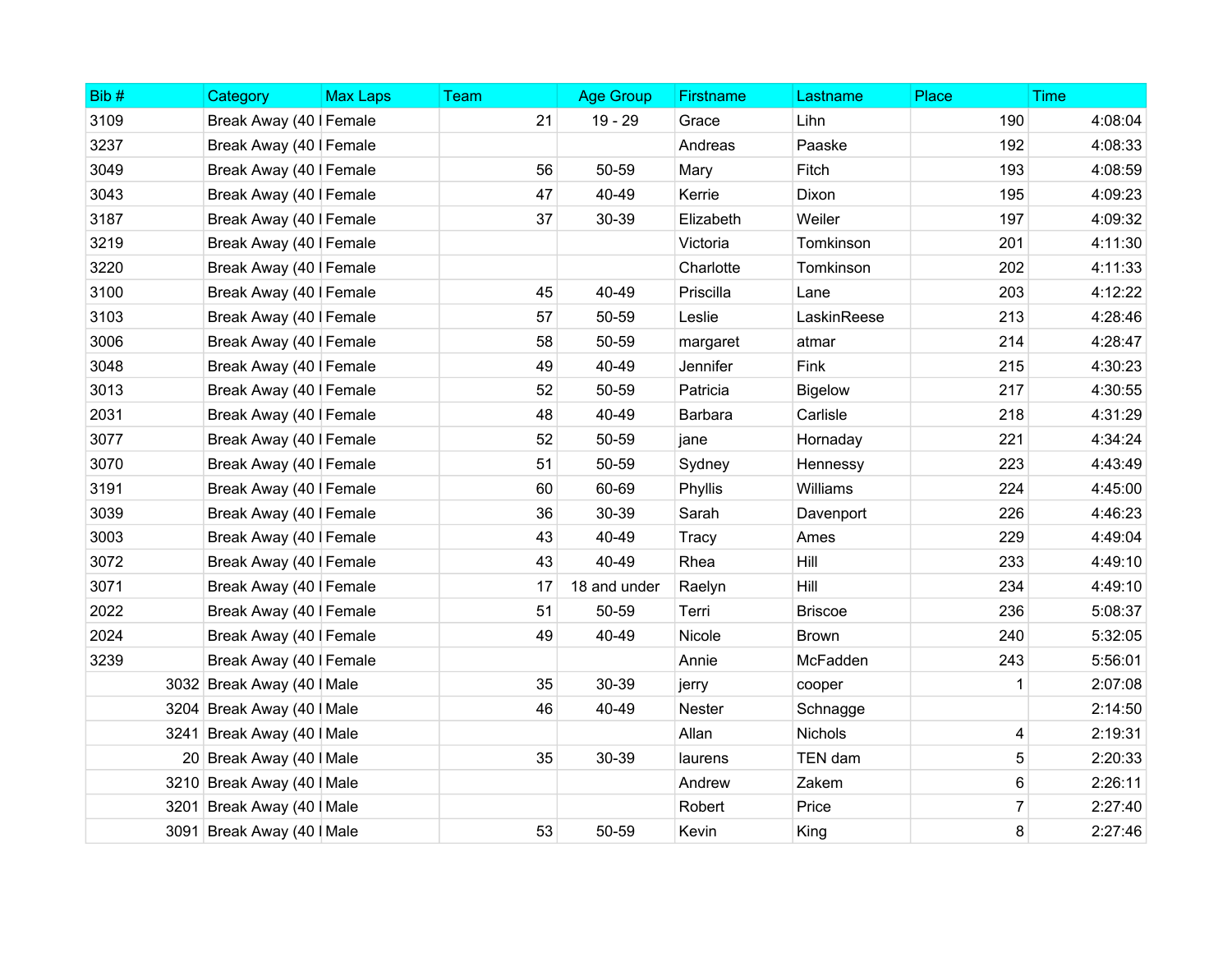| Bib# | Category                   | <b>Max Laps</b> | Team | <b>Age Group</b> | Firstname    | Lastname       | Place | <b>Time</b> |
|------|----------------------------|-----------------|------|------------------|--------------|----------------|-------|-------------|
|      | 1433 Break Away (40   Male |                 | 52   | 50-59            | Paul         | Zadoff         | 9     | 2:27:56     |
|      | 2284 Break Away (40   Male |                 | 47   | 40-49            | David        | Rippon         | 11    | 2:32:27     |
|      | 3086 Break Away (40   Male |                 | 61   | 60-69            | Mark         | Kelley         | 12    | 2:33:05     |
|      | 2173 Break Away (40   Male |                 | 51   | 50-59            | Douglas      | Landau         | 14    | 2:33:59     |
|      | 3018 Break Away (40   Male |                 | 55   | 50-59            | Robert       | <b>Bolen</b>   | 16    | 2:35:37     |
|      | 3053 Break Away (40   Male |                 | 49   | 40-49            | Justin       | Gamache        | 17    | 2:36:51     |
|      | 3092 Break Away (40   Male |                 | 46   | 40-49            | James        | Knewitz        | 18    | 2:36:58     |
|      | 3230 Break Away (40   Male |                 |      |                  | Fred         | Felman         | 20    | 2:37:59     |
|      | 3030 Break Away (40   Male |                 | 28   | 19 - 29          | Cameron      | Clark          | 21    | 2:39:49     |
|      | 3212 Break Away (40   Male |                 |      |                  | <b>Steve</b> | <b>Binder</b>  | 22    | 2:41:36     |
|      | 3034 Break Away (40   Male |                 | 47   | 40-49            | lee          | COX            | 24    | 2:45:08     |
|      | 2099 Break Away (40   Male |                 | 28   | 19 - 29          | Will         | Gahagan        | 25    | 2:45:37     |
|      | 3055 Break Away (40   Male |                 | 37   | 30-39            | Jack         | Gerwick        | 26    | 2:45:57     |
|      | 3106 Break Away (40   Male |                 | 25   | 19 - 29          | Thomas       | Lessler        | 27    | 2:46:32     |
|      | 3123 Break Away (40   Male |                 | 62   | 60-69            | Craig        | McDow          | 28    | 2:46:50     |
|      | 3 Break Away (40   Male    |                 | 47   | 40-49            | Robert       | Bagnall        | 29    | 2:47:05     |
|      | 3085 Break Away (40   Male |                 | 40   | 40-49            | Alex         | Kamages        | 30    | 2:48:22     |
|      | 3179 Break Away (40   Male |                 | 57   | 50-59            | Lou          | Turi           | 31    | 2:48:23     |
|      | 17 Break Away (40   Male   |                 | 55   | 50-59            | Jeffrey      | Oster          | 32    | 2:49:38     |
|      | 50 Break Away (40   Male   |                 | 73   | 70-79            | James        | <b>Kirsner</b> | 33    | 2:49:54     |
|      | 3063 Break Away (40   Male |                 | 60   | 60-69            | George       | Grigoriev      | 34    | 2:52:08     |
|      | 3175 Break Away (40   Male |                 | 44   | 40-49            | Daniel       | Tavares        | 37    | 2:52:27     |
|      | 2434 Break Away (40   Male |                 |      |                  | Peter        | <b>Bolden</b>  | 38    | 2:52:36     |
|      | 3232 Break Away (40   Male |                 |      |                  | Harun        | Oncu           | 43    | 2:54:16     |
|      | 3203 Break Away (40   Male |                 |      |                  | Javier       | Barraza        | 44    | 2:56:20     |
|      | 15 Break Away (40   Male   |                 | 43   | 40-49            | John         | Mecklenburg    | 47    | 3:00:22     |
|      | 3192 Break Away (40   Male |                 | 58   | 50-59            | Terrell      | Williams       | 48    | 3:00:49     |
|      | 3225 Break Away (40   Male |                 |      |                  | AI           | Johansen       | 49    | 3:01:30     |
|      | 3050 Break Away (40   Male |                 | 50   | 50-59            | <b>Steve</b> | Fox            | 50    | 3:01:52     |
|      | 3104 Break Away (40   Male |                 | 47   | 40-49            | William      | Law            | 51    | 3:01:54     |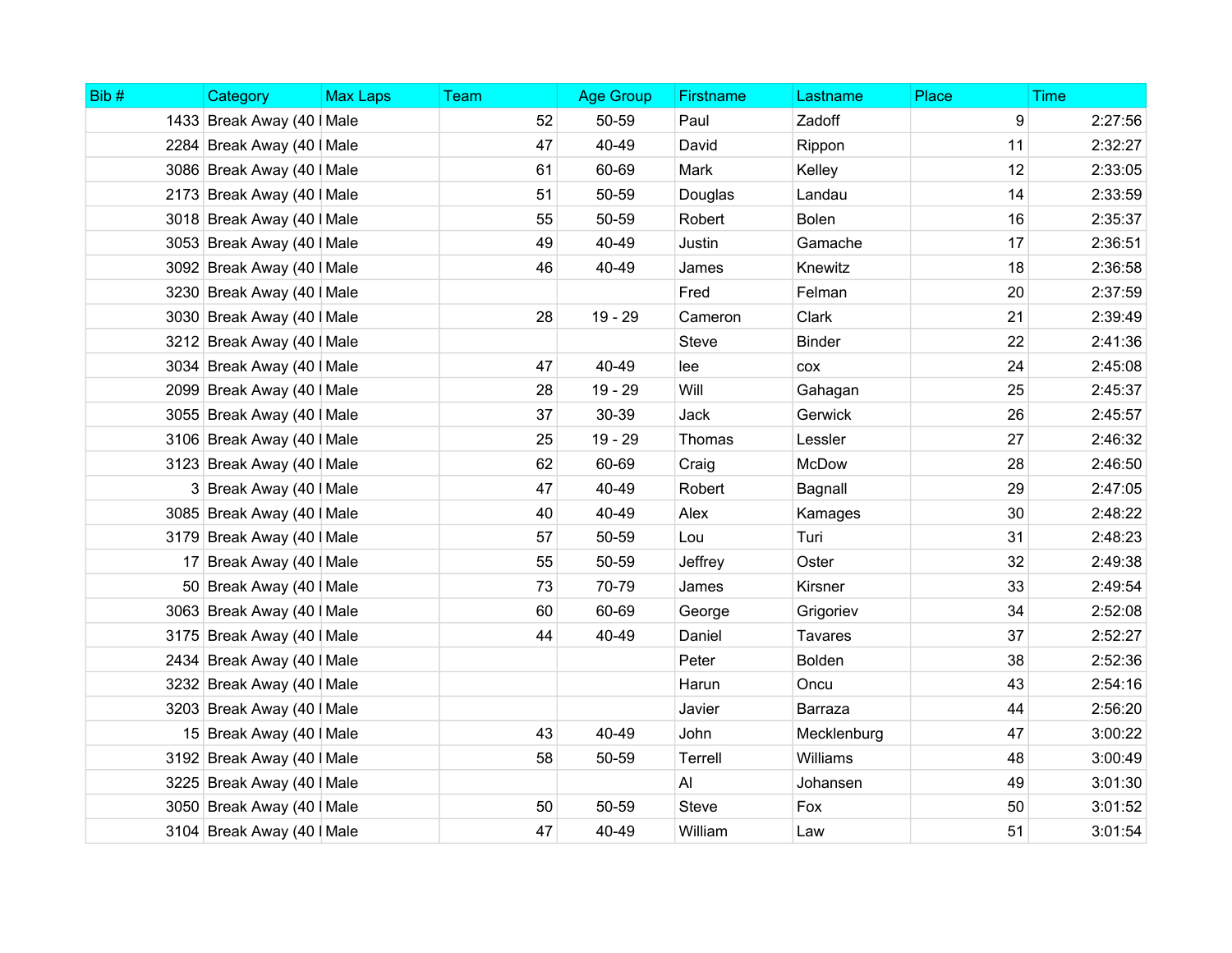| Bib# | Category                   | <b>Max Laps</b> | Team | <b>Age Group</b> | <b>Firstname</b> | Lastname        | Place | <b>Time</b>   |
|------|----------------------------|-----------------|------|------------------|------------------|-----------------|-------|---------------|
|      | 3044 Break Away (40   Male |                 | 42   | 40-49            | Cristof          | Eigelberger     | 52    | 3:03:18       |
|      | 3177 Break Away (40   Male |                 | 57   | 50-59            | David            | Townsend        | 53    | 3:03:24       |
|      | 3211 Break Away (40   Male |                 |      |                  | Axel             | <b>Bethke</b>   |       | 1474725258184 |
|      | 3037 Break Away (40   Male |                 | 35   | 30-39            | Matthew          | Danziger        | 55    | 3:05:10       |
|      | 3038 Break Away (40   Male |                 | 37   | 30-39            | Mike             | Danziger        | 56    | 3:05:12       |
|      | 3131 Break Away (40   Male |                 | 43   | 40-49            | Robb             | Miller          | 57    | 3:06:00       |
|      | 2292 Break Away (40   Male |                 | 54   | 50-59            | Jonathan         | Rolnick         | 58    | 3:06:15       |
|      | 3022 Break Away (40   Male |                 | 54   | 50-59            | Peter            | <b>Brunclik</b> | 60    | 3:06:24       |
|      | 2272 Break Away (40   Male |                 | 49   | 40-49            | James            | Porter          | 61    | 3:06:34       |
|      | 3154 Break Away (40   Male |                 | 53   | 50-59            | steven           | rosenthal       | 62    | 3:06:37       |
|      | 108 Break Away (40   Male  |                 | 54   | 50-59            | Stuart           | Winograd        | 63    | 3:06:41       |
|      | 3012 Break Away (40   Male |                 | 61   | 60-69            | peter            | bergmann        | 64    | 3:06:47       |
|      | 2183 Break Away (40   Male |                 | 45   | 40-49            | kevin            | lazenby         | 66    | 3:07:07       |
|      | 3133 Break Away (40   Male |                 | 60   | 60-69            | glenn            | mori            | 67    | 3:07:08       |
|      | 3058 Break Away (40   Male |                 | 57   | 50-59            | David            | Gooder          | 68    | 3:07:11       |
|      | 59 Break Away (40   Male   |                 | 53   | 50-59            | loren            | lopin           | 70    | 3:08:09       |
|      | 2083 Break Away (40   Male |                 | 37   | 30-39            | andrew           | ference         | 71    | 3:08:21       |
|      | 3184 Break Away (40   Male |                 | 53   | 50-59            | marshall         | vincent         | 73    | 3:09:09       |
|      | 3132 Break Away (40   Male |                 | 35   | 30-39            | Lawrence         | Miranda         | 75    | 3:09:32       |
|      | 3218 Break Away (40   Male |                 |      |                  | Edwin            | Medina          | 76    | 3:09:51       |
|      | 2246 Break Away (40   Male |                 | 60   | 60-69            | Dennis           | Mueller         | 77    | 3:10:15       |
|      | 3036 Break Away (40   Male |                 | 38   | 30-39            | Stephen          | Dang            | 80    | 3:11:50       |
|      | 3009 Break Away (40   Male |                 | 64   | 60-69            | Morris           | Beazley         | 81    | 3:14:35       |
|      | 89 Break Away (40   Male   |                 | 47   | 40-49            | Matt             | Rodgers         | 82    | 3:14:59       |
|      | 3148 Break Away (40   Male |                 | 49   | 40-49            | <b>Kirk</b>      | Philippou       | 83    | 3:15:52       |
|      | 3080 Break Away (40   Male |                 | 47   | 40-49            | Mark             | Inbody          | 84    | 3:16:09       |
|      | 2004 Break Away (40   Male |                 | 58   | 50-59            | William          | Arrighi         | 87    | 3:18:30       |
|      | 3138 Break Away (40   Male |                 | 39   | 30-39            | Larry            | Newell          | 89    | 3:18:39       |
|      | 3067 Break Away (40   Male |                 | 25   | $19 - 29$        | Curt             | Harrington      | 90    | 3:19:47       |
|      | 21 Break Away (40   Male   |                 | 54   | 50-59            | Ron              | <b>Tibbs</b>    | 91    | 3:20:17       |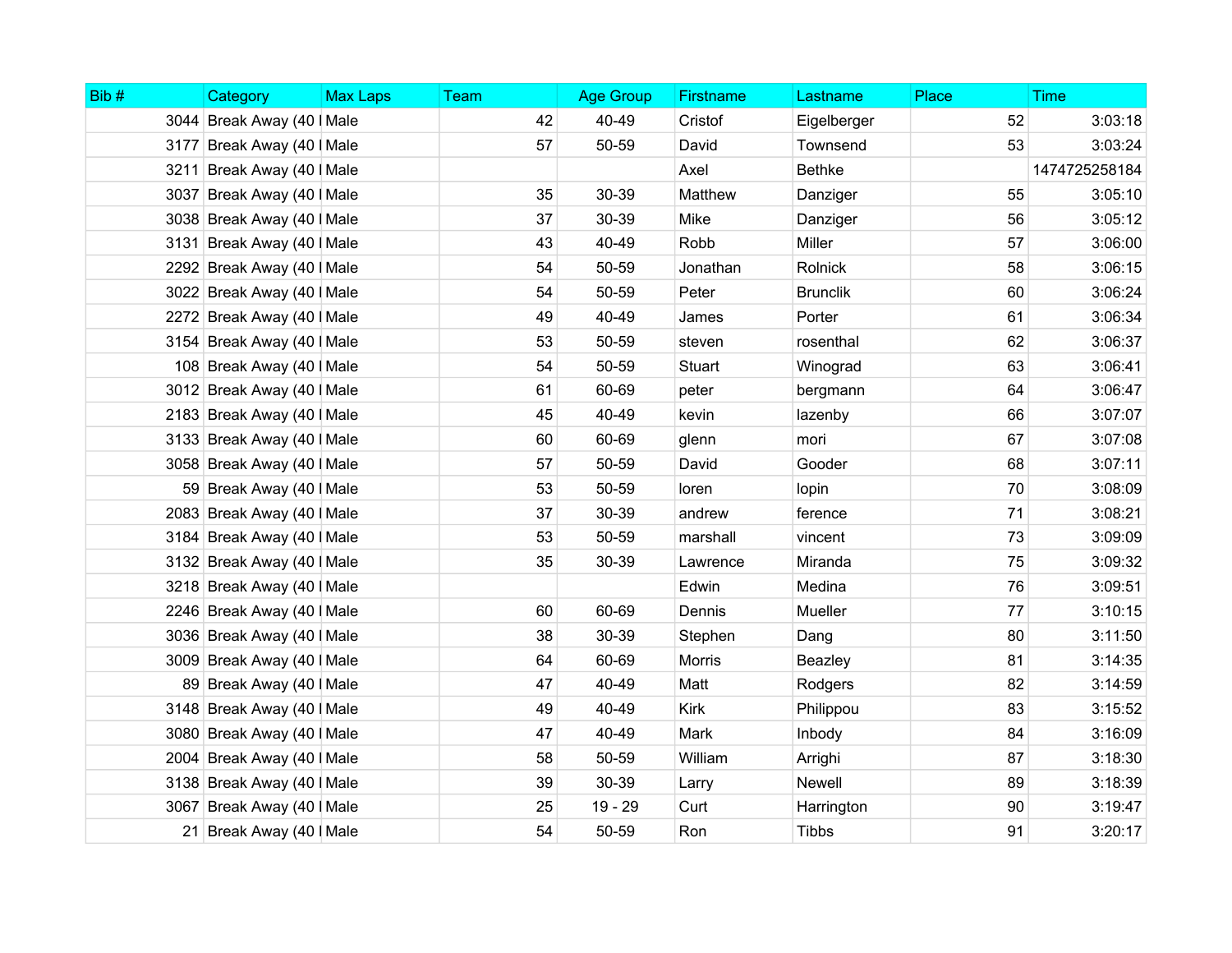| Bib# | Category                   | <b>Max Laps</b> | Team | <b>Age Group</b> | Firstname    | Lastname          | Place | <b>Time</b> |
|------|----------------------------|-----------------|------|------------------|--------------|-------------------|-------|-------------|
|      | 3127 Break Away (40   Male |                 | 31   | 30-39            | Hector       | Mendoza           | 92    | 3:20:22     |
|      | 53 Break Away (40   Male   |                 | 49   | 40-49            | Matt         | Kolling           | 93    | 3:20:38     |
|      | 84 Break Away (40   Male   |                 | 54   | 50-59            | Douglas      | Rappaport         | 94    | 3:20:46     |
|      | 94 Break Away (40   Male   |                 | 48   | 40-49            | Adam         | Schneiberg        | 95    | 3:21:19     |
|      | 3209 Break Away (40   Male |                 |      |                  | Robert       | Henn              | 97    | 3:22:53     |
|      | 3207 Break Away (40   Male |                 |      |                  | William      | Hazen             | 98    | 3:22:55     |
|      | 85 Break Away (40   Male   |                 | 44   | 40-49            | David        | Reidy             | 99    | 3:23:11     |
|      | 30 Break Away (40   Male   |                 | 45   | 40-49            | Chris        | <b>Brophy</b>     | 100   | 3:23:41     |
|      | 3031 Break Away (40   Male |                 | 62   | 60-69            | Robert       | Cooper            | 102   | 3:24:38     |
|      | 3057 Break Away (40   Male |                 | 36   | 30-39            | Christopher  | Goble             | 103   | 3:25:56     |
|      | 3056 Break Away (40   Male |                 | 38   | 30-39            | Mark         | Goble             | 104   | 3:25:56     |
|      | 45 Break Away (40   Male   |                 | 50   | 50-59            | michael      | kanigher          | 105   | 3:26:27     |
|      | 46 Break Away (40   Male   |                 | 45   | 40-49            | Doug         | Kanigher          | 106   | 3:26:28     |
|      | 3124 Break Away (40   Male |                 | 55   | 50-59            | james        | mckenzie          | 107   | 3:26:46     |
|      | 3226 Break Away (40   Male |                 |      |                  | Patrick      | Pilz              | 108   | 3:27:49     |
|      | 3228 Break Away (40   Male |                 |      |                  | Chris        | Forester          | 109   | 3:27:52     |
|      | 79 Break Away (40   Male   |                 | 46   | 40-49            | Thomas       | Newmeyer          | 112   | 3:28:35     |
|      | 3068 Break Away (40   Male |                 | 57   | 50-59            | Abram        | Harris            | 113   | 3:29:45     |
|      | 3021 Break Away (40   Male |                 | 52   | 50-59            | Hal          | <b>Brownstone</b> | 114   | 3:29:46     |
|      | 111 Break Away (40   Male  |                 | 62   | 60-69            | Arnold       | Zippel            | 115   | 3:30:06     |
|      | 3081 Break Away (40   Male |                 | 52   | 50-59            | Thomas       | Jessen            | 121   | 3:32:41     |
|      | 3150 Break Away (40   Male |                 | 60   | 60-69            | Mark         | Pizarro           | 122   | 3:33:01     |
|      | 3158 Break Away (40   Male |                 | 61   | 60-69            | Chris        | Salkeld           | 124   | 3:35:39     |
|      | 3097 Break Away (40   Male |                 | 48   | 40-49            | Patrick      | Krause            | 127   | 3:38:05     |
|      | 3217 Break Away (40   Male |                 |      |                  | <b>Steve</b> | Marra             | 131   | 3:38:56     |
|      | 109 Break Away (40   Male  |                 | 70   | 70-79            | Steven       | Wolan             | 132   | 3:39:57     |
|      | 3202 Break Away (40   Male |                 |      |                  | Gary         | Kinson            | 133   | 3:40:11     |
|      | 2226 Break Away (40   Male |                 | 53   | 50-59            | <b>Steve</b> | Mazza             | 134   | 3:40:11     |
|      | 63 Break Away (40   Male   |                 | 53   | 50-59            | Michael      | Mauze             | 138   | 3:42:48     |
|      | 48 Break Away (40   Male   |                 | 62   | 60-69            | Arjan        | Khalsa            | 139   | 3:42:50     |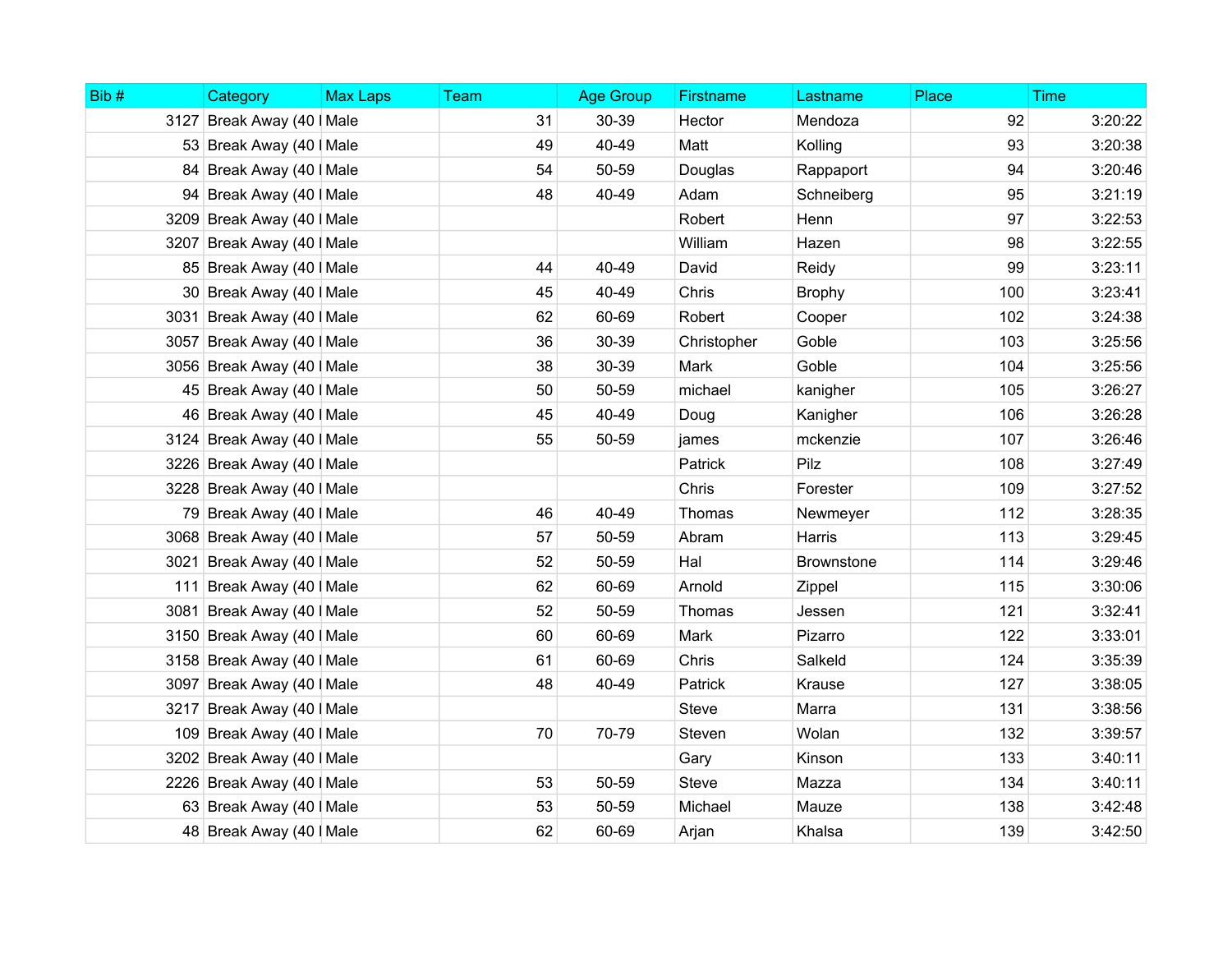| Bib# | Category                   | <b>Max Laps</b> | Team | <b>Age Group</b> | <b>Firstname</b> | Lastname       | Place | <b>Time</b> |
|------|----------------------------|-----------------|------|------------------|------------------|----------------|-------|-------------|
|      | 3240 Break Away (40   Male |                 |      |                  | Jeff             | Kohlwes        | 140   | 3:42:57     |
|      | 3189 Break Away (40   Male |                 | 54   | 50-59            | John             | Whitson        | 141   | 3:42:58     |
|      | 2214 Break Away (40   Male |                 | 50   | 50-59            | Paul             | Manangan       | 142   | 3:43:29     |
|      | 3136 Break Away (40   Male |                 | 37   | 30-39            | Shawn            | <b>Myers</b>   | 143   | 3:43:33     |
|      | 2339 Break Away (40   Male |                 | 68   | 60-69            | Richard          | Stulen         | 144   | 3:44:29     |
|      | 3035 Break Away (40   Male |                 | 60   | 60-69            | Martin           | Coyne          | 147   | 3:46:21     |
|      | 19 Break Away (40   Male   |                 | 50   | 50-59            | Matt             | Sidener        | 150   | 3:47:54     |
|      | 3079 Break Away (40   Male |                 | 68   | 60-69            | Wolfgang         | Hultner        | 151   | 3:48:16     |
|      | 3151 Break Away (40   Male |                 | 51   | 50-59            | Michael          | Powell         | 152   | 3:48:18     |
|      | 3040 Break Away (40   Male |                 | 46   | 40-49            | Jason            | Davis          | 153   | 3:49:36     |
|      | 3110 Break Away (40   Male |                 | 61   | 60-69            | Douglas          | Lipinski       | 154   | 3:51:31     |
|      | 3061 Break Away (40   Male |                 | 25   | 19 - 29          | Eric             | Gordon         | 155   | 3:52:14     |
|      | 106 Break Away (40   Male  |                 | 52   | 50-59            | John             | Wilkinson      | 158   | 3:53:56     |
|      | 3152 Break Away (40   Male |                 | 53   | 50-59            | <b>Steve</b>     | Preimesberger  | 161   | 3:55:40     |
|      | 3168 Break Away (40   Male |                 | 40   | 40-49            | Sai              | Sriskandarajah | 162   | 3:55:45     |
|      | 3093 Break Away (40   Male |                 | 41   | 40-49            | Nathan           | Knght          | 163   | 3:55:45     |
|      | 3102 Break Away (40   Male |                 | 64   | 60-69            | Mark             | Larsen         | 166   | 3:58:45     |
|      | 3042 Break Away (40   Male |                 | 50   | 50-59            | George           | Delgado        | 167   | 3:59:13     |
|      | 3122 Break Away (40   Male |                 | 69   | 60-69            | James            | Maunder        | 169   | 3:59:45     |
|      | 3026 Break Away (40   Male |                 | 60   | 60-69            | Stuart           | Chase          | 172   | 4:00:00     |
|      | 3200 Break Away (40   Male |                 | 37   | 30-39            | Patrick          | Zahn           | 174   | 4:00:11     |
|      | 3115 Break Away (40   Male |                 | 59   | 50-59            | Robert           | Lowell         | 175   | 4:00:12     |
|      | 2392 Break Away (40   Male |                 | 41   | 40-49            | Anthony          | Zahn           | 176   | 4:00:13     |
|      | 3213 Break Away (40   Male |                 |      |                  | Jerry            | <b>Birn</b>    | 177   | 4:00:14     |
|      | 3223 Break Away (40   Male |                 |      |                  | Ken              | Somner         | 178   | 4:00:17     |
|      | 3185 Break Away (40   Male |                 | 60   | 60-69            | Charlie          | Vogelheim      | 179   | 4:00:23     |
|      | 3000 Break Away (40   Male |                 |      |                  | Patrick          | Dempsey        | 180   | 4:00:39     |
|      | 3088 Break Away (40   Male |                 | 37   | 30-39            | Jonathan         | Kepko          | 181   | 4:02:50     |
|      | 3164 Break Away (40   Male |                 | 60   | 60-69            | Adrian           | Slade          | 184   | 4:03:35     |
|      | 3173 Break Away (40   Male |                 | 49   | 40-49            | Walter           | Sullivan       | 187   | 4:07:47     |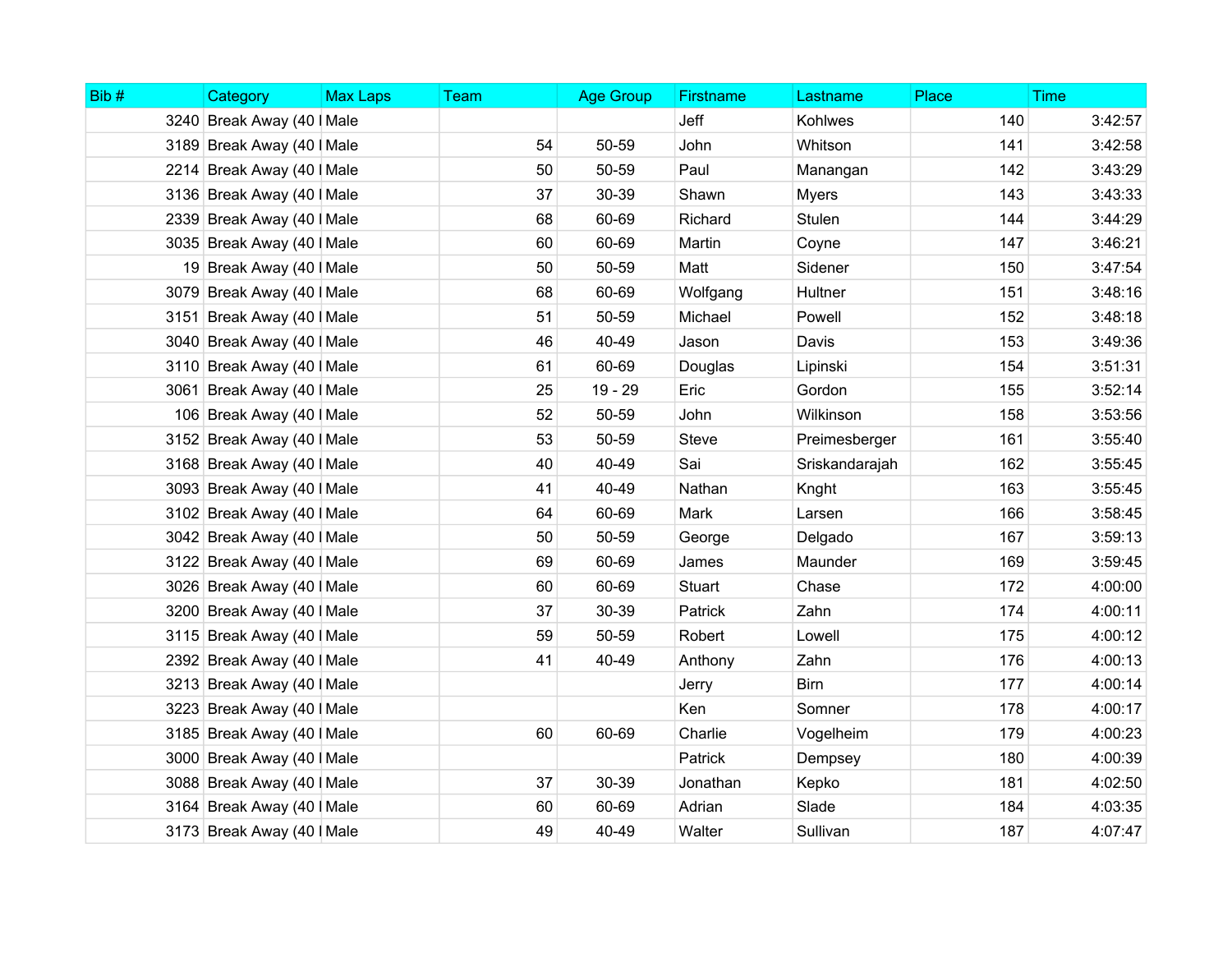| Bib# | Category                   | <b>Max Laps</b> | <b>Team</b> | <b>Age Group</b> | <b>Firstname</b> | Lastname        | Place | <b>Time</b> |
|------|----------------------------|-----------------|-------------|------------------|------------------|-----------------|-------|-------------|
|      | 3238 Break Away (40   Male |                 |             |                  | Morten           | Vilholm         | 189   | 4:07:51     |
|      | 3125 Break Away (40   Male |                 | 54          | 50-59            | Bobby            | Mcmullen        | 191   | 4:08:32     |
|      | 3129 Break Away (40   Male |                 | 56          | 50-59            | Carl             | Michelsen       | 194   | 4:09:00     |
|      | 3174 Break Away (40   Male |                 | 48          | 40-49            | <b>Bizhan</b>    | Tabatabaian     | 196   | 4:09:24     |
|      | 3051 Break Away (40   Male |                 | 43          | 40-49            | Charlie          | Freemyers       | 198   | 4:09:45     |
|      | 3074 Break Away (40   Male |                 | 50          | 50-59            | Eitan            | Homa            | 199   | 4:10:53     |
|      | 3052 Break Away (40   Male |                 | 58          | 50-59            | <b>Bruce</b>     | Friedricks      | 200   | 4:10:56     |
|      | 3135 Break Away (40   Male |                 | 56          | 50-59            | Ed               | Murphy          | 204   | 4:13:09     |
|      | 1454 Break Away (40   Male |                 |             |                  | Raymond          | Tonsing         | 205   | 4:19:23     |
|      | 3206 Break Away (40   Male |                 |             |                  | Michael          | Stevens         | 206   | 4:22:42     |
|      | 3118 Break Away (40   Male |                 | 67          | 60-69            | Glenn            | Lutz            | 207   | 4:23:49     |
|      | 3029 Break Away (40   Male |                 | 34          | 30-39            | Dustin           | Clark           | 208   | 4:24:00     |
|      | 2228 Break Away (40   Male |                 | 59          | 50-59            | Dennis           | McEwan          | 209   | 4:24:49     |
|      | 4 Break Away (40   Male    |                 | 36          | 30-39            | Justin           | <b>Ballotta</b> | 210   | 4:25:09     |
|      | 3119 Break Away (40   Male |                 | 30          | 30-39            | Humberto         | Madrigal        | 211   | 4:25:51     |
|      | 3188 Break Away (40   Male |                 | 41          | 40-49            | Jacob            | Westlie         | 212   | 4:25:52     |
|      | 3047 Break Away (40   Male |                 | 51          | 50-59            | John             | Fink            | 216   | 4:30:27     |
|      | 3014 Break Away (40   Male |                 | 52          | 50-59            | Michael          | <b>Bigelow</b>  | 219   | 4:31:31     |
|      | 3076 Break Away (40   Male |                 | 54          | 50-59            | Ted              | Hornaday        | 220   | 4:34:22     |
|      | 3128 Break Away (40   Male |                 | 42          | 40-49            | Claude           | Meyer           | 222   | 4:34:58     |
|      | 3112 Break Away (40   Male |                 | 12          | 18 and under     | Garrick          | Loney           | 225   | 4:46:22     |
|      | 2025 Break Away (40   Male |                 | 57          | 50-59            | Robert           | <b>Brown</b>    | 227   | 4:46:35     |
|      | 2018 Break Away (40   Male |                 | 53          | 50-59            | Michael          | <b>Borges</b>   | 228   | 4:48:04     |
|      | 3111 Break Away (40   Male |                 | 43          | 40-49            | Clint            | Lockard         | 230   | 4:49:05     |
|      | 3004 Break Away (40   Male |                 | 43          | 40-49            | Kelly            | Ames            | 231   | 4:49:06     |
|      | 3214 Break Away (40   Male |                 |             |                  | lan              | <b>Hiscock</b>  | 232   | 4:49:07     |
|      | 2016 Break Away (40   Male |                 | 37          | 30-39            | Nicolas          | <b>Bock</b>     | 235   | 5:06:36     |
|      | 2021 Break Away (40   Male |                 | 27          | 19 - 29          | Sean             | <b>Briscoe</b>  | 237   | 5:08:39     |
|      | 2280 Break Away (40   Male |                 | 42          | 40-49            | Marc             | Raymond         | 238   | 5:09:57     |
|      | 13 Break Away (40   Male   |                 | 41          | 40-49            | James            | Hutchison       | 239   | 5:15:05     |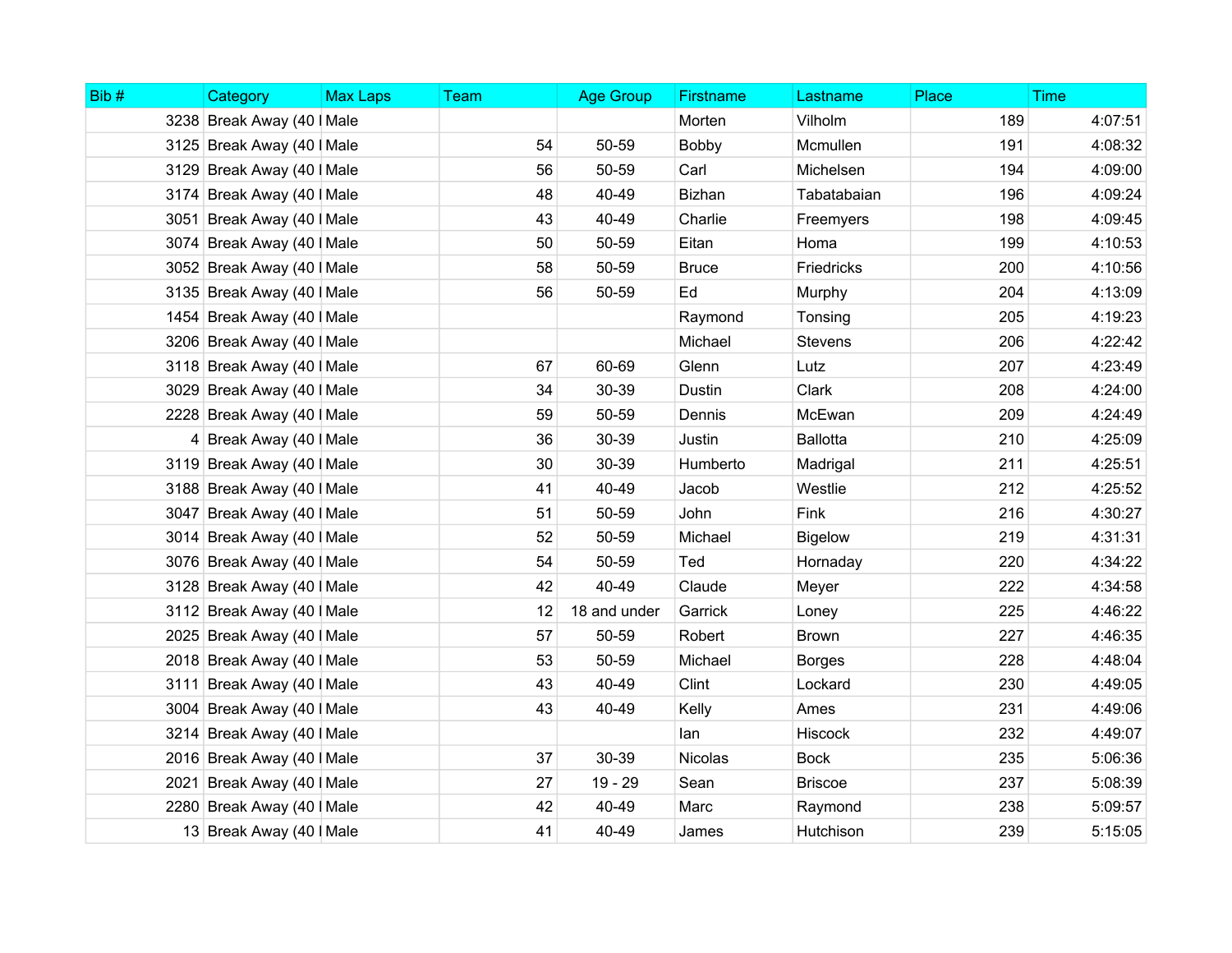| Bib# | Category                       | <b>Max Laps</b> | Team | <b>Age Group</b> | Firstname  | Lastname        | Place      | <b>Time</b> |
|------|--------------------------------|-----------------|------|------------------|------------|-----------------|------------|-------------|
|      | 2273 Break Away (40   Male     |                 | 51   | 50-59            | David      | Pyle            | 241        | 5:33:24     |
|      | 2281 Break Away (40   Male     |                 | 53   | 50-59            | John       | Reese           | 242        | 5:44:35     |
|      | 2335 Break Away (40   Male     |                 | 54   | 50-59            | Scott      | Stevenson       | 244        | 5:57:07     |
|      | 2277 Break Away (40   Male     |                 | 48   | 40-49            | Joachim    | Rahmfeld        | 245        | 6:07:35     |
|      | 2278 Break Away (40   Male     |                 | 59   | 50-59            | Barry      | Rahmy           | 246        | 6:17:33     |
|      | 2019 Break Away (40   Male     |                 | 47   | 40-49            | Kyle       | <b>Brennan</b>  | 247        | 6:49:14     |
|      | 37 Break Away (40   Male       |                 | 47   | 40-49            | Mark       | Friedman        | <b>DNF</b> | 2:05:48     |
|      | 1294 Presidential (70   Female |                 | 39   | 30-39            | Jill       | Olson           | 17         | 3:56:04     |
|      | 2072 Presidential (70   Female |                 | 52   | 50-59            | Denise     | Edwards         | 24         | 4:00:41     |
|      | 2127 Presidential (70   Female |                 | 51   | 50-59            | Vida       | Hayashigatani   | 31         | 4:09:49     |
|      | 2406 Presidential (70   Female |                 |      |                  | Janet      | <b>Dakowsk</b>  | 51         | 4:16:55     |
|      | 2036 Presidential (70   Female |                 | 33   | 30-39            | Niki       | Choo            | 62         | 4:21:01     |
|      | 2388 Presidential (70   Female |                 | 54   | 50-59            | Meiling    | Yee             | 63         | 4:21:33     |
|      | 2137 Presidential (70   Female |                 | 28   | 19 - 29          | Lindsey    | Holland         | 68         | 4:22:57     |
|      | 2045 Presidential (70   Female |                 | 45   | 40-49            | kristin    | corbett         | 79         | 4:26:18     |
|      | 2323 Presidential (70   Female |                 | 37   | 30-39            | Vanessa    | Slots           | 86         | 4:27:06     |
|      | 2416 Presidential (70   Female |                 |      |                  | Jennifer   | Sanders         | 87         | 4:27:19     |
|      | 2027 Presidential (70   Female |                 | 49   | 40-49            | Mary       | Elizabeth Camer | 93         | 4:28:53     |
|      | 2096 Presidential (70   Female |                 | 31   | 30-39            | Sandra     | Freeman         | 95         | 4:29:23     |
|      | 2337 Presidential (70   Female |                 | 46   | 40-49            | kerry      | stivaletti      | 96         | 4:29:23     |
|      | 2282 Presidential (70   Female |                 | 33   | 30-39            | Jacqueline | Retzer          | 98         | 4:29:31     |
|      | 67 Presidential (70   Female   |                 | 59   | 50-59            | Mary       | McLachlan       | 102        | 4:31:16     |
|      | 2422 Presidential (70   Female |                 |      |                  | Elise      | Loftin          | 107        | 4:32:05     |
|      | 2107 Presidential (70   Female |                 | 40   | 40-49            | Rhian      | Gracey          | 109        | 4:32:24     |
|      | 22 Presidential (70   Female   |                 | 57   | 50-59            | Deb        | Ulian           | 115        | 4:34:56     |
|      | 10 Presidential (70   Female   |                 | 33   | 30-39            | Sabrina    | Hirsch          | 116        | 4:35:12     |
|      | 2190 Presidential (70   Female |                 | 59   | 50-59            | Suzanne    | Leonoudakis     | 117        | 4:35:25     |
|      | 1143 Presidential (70   Female |                 | 44   | 40-49            | April      | Hamlin          | 126        | 4:40:20     |
|      | 1132 Presidential (70   Female |                 | 51   | 50-59            | Anna       | Glaws           | 128        | 4:40:33     |
|      | 2452 Presidential (70   Female |                 |      |                  | Adrian     | <b>Brinton</b>  | 130        | 4:41:00     |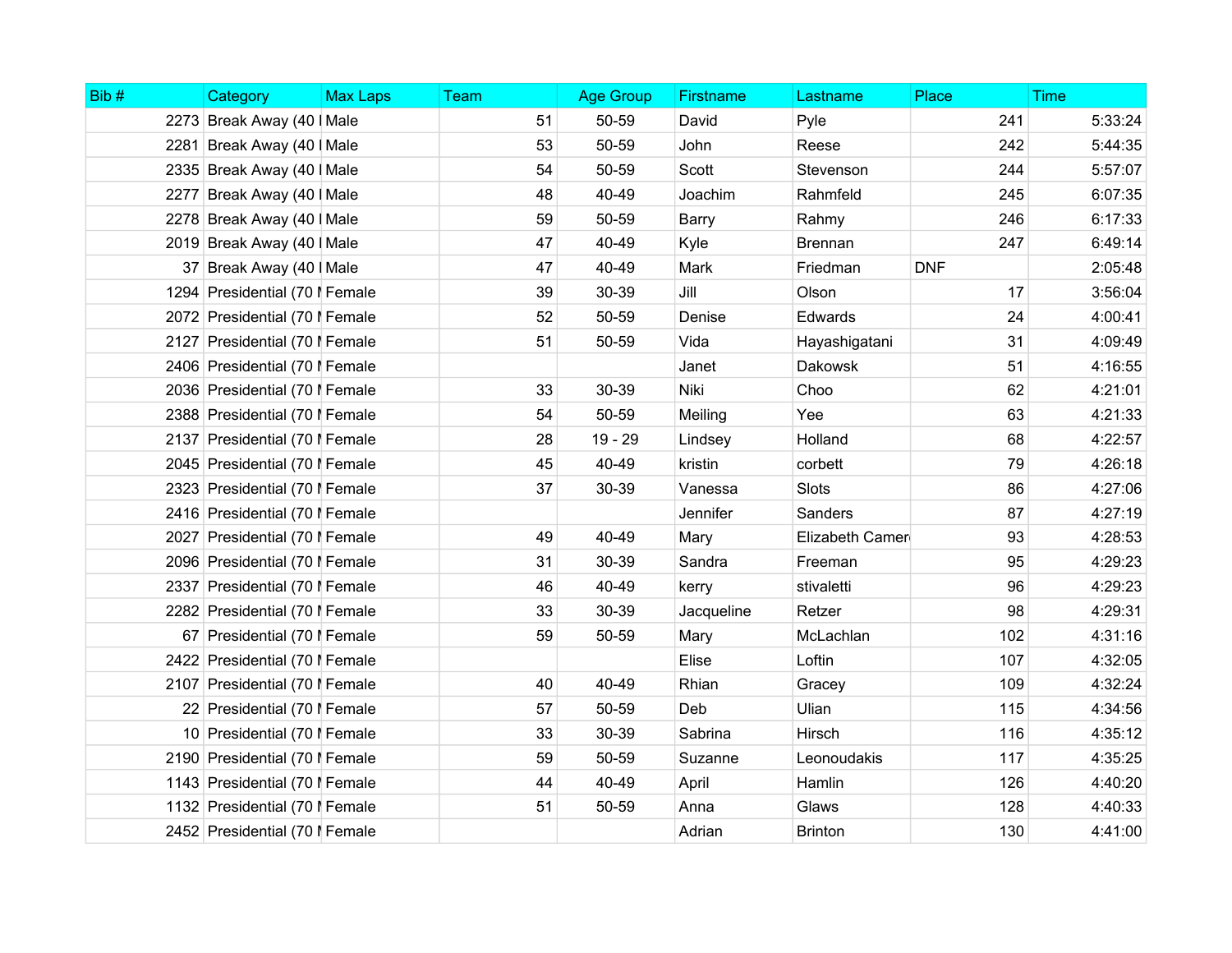| Bib# | Category                       | <b>Max Laps</b> | <b>Team</b> | <b>Age Group</b> | <b>Firstname</b> | Lastname       | Place | <b>Time</b> |
|------|--------------------------------|-----------------|-------------|------------------|------------------|----------------|-------|-------------|
|      | 2288 Presidential (70   Female |                 | 41          | 40-49            | Melissa          | <b>Rokes</b>   | 137   | 4:42:58     |
|      | 2057 Presidential (70   Female |                 | 55          | 50-59            | Aimee            | Demaret        | 139   | 4:43:27     |
|      | 2245 Presidential (70   Female |                 | 50          | 50-59            | Lisa             | Mroz           | 156   | 4:49:00     |
|      | 2442 Presidential (70   Female |                 |             |                  | Anna             | Mitchel        | 162   | 4:52:47     |
|      | 2050 Presidential (70   Female |                 | 33          | 30-39            | Terra            | Curtis         | 164   | 4:52:50     |
|      | 2134 Presidential (70   Female |                 | 31          | 30-39            | Morgan           | Hirsch         | 165   | 4:53:31     |
|      | 1204 Presidential (70   Female |                 | 54          | 50-59            | Donna            | Keith          | 167   | 4:53:34     |
|      | 2008 Presidential (70   Female |                 | 55          | 50-59            | Kim              | <b>Barrier</b> | 169   | 4:54:03     |
|      | 2178 Presidential (70   Female |                 | 55          | 50-59            | Lori             | Lapinskas      | 170   | 4:54:04     |
|      | 2322 Presidential (70   Female |                 | 29          | $19 - 29$        | Martyna          | Skowron        | 176   | 4:57:59     |
|      | 1145 Presidential (70   Female |                 | 49          | 40-49            | Lisa             | Hare           | 181   | 4:59:22     |
|      | 119 Presidential (70   Female  |                 |             |                  | Rachel           | Meyer          | 196   | 5:06:08     |
|      | 2012 Presidential (70   Female |                 | 59          | 50-59            | Elizabeth        | Benishin       | 200   | 5:07:12     |
|      | 2151 Presidential (70   Female |                 | 57          | 50-59            | <b>Terry</b>     | Joerger        | 204   | 5:08:31     |
|      | 2297 Presidential (70   Female |                 | 48          | 40-49            | Kerith           | Rothfeld       | 206   | 5:08:38     |
|      | 2457 Presidential (70   Female |                 |             |                  | Janelle          | Wong           | 215   | 5:12:54     |
|      | 2111 Presidential (70   Female |                 | 49          | 40-49            | Shelley          | grebner        | 216   | 5:13:00     |
|      | 2094 Presidential (70   Female |                 | 60          | 60-69            | Caron            | Frasca         | 218   | 5:13:05     |
|      | 2216 Presidential (70   Female |                 | 62          | 60-69            | Kathleen         | Marquette      | 220   | 5:13:07     |
|      | 2365 Presidential (70   Female |                 | 44          | 40-49            | Jena             | Watson         | 221   | 5:13:10     |
|      | 2239 Presidential (70   Female |                 | 40          | 40-49            | Alicia           | Miller         | 223   | 5:13:30     |
|      | 2312 Presidential (70   Female |                 | 26          | 19 - 29          | Montana          | Scher          | 227   | 5:15:29     |
|      | 2032 Presidential (70   Female |                 | 35          | 30-39            | liz              | carten         | 229   | 5:15:54     |
|      | 2158 Presidential (70   Female |                 | 55          | 50-59            | Lisa             | Kennan-Meyer   | 233   | 5:17:12     |
|      | 2116 Presidential (70   Female |                 | 46          | 40-49            | Tracey           | Grose          | 245   | 5:22:39     |
|      | 2258 Presidential (70   Female |                 | 48          | 40-49            | Sara             | Olsen          | 267   | 5:29:26     |
|      | 2059 Presidential (70   Female |                 | 46          | 40-49            | Leigh            | Anne Dennis    | 271   | 5:29:36     |
|      | 2313 Presidential (70   Female |                 | 58          | 50-59            | sandy            | schindler      | 272   | 5:30:26     |
|      | 1087 Presidential (70   Female |                 | 51          | 50-59            | Jane             | Despas         | 281   | 5:34:20     |
|      | 2080 Presidential (70   Female |                 | 42          | 40-49            | Farnoosh         | Farhidmehr     | 284   | 5:34:56     |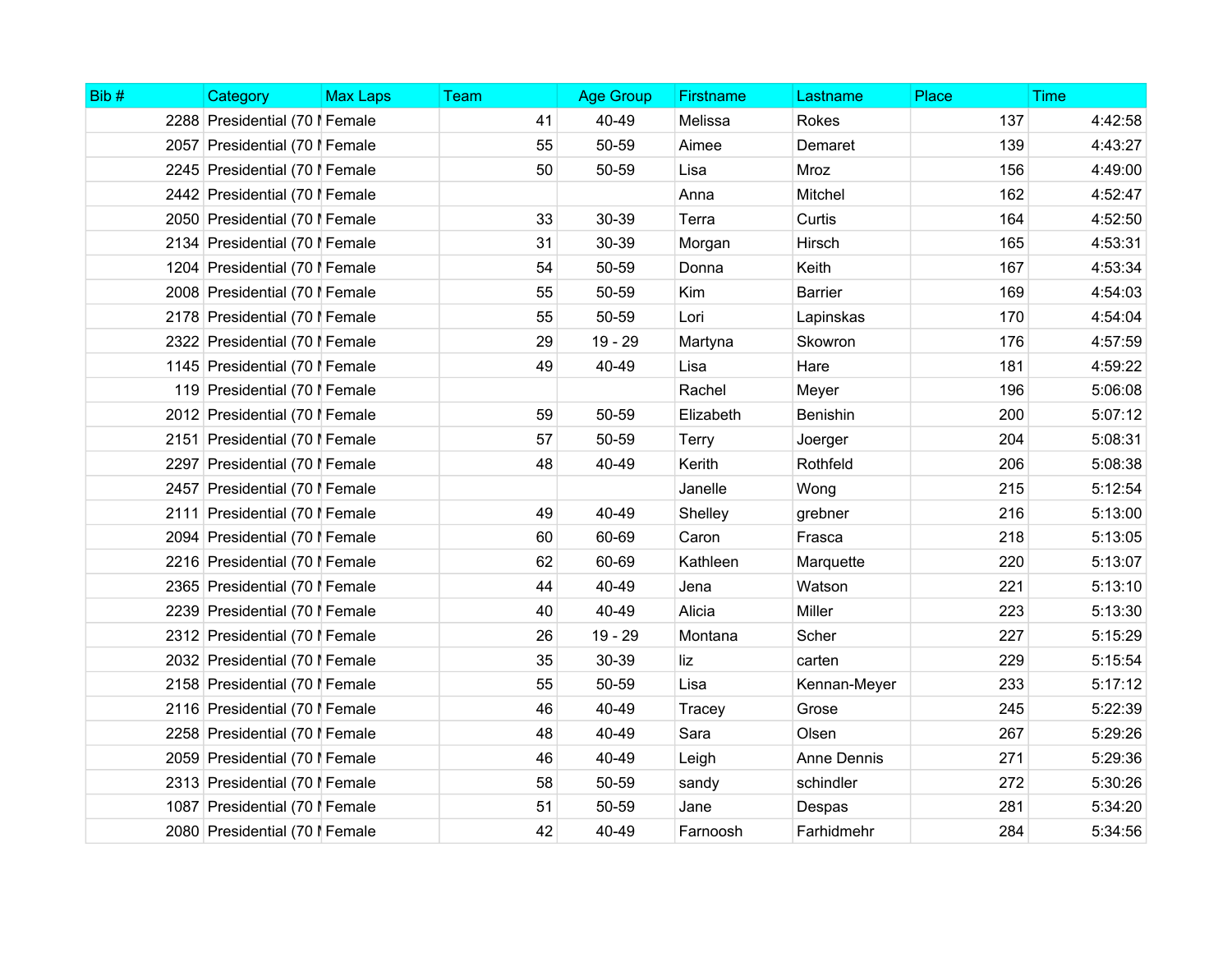| Bib# | Category                       | <b>Max Laps</b> | <b>Team</b> | <b>Age Group</b> | <b>Firstname</b> | Lastname         | Place | <b>Time</b> |
|------|--------------------------------|-----------------|-------------|------------------|------------------|------------------|-------|-------------|
|      | 2447 Presidential (70   Female |                 |             |                  | Kim              | Yokers           | 287   | 5:35:29     |
|      | 2326 Presidential (70   Female |                 | 51          | 50-59            | Janeen           | Smith            | 291   | 5:36:06     |
|      | 2444 Presidential (70   Female |                 |             |                  | Cheryl           | Jennings         | 294   | 5:37:34     |
|      | 112 Presidential (70   Female  |                 | 59          | 50-59            | Lisa             | Mayer            | 295   | 5:37:38     |
|      | 2149 Presidential (70   Female |                 | 53          | 50-59            | Suzanne          | Jiganti          | 304   | 5:40:46     |
|      | 39 Presidential (70   Female   |                 | 27          | 19 - 29          | McKenzie         | Furber           | 307   | 5:42:50     |
|      | 2078 Presidential (70   Female |                 | 28          | $19 - 29$        | Toby             | Eyre             | 310   | 5:42:55     |
|      | 2252 Presidential (70   Female |                 | 48          | 40-49            | Melissa          | <b>Norris</b>    | 314   | 5:43:43     |
|      | 2047 Presidential (70   Female |                 | 29          | 19 - 29          | Jennifer         | Coxe             | 315   | 5:43:53     |
|      | 2043 Presidential (70   Female |                 | 52          | 50-59            | Amy              | Compton-Phillips | 321   | 5:47:12     |
|      | 70 Presidential (70   Female   |                 | 49          | 40-49            | <b>Bridget</b>   | Quinn            | 327   | 5:51:07     |
|      | 2066 Presidential (70   Female |                 | 57          | 50-59            | Michelle         | Dodd             | 328   | 5:51:07     |
|      | 2117 Presidential (70   Female |                 | 37          | 30-39            | Sarah            | Guske            | 333   | 5:54:04     |
|      | 2118 Presidential (70   Female |                 | 39          | 30-39            | Kate             | Guske            | 334   | 5:54:05     |
|      | 92 Presidential (70   Female   |                 | 53          | 50-59            | Marimo           | <b>Berk</b>      | 338   | 5:55:32     |
|      | 51 Presidential (70   Female   |                 | 56          | 50-59            | Shauna           | Mabey            | 341   | 5:57:09     |
|      | 2063 Presidential (70   Female |                 | 36          | 30-39            | Marissa          | Diaz             | 349   | 6:07:10     |
|      | 2092 Presidential (70   Female |                 | 46          | 40-49            | Cat              | Fox              | 350   | 6:07:16     |
|      | 2037 Presidential (70   Female |                 | 48          | 40-49            | Alison           | Chubb            | 358   | 6:12:20     |
|      | 2301 Presidential (70   Female |                 | 61          | 60-69            | margherita       | sagan            | 359   | 6:12:22     |
|      | 2261 Presidential (70   Female |                 | 55          | 50-59            | Joanne           | Ottney           | 363   | 6:14:57     |
|      | 2382 Presidential (70   Female |                 | 34          | 30-39            | Jessica          | Wolfe            | 364   | 6:15:09     |
|      | 2356 Presidential (70   Female |                 | 34          | 30-39            | Cathy            | Vigrass          | 365   | 6:15:10     |
|      | 2399 Presidential (70   Female |                 | 58          | 50-59            | Alison           | Mittelstadt      | 367   | 6:18:04     |
|      | 2124 Presidential (70   Female |                 | 28          | $19 - 29$        | Sarah            | Hartrick         | 371   | 6:20:20     |
|      | 2142 Presidential (70   Female |                 | 56          | 50-59            | Elizabeth        | Ingram           | 377   | 6:25:55     |
|      | 2132 Presidential (70   Female |                 | 59          | 50-59            | Annette          | Hillebrand       | 381   | 6:28:02     |
|      | 2396 Presidential (70   Female |                 |             |                  | Laura            | Stone            | 382   | 6:28:56     |
|      | 2309 Presidential (70   Female |                 | 49          | 40-49            | Tricia           | Satake           | 383   | 6:29:20     |
|      | 2363 Presidential (70   Female |                 | 49          | 40-49            | Dawn             | Walp             | 387   | 6:32:46     |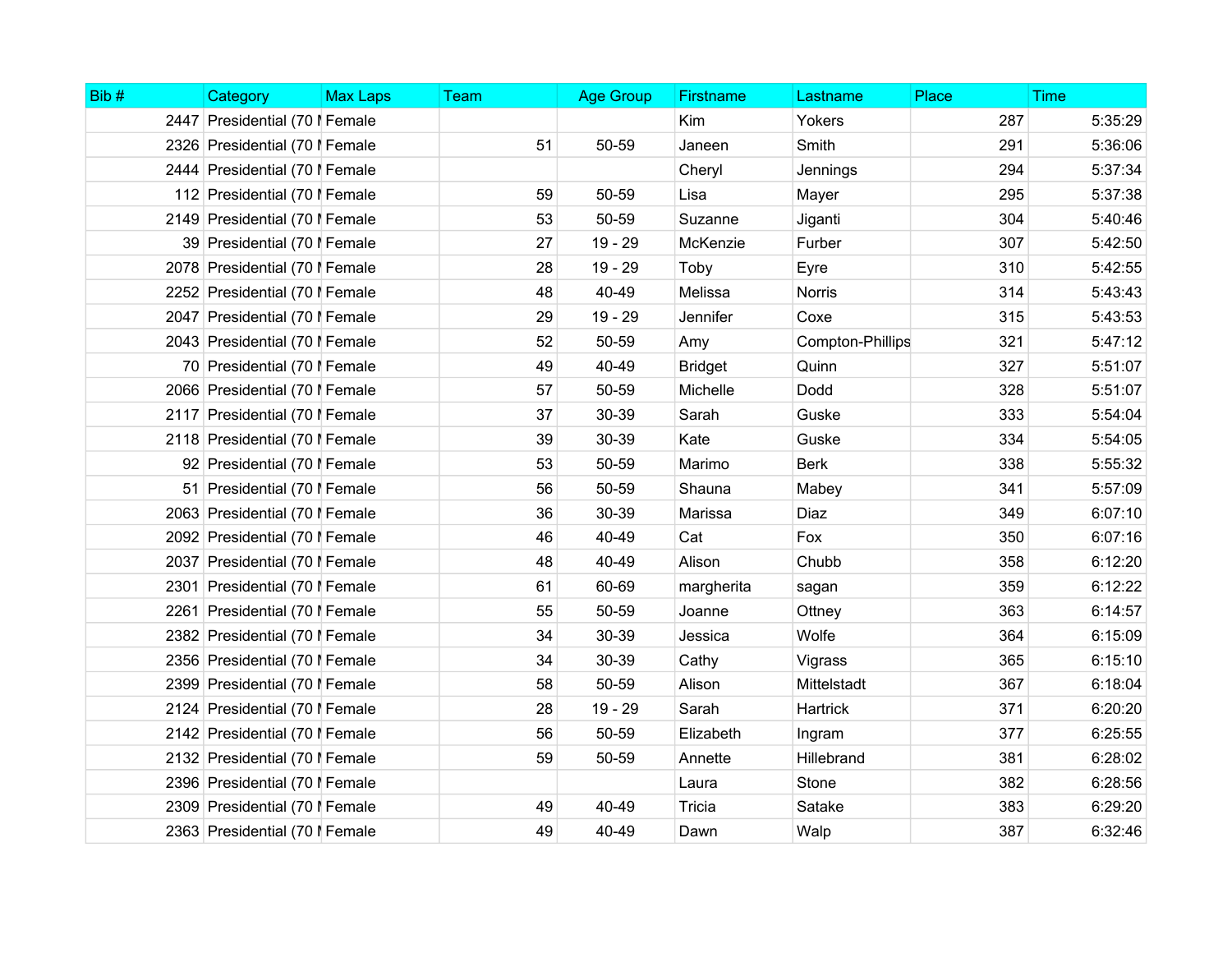| Bib# | Category                       | <b>Max Laps</b> | Team | <b>Age Group</b> | Firstname       | Lastname         | Place          | <b>Time</b> |
|------|--------------------------------|-----------------|------|------------------|-----------------|------------------|----------------|-------------|
|      | 1396 Presidential (70   Female |                 | 47   | 40-49            | Jennifer        | <b>Tillis</b>    | 388            | 6:32:48     |
|      | 2197 Presidential (70   Female |                 | 58   | 50-59            | Cathy           | Lewis            | 390            | 6:41:01     |
|      | 2185 Presidential (70   Female |                 | 47   | 40-49            | Rachel          | Lee              | 393            | 6:45:26     |
|      | 2359 Presidential (70   Female |                 | 45   | 40-49            | Kim             | Vincent          | 395            | 6:46:58     |
|      | 2231 Presidential (70   Female |                 | 37   | 30-39            | Katy            | <b>McNeil</b>    | 397            | 6:51:14     |
|      | 2171 Presidential (70   Female |                 | 31   | 30-39            | Ana             | Melody Lamphea   | 398            | 6:51:37     |
|      | 2341 Presidential (70   Female |                 | 54   | 50-59            | Deborah         | Swisher          | 402            | 7:41:39     |
|      | 2390 Presidential (70   Female |                 | 57   | 50-59            | Danielle        | York             | 403            | 7:45:37     |
|      | 2318 Presidential (70   Male   |                 | 46   | 40-49            | Andy            | Shirey           | 1              | 3:26:09     |
|      | 2176 Presidential (70   Male   |                 | 43   | 40-49            | David           | Lanier           | $\overline{2}$ | 3:27:07     |
|      | 2308 Presidential (70   Male   |                 | 30   | 30-39            | Przemyslaw      | Sasnal           | 3              | 3:30:29     |
|      | 2331 Presidential (70   Male   |                 | 40   | 40-49            | Patrick         | <b>Spiers</b>    | 4              | 3:34:53     |
|      | 2222 Presidential (70   Male   |                 | 51   | 50-59            | Steven          | Masterson        | 5              | 3:41:17     |
|      | 2054 Presidential (70   Male   |                 | 38   | 30-39            | Justin          | Daulton          | 6              | 3:46:46     |
|      | 2435 Presidential (70   Male   |                 |      |                  | Stephen         | <b>Dolezalek</b> | $\overline{7}$ | 3:48:50     |
|      | 2263 Presidential (70   Male   |                 | 55   | 50-59            | Craig           | Parker           | 8              | 3:49:05     |
|      | 2397 Presidential (70   Male   |                 |      |                  | Jeffrey         | Clark            | 9              | 3:49:17     |
|      | 2103 Presidential (70   Male   |                 | 50   | 50-59            | Frank           | Gerber           | 10             | 3:53:04     |
|      | 2048 Presidential (70   Male   |                 | 46   | 40-49            | Stephan         | Croteau          | 11             | 3:54:21     |
|      | 2417 Presidential (70   Male   |                 |      |                  | Mike            | <b>Bettinger</b> | 12             | 3:54:37     |
|      | 2191 Presidential (70   Male   |                 | 62   | 60-69            | Tim             | Leonoudakis      | 13             | 3:55:13     |
|      | 2414 Presidential (70   Male   |                 |      |                  | <b>McKinley</b> | Thompson         | 14             | 3:55:27     |
|      | 2157 Presidential (70   Male   |                 | 57   | 50-59            | ted             | kelly            | 15             | 3:55:59     |
|      | 2408 Presidential (70   Male   |                 |      |                  | Matthew         | <b>Elkins</b>    | 16             | 3:56:01     |
|      | 41 Presidential (70   Male     |                 | 61   | 60-69            | Mark            | Harmon           | 18             | 3:56:09     |
|      | 2404 Presidential (70   Male   |                 |      |                  | Aaron           | eckhart          | 19             | 3:57:31     |
|      | 2223 Presidential (70   Male   |                 | 32   | 30-39            | Neal            | Mathew           | 20             | 3:58:38     |
|      | 1412 Presidential (70   Male   |                 | 53   | 50-59            | John            | Vipiana          | 21             | 4:00:03     |
|      | 2283 Presidential (70   Male   |                 | 61   | 60-69            | Todd            | <b>Rich</b>      | 22             | 4:00:39     |
|      | 2361 Presidential (70   Male   |                 | 57   | 50-59            | Jay             | Vullings         | 23             | 4:00:39     |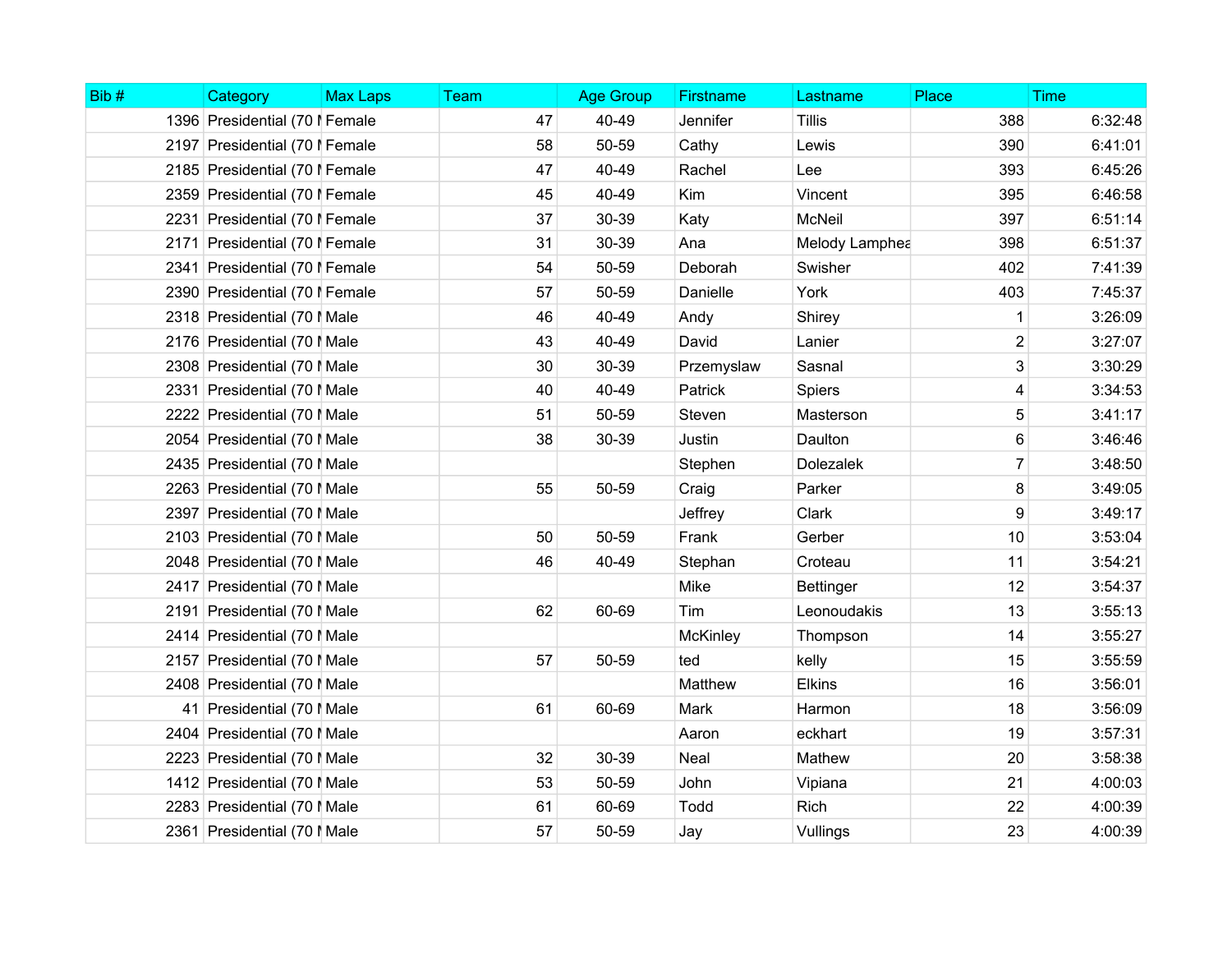| Bib# | Category                     | <b>Max Laps</b> | Team | <b>Age Group</b> | Firstname     | Lastname       | Place | <b>Time</b> |
|------|------------------------------|-----------------|------|------------------|---------------|----------------|-------|-------------|
|      | 2073 Presidential (70   Male |                 | 54   | 50-59            | Ross          | Edwards        | 25    | 4:00:55     |
|      | 88 Presidential (70   Male   |                 | 57   | 50-59            | Alan          | Roberts        | 26    | 4:01:46     |
|      | 2336 Presidential (70   Male |                 | 30   | 30-39            | Matthew       | <b>Stewart</b> | 27    | 4:02:36     |
|      | 1428 Presidential (70   Male |                 | 59   | 50-59            | Tom           | Woolley        | 28    | 4:04:31     |
|      | 2368 Presidential (70   Male |                 | 40   | 40-49            | Lukasz        | Weber          | 29    | 4:06:56     |
|      | 78 Presidential (70   Male   |                 | 51   | 50-59            | Chris         | Nelson         | 30    | 4:08:02     |
|      | 2198 Presidential (70   Male |                 | 53   | 50-59            | Walter        | Lightner       | 32    | 4:09:51     |
|      | 2192 Presidential (70   Male |                 | 44   | 40-49            | <b>Dmitri</b> | Leonoudakis    | 33    | 4:10:13     |
|      | 2100 Presidential (70   Male |                 | 51   | 50-59            | Alberto       | Gallerani      | 34    | 4:10:45     |
|      | 2156 Presidential (70   Male |                 | 60   | 60-69            | <b>Bruce</b>  | Jones          | 35    | 4:11:02     |
|      | 2410 Presidential (70   Male |                 |      |                  | Raymond       | Rodriguez      | 36    | 4:11:31     |
|      | 2456 Presidential (70   Male |                 |      |                  | Morgen        | Newman         | 37    | 4:11:53     |
|      | 2450 Presidential (70   Male |                 |      |                  | Gordon        | Messer         | 38    | 4:11:53     |
|      | 2306 Presidential (70   Male |                 | 45   | 40-49            | Gabe          | Sanctuary      | 39    | 4:11:53     |
|      | 2126 Presidential (70   Male |                 | 52   | 50-59            | Hiro          | Hayashigatani  | 40    | 4:12:32     |
|      | 1118 Presidential (70   Male |                 | 37   | 30-39            | Pete          | Fleming        | 41    | 4:12:36     |
|      | 1388 Presidential (70   Male |                 | 38   | 30-39            | david         | swain          | 42    | 4:12:37     |
|      | 2287 Presidential (70   Male |                 | 45   | 40-49            | <b>Nick</b>   | Rogne          | 43    | 4:13:04     |
|      | 2005 Presidential (70   Male |                 | 29   | $19 - 29$        | Andrew        | Avedian        | 44    | 4:13:25     |
|      | 86 Presidential (70   Male   |                 | 44   | 40-49            | <b>Brent</b>  | Thill          | 45    | 4:14:42     |
|      | 117 Presidential (70   Male  |                 |      |                  | Austin        | Lowery         | 46    | 4:14:57     |
|      | 2448 Presidential (70   Male |                 |      |                  | John          | <b>Bruns</b>   |       | 4:15:09     |
|      | 2449 Presidential (70   Male |                 |      |                  | Aaron         | Beardsley      | 48    | 4:15:30     |
|      | 2402 Presidential (70   Male |                 |      |                  | Colin         | Beardsley      | 49    | 4:15:37     |
|      | 2433 Presidential (70   Male |                 |      |                  | Scott         | <b>Bryden</b>  | 50    | 4:15:38     |
|      | 2384 Presidential (70   Male |                 | 46   | 40-49            | Darren        | Woo            | 52    | 4:16:55     |
|      | 2405 Presidential (70   Male |                 |      |                  | Rob           | Johnston       | 53    | 4:16:55     |
|      | 40 Presidential (70   Male   |                 | 48   | 40-49            | joss          | hanna          | 54    | 4:17:29     |
|      | 2167 Presidential (70   Male |                 | 42   | 40-49            | Phil          | Kurzman        | 55    | 4:17:49     |
|      | 1360 Presidential (70   Male |                 | 51   | 50-59            | Jay           | Shockey        | 56    | 4:18:00     |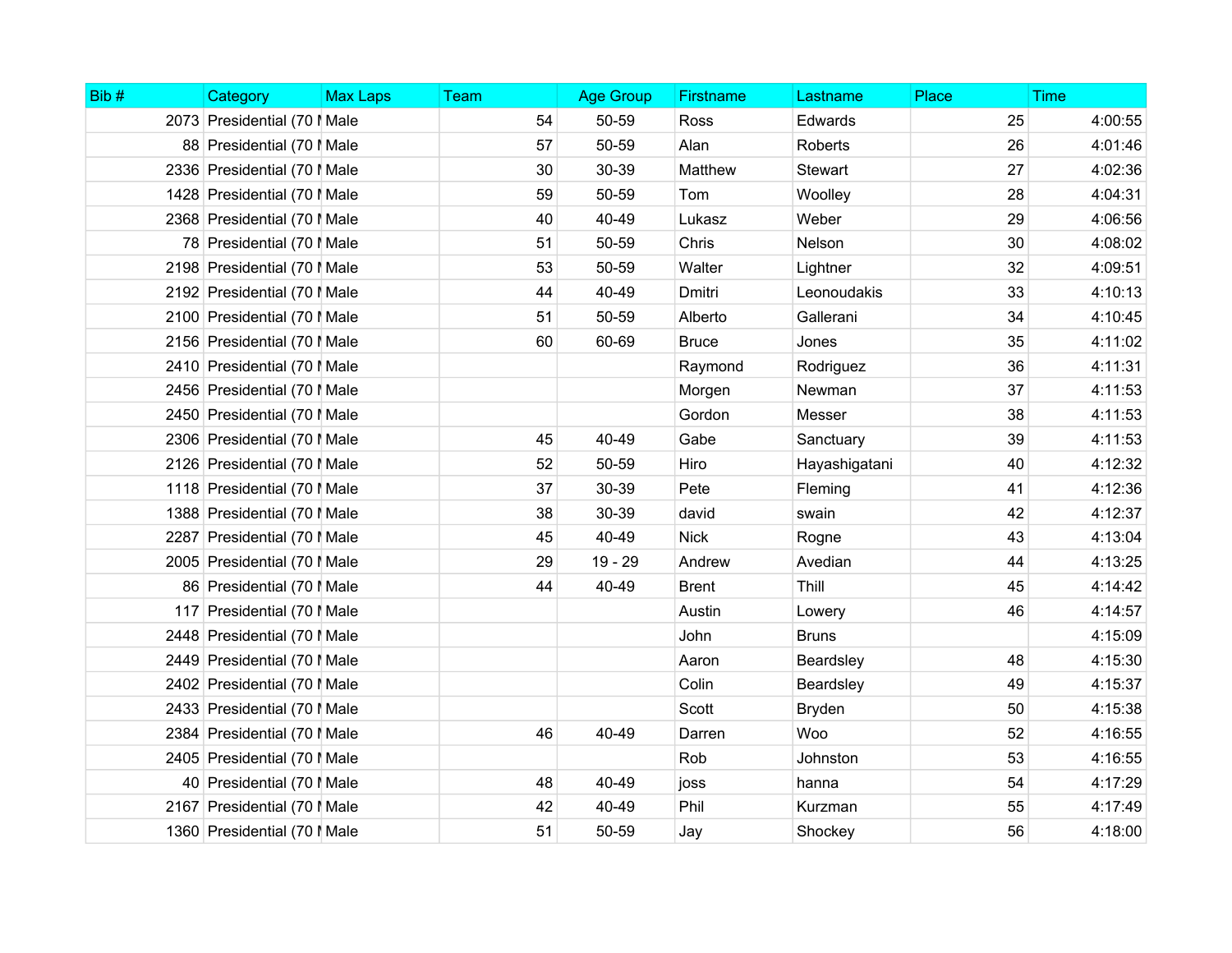| Bib# | Category                     | <b>Max Laps</b> | Team | <b>Age Group</b> | <b>Firstname</b> | Lastname        | Place | <b>Time</b> |
|------|------------------------------|-----------------|------|------------------|------------------|-----------------|-------|-------------|
|      | 1262 Presidential (70   Male |                 | 45   | 40-49            | Dan              | Mcdonough       | 57    | 4:18:04     |
|      | 2115 Presidential (70   Male |                 | 50   | 50-59            | John             | Griffiths       | 58    | 4:18:23     |
|      | 2295 Presidential (70   Male |                 | 62   | 60-69            | David            | Rossiter        | 59    | 4:19:49     |
|      | 2001 Presidential (70   Male |                 | 50   | 50-59            | Matthew          | Anderson        | 60    | 4:19:51     |
|      | 2324 Presidential (70   Male |                 | 32   | 30-39            | Henrik           | <b>Slots</b>    | 61    | 4:20:52     |
|      | 2256 Presidential (70   Male |                 | 61   | 60-69            | George           | Odio            | 64    | 4:21:39     |
|      | 2218 Presidential (70   Male |                 | 50   | 50-59            | Dennis           | Marsa           | 65    | 4:22:42     |
|      | 6 Presidential (70   Male    |                 | 49   | 40-49            | Dan              | Considine       | 66    | 4:22:56     |
|      | 2294 Presidential (70   Male |                 | 28   | 19 - 29          | Jake             | Rosenbluth      | 67    | 4:22:56     |
|      | 2013 Presidential (70   Male |                 | 55   | 50-59            | Kevin            | Berry           | 69    | 4:23:00     |
|      | 2112 Presidential (70   Male |                 | 52   | 50-59            | James            | Green           | 70    | 4:23:23     |
|      | 2109 Presidential (70   Male |                 | 59   | 50-59            | David            | Graff           | 71    | 4:23:39     |
|      | 1223 Presidential (70   Male |                 | 55   | 50-59            | George           | Lawless         | 72    | 4:23:40     |
|      | 57 Presidential (70   Male   |                 | 46   | 40-49            | Andy             | <b>LAPITSKY</b> | 73    | 4:24:13     |
|      | 1100 Presidential (70   Male |                 | 60   | 60-69            | Jeffrey          | Durra           | 74    | 4:24:38     |
|      | 2310 Presidential (70   Male |                 | 47   | 40-49            | Timothy          | Schar           | 75    | 4:24:56     |
|      | 2062 Presidential (70   Male |                 | 48   | 40-49            | Jorge            | Diaz            | 76    | 4:24:59     |
|      | 2153 Presidential (70   Male |                 | 29   | 19 - 29          | Mark             | Johnson         | 77    | 4:25:00     |
|      | 2250 Presidential (70   Male |                 | 50   | 50-59            | thomas           | niu             | 78    | 4:25:05     |
|      | 2046 Presidential (70   Male |                 | 58   | 50-59            | bob              | corbett         | 80    | 4:26:19     |
|      | 1141 Presidential (70   Male |                 | 58   | 50-59            | Ken              | Haas            | 81    | 4:26:25     |
|      | 1140 Presidential (70   Male |                 | 29   | 19 - 29          | Patrick          | Haas            | 82    | 4:26:26     |
|      | 2441 Presidential (70   Male |                 |      |                  | John             | Darden          | 83    | 4:26:35     |
|      | 2015 Presidential (70   Male |                 | 52   | 50-59            | erlend           | bo              | 84    | 4:26:50     |
|      | 2413 Presidential (70   Male |                 |      |                  | Edward           | Saenz           | 85    | 4:26:59     |
|      | 2378 Presidential (70   Male |                 | 54   | 50-59            | Andre            | Winiarski       | 88    | 4:27:47     |
|      | 2257 Presidential (70   Male |                 | 45   | 40-49            | David            | Oliver          | 89    | 4:27:59     |
|      | 2299 Presidential (70   Male |                 | 42   | 40-49            | Slawek           | Ruszel          | 90    | 4:28:01     |
|      | 2240 Presidential (70   Male |                 | 51   | 50-59            | Chris            | Millich         | 91    | 4:28:03     |
|      | 2428 Presidential (70   Male |                 |      |                  | Guillame         | Golsong         | 92    | 4:28:08     |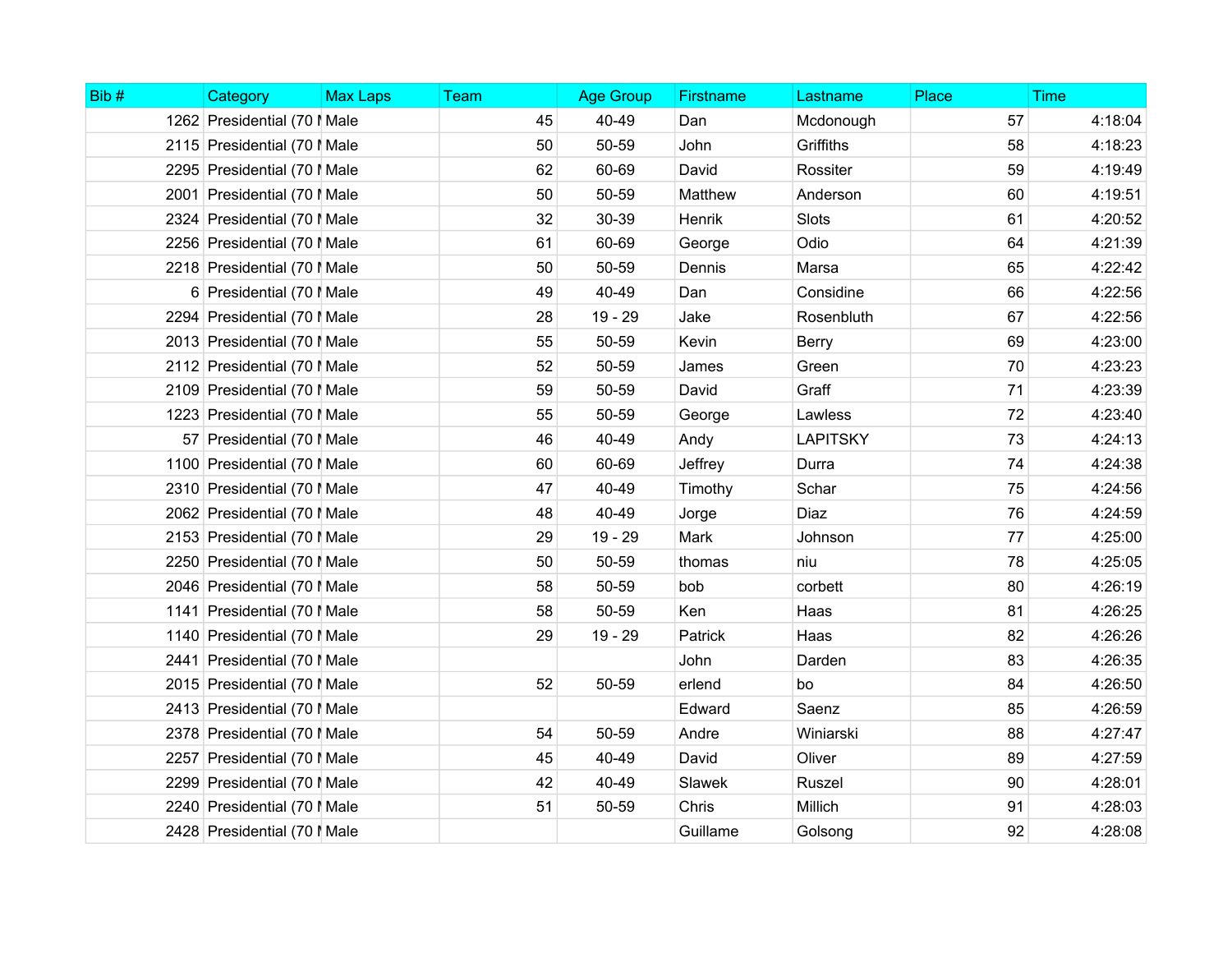| Bib# | Category                     | <b>Max Laps</b> | <b>Team</b> | <b>Age Group</b> | Firstname    | Lastname         | Place | <b>Time</b> |
|------|------------------------------|-----------------|-------------|------------------|--------------|------------------|-------|-------------|
|      | 2372 Presidential (70   Male |                 | 66          | 60-69            | Timothy      | West             | 94    | 4:29:22     |
|      | 2425 Presidential (70   Male |                 |             |                  | Η.           | McDonald         | 97    | 4:29:23     |
|      | 2087 Presidential (70   Male |                 | 45          | 40-49            | Peter        | Fisher           | 99    | 4:30:08     |
|      | 2300 Presidential (70   Male |                 | 41          | 40-49            | darin        | sadow            | 100   | 4:30:22     |
|      | 1033 Presidential (70   Male |                 | 29          | 19 - 29          | Hanson       | Boyd             | 101   | 4:31:08     |
|      | 68 Presidential (70   Male   |                 | 59          | 50-59            | James        | Mclachlan        | 103   | 4:31:18     |
|      | 1035 Presidential (70   Male |                 | 59          | 50-59            | Mark         | Bregman          | 104   | 4:31:28     |
|      | 2419 Presidential (70   Male |                 |             |                  | Andy         | Hancock          | 105   | 4:31:35     |
|      | 2105 Presidential (70   Male |                 | 52          | 50-59            | Stephen      | Gillespie        | 106   | 4:31:39     |
|      | 2271 Presidential (70   Male |                 | 56          | 50-59            | Steven       | Pollock          | 108   | 4:32:05     |
|      | 2418 Presidential (70   Male |                 |             |                  | Simon        | Frid             | 110   | 4:32:27     |
|      | 2108 Presidential (70   Male |                 | 44          | 40-49            | James        | Gracey           | 111   | 4:32:30     |
|      | 2317 Presidential (70   Male |                 | 46          | 40-49            | Dan          | Shepatin         | 112   | 4:32:36     |
|      | 2379 Presidential (70   Male |                 | 32          | 30-39            | Nathan       | Winn             | 113   | 4:33:25     |
|      | 1327 Presidential (70   Male |                 | 46          | 40-49            | Tobin        | Richardson       | 114   | 4:33:32     |
|      | 36 Presidential (70   Male   |                 | 59          | 50-59            | David        | Edwards          | 118   | 4:36:59     |
|      | 2065 Presidential (70   Male |                 | 51          | 50-59            | Khiem        | Do               | 119   | 4:37:06     |
|      | 2393 Presidential (70   Male |                 | 39          | 30-39            | Jason        | Zahorenko        | 120   | 4:37:45     |
|      | 2364 Presidential (70   Male |                 | 33          | 30-39            | Chris        | Washburn         | 121   | 4:38:27     |
|      | 2289 Presidential (70   Male |                 | 25          | 19 - 29          | George       | Rolfs            | 122   | 4:38:27     |
|      | 2290 Presidential (70   Male |                 | 58          | 50-59            | Thomas       | <b>Rolfs</b>     | 123   | 4:38:28     |
|      | 2188 Presidential (70   Male |                 | 40          | 40-49            | andrew       | leismer          | 124   | 4:39:54     |
|      | 2232 Presidential (70   Male |                 | 37          | 30-39            | <b>Brian</b> | McPeake          | 125   | 4:39:54     |
|      | 2229 Presidential (70   Male |                 |             |                  | <b>Brian</b> | <b>McGuire</b>   | 127   | 4:40:33     |
|      | 1236 Presidential (70   Male |                 | 60          | 60-69            | Martin       | Liddell          | 129   | 4:40:33     |
|      | 2453 Presidential (70   Male |                 |             |                  | Simon        | <b>Bucktrout</b> | 131   | 4:41:13     |
|      | 2429 Presidential (70   Male |                 |             |                  | Taylor       | Barada           | 132   | 4:41:24     |
|      | 2432 Presidential (70   Male |                 |             |                  | John         | Vormbaum         | 133   | 4:41:28     |
|      | 101 Presidential (70   Male  |                 | 52          | 50-59            | Lennart      | van den Ende     | 134   | 4:41:29     |
|      | 2242 Presidential (70   Male |                 | 51          | 50-59            | Ken          | Misin            | 135   | 4:41:43     |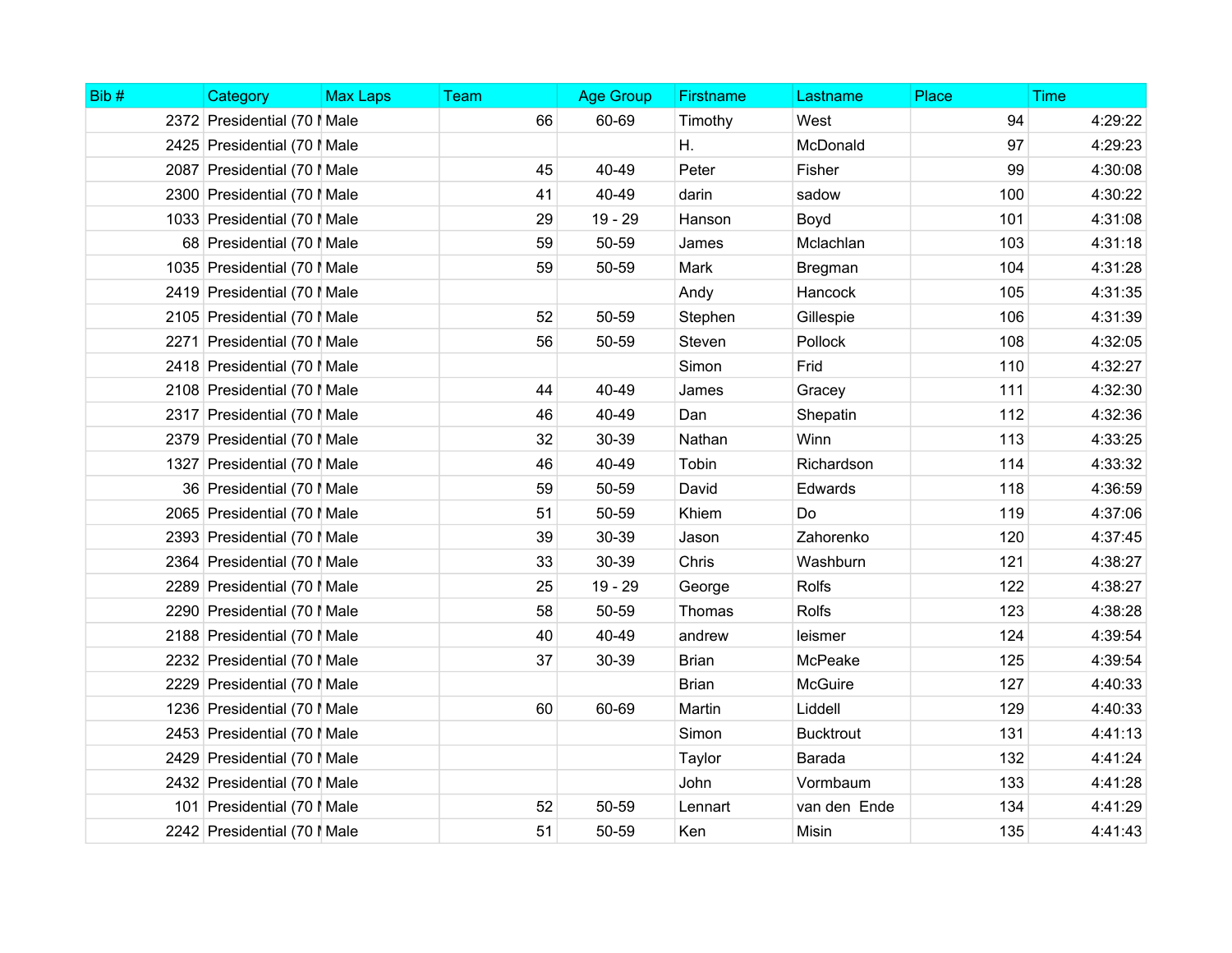| Bib# | Category                     | <b>Max Laps</b> | <b>Team</b> | <b>Age Group</b> | Firstname     | Lastname           | Place | <b>Time</b> |
|------|------------------------------|-----------------|-------------|------------------|---------------|--------------------|-------|-------------|
|      | 2415 Presidential (70   Male |                 |             |                  | Matt          | Sanders            | 136   | 4:42:31     |
|      | 2411 Presidential (70   Male |                 |             |                  | Pablo         | Pompanin           | 138   | 4:43:09     |
|      | 2136 Presidential (70   Male |                 | 62          | 60-69            | Greg          | Hogan              | 140   | 4:43:27     |
|      | 42 Presidential (70   Male   |                 | 53          | 50-59            | Jimmy         | <b>Herlitschek</b> | 141   | 4:44:06     |
|      | 2377 Presidential (70   Male |                 | 34          | 30-39            | <b>Brooks</b> | Wilson             | 142   | 4:44:23     |
|      | 2438 Presidential (70   Male |                 |             |                  | Thomas        | Armbruster         | 143   | 4:44:26     |
|      | 1264 Presidential (70   Male |                 | 53          | 50-59            | Greg          | McKean             | 144   | 4:44:33     |
|      | 1330 Presidential (70   Male |                 | 54          | 50-59            | Eric          | Rieckman           | 145   | 4:44:43     |
|      | 2424 Presidential (70   Male |                 |             |                  | Roger         | Asleson            | 146   | 4:44:52     |
|      | 2325 Presidential (70   Male |                 | 53          | 50-59            | Charles       | Small              | 147   | 4:45:21     |
|      | 2175 Presidential (70   Male |                 | 61          | 60-69            | Kelly         | Lane               | 148   | 4:45:39     |
|      | 2342 Presidential (70   Male |                 | 30          | 30-39            | Tim           | Tagintsev          | 149   | 4:45:45     |
|      | 2187 Presidential (70   Male |                 | 52          | 50-59            | Ed            | Lehrman            | 150   | 4:45:50     |
|      | 2035 Presidential (70   Male |                 | 51          | 50-59            | Wonjae        | Choi               | 151   | 4:46:14     |
|      | 2266 Presidential (70   Male |                 | 40          | 40-49            | Peleg         | Perelmuter         | 152   | 4:46:59     |
|      | 2373 Presidential (70   Male |                 | 57          | 50-59            | David         | Whalen             | 153   | 4:47:58     |
|      | 100 Presidential (70   Male  |                 | 56          | 50-59            | Richard       | Valenzuela         | 154   | 4:48:07     |
|      | 2102 Presidential (70   Male |                 | 59          | 50-59            | Pete          | Geiler             | 155   | 4:48:58     |
|      | 2255 Presidential (70   Male |                 | 54          | 50-59            | Paul          | OConnell           | 157   | 4:49:21     |
|      | 80 Presidential (70   Male   |                 | 42          | 40-49            | Mark          | Shaw               | 158   | 4:52:20     |
|      | 2380 Presidential (70   Male |                 | 44          | 40-49            | thomas        | wise               | 159   | 4:52:22     |
|      | 2389 Presidential (70   Male |                 | 51          | 50-59            | Min           | Yoon               | 160   | 4:52:23     |
|      | 2168 Presidential (70   Male |                 | 32          | 30-39            | Remy          | D Labesque         | 161   | 4:52:46     |
|      | 2353 Presidential (70   Male |                 | 32          | 30-39            | Chris         | Turitzin           | 163   | 4:52:49     |
|      | 2133 Presidential (70   Male |                 | 38          | 30-39            | David         | Hirsch             | 166   | 4:53:32     |
|      | 2260 Presidential (70   Male |                 | 49          | 40-49            | Keith         | OToole             | 168   | 4:53:40     |
|      | 2179 Presidential (70   Male |                 | 56          | 50-59            | Michael       | Lapinskas          | 171   | 4:54:36     |
|      | 2244 Presidential (70   Male |                 | 36          | 30-39            | Joshua        | Montgomery         | 172   | 4:54:53     |
|      | 2455 Presidential (70   Male |                 |             |                  | Andrew        | Swain              |       | 4:55:47     |
|      | 2366 Presidential (70   Male |                 | 58          | 50-59            | Dave          | Watson             | 174   | 4:56:05     |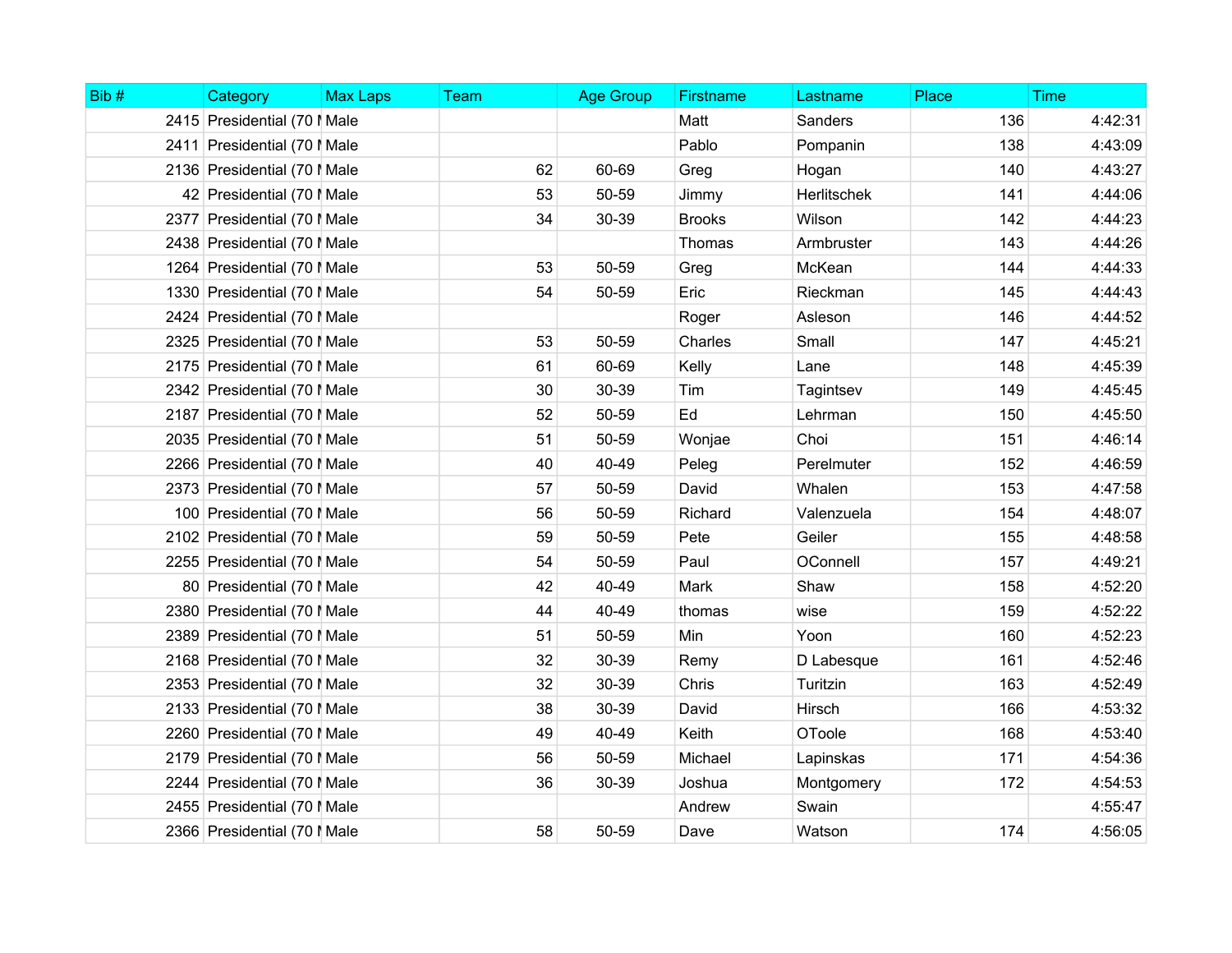| Bib# | Category                     | <b>Max Laps</b> | <b>Team</b> | <b>Age Group</b> | <b>Firstname</b> | Lastname    | Place | <b>Time</b> |
|------|------------------------------|-----------------|-------------|------------------|------------------|-------------|-------|-------------|
|      | 116 Presidential (70   Male  |                 | 43          | 40-49            | Dylan            | Swift       | 175   | 4:57:54     |
|      | 2169 Presidential (70   Male |                 | 48          | 40-49            | Mike             | Laflamme    | 177   | 4:58:06     |
|      | 2140 Presidential (70   Male |                 | 46          | 40-49            | Kevin            | Hursh       | 178   | 4:58:07     |
|      | 1079 Presidential (70   Male |                 | 52          | 50-59            | David            | Datwyler    | 179   | 4:59:18     |
|      | 2148 Presidential (70   Male |                 | 42          | 40-49            | Aaron            | Jensen      | 180   | 4:59:22     |
|      | 2316 Presidential (70   Male |                 | 43          | 40-49            | Lynde            | Selden      | 182   | 4:59:23     |
|      | 2106 Presidential (70   Male |                 | 37          | 30-39            | Daniel           | Goldberg    | 183   | 4:59:30     |
|      | 2407 Presidential (70   Male |                 |             |                  | Ben              | Schuman     | 184   | 5:02:07     |
|      | 2371 Presidential (70   Male |                 | 43          | 40-49            | Jim              | Welte       | 185   | 5:02:32     |
|      | 2177 Presidential (70   Male |                 | 43          | 40-49            | Martin           | Lanner      | 186   | 5:02:44     |
|      | 2139 Presidential (70   Male |                 | 45          | 40-49            | Peter            | Hottenstein | 187   | 5:03:16     |
|      | 2138 Presidential (70   Male |                 | 41          | 40-49            | Eric             | Hollings    | 188   | 5:03:17     |
|      | 2 Presidential (70   Male    |                 | 49          | 40-49            | Robert           | Balmaseda   | 189   | 5:03:46     |
|      | 2182 Presidential (70   Male |                 | 48          | 40-49            | Michael          | Laviano     | 190   | 5:03:50     |
|      | 2330 Presidential (70   Male |                 | 36          | 30-39            | Jake             | Speidel     | 191   | 5:03:57     |
|      | 2436 Presidential (70   Male |                 |             |                  | <b>Brian</b>     | Choquette   | 192   | 5:04:25     |
|      | 71 Presidential (70   Male   |                 | 68          | 60-69            | Grover           | Meyrose     | 193   | 5:05:08     |
|      | 2381 Presidential (70   Male |                 |             |                  | Marc             | Wolfe       | 194   | 5:05:54     |
|      | 2081 Presidential (70   Male |                 | 46          | 40-49            | Krishna          | Farnsworth  | 195   | 5:05:55     |
|      | 2114 Presidential (70   Male |                 | 31          | 30-39            | Jeff             | Gregory     | 197   | 5:06:32     |
|      | 2211 Presidential (70   Male |                 | 45          | 40-49            | Matt             | MacQueen    | 198   | 5:06:40     |
|      | 2135 Presidential (70   Male |                 | 47          | 40-49            | jens             | hofmann     | 199   | 5:06:57     |
|      | 2426 Presidential (70   Male |                 |             |                  | Chacha           | Ramon       | 201   | 5:07:16     |
|      | 2089 Presidential (70   Male |                 | 26          | $19 - 29$        | Kwonil           | Fleischman  | 202   | 5:07:52     |
|      | 2070 Presidential (70   Male |                 | 70          | 70-79            | Mark             | Duede       | 203   | 5:08:12     |
|      | 2221 Presidential (70   Male |                 | 51          | 50-59            | Allie            | Martinez    | 205   | 5:08:34     |
|      | 2003 Presidential (70 I Male |                 | 37          | 30-39            | Erik             | Andrejko    | 207   | 5:08:42     |
|      | 2270 Presidential (70   Male |                 | 40          | 40-49            | Francesco        | Pistelli    | 208   | 5:11:28     |
|      | 2403 Presidential (70   Male |                 |             |                  | Perry            | Fox         | 209   | 5:11:35     |
|      | 2028 Presidential (70   Male |                 | 43          | 40-49            | Benjamin         | Cameron     | 210   | 5:12:03     |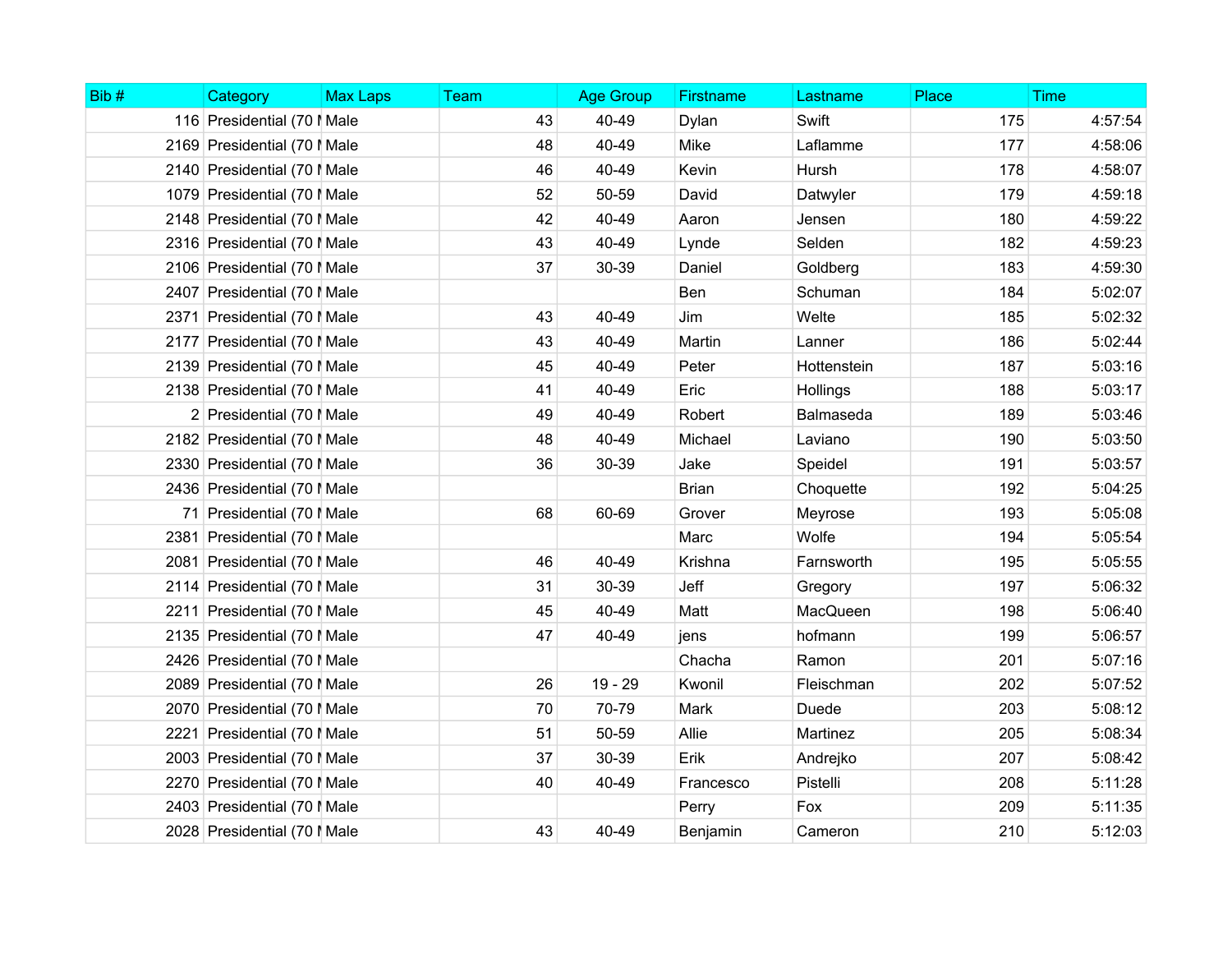| Bib# | Category                     | <b>Max Laps</b> | <b>Team</b> | <b>Age Group</b> | <b>Firstname</b> | Lastname       | Place | <b>Time</b> |
|------|------------------------------|-----------------|-------------|------------------|------------------|----------------|-------|-------------|
|      | 2212 Presidential (70   Male |                 | 48          | 40-49            | Greg             | Maddox         | 211   | 5:12:23     |
|      | 2423 Presidential (70   Male |                 |             |                  | Todd             | Rahn           | 212   | 5:12:27     |
|      | 2352 Presidential (70   Male |                 | 43          | 40-49            | Espen            | Tuft           | 213   | 5:12:29     |
|      | 2159 Presidential (70   Male |                 | 52          | 50-59            | Michael          | Kenny          | 214   | 5:12:29     |
|      | 2095 Presidential (70   Male |                 | 66          | 60-69            | Ron              | Frasca         | 217   | 5:13:05     |
|      | 2215 Presidential (70   Male |                 | 69          | 60-69            | Louis            | Marquette      | 219   | 5:13:06     |
|      | 2009 Presidential (70   Male |                 | 43          | 40-49            | Matthew          | <b>Batz</b>    | 222   | 5:13:22     |
|      | 2039 Presidential (70   Male |                 | 44          | 40-49            | Chris            | Clauson        | 224   | 5:15:05     |
|      | 2174 Presidential (70   Male |                 | 56          | 50-59            | douglas          | landeck        | 225   | 5:15:06     |
|      | 2311 Presidential (70   Male |                 | 63          | 60-69            | Mark             | Scher          | 226   | 5:15:24     |
|      | 2227 Presidential (70   Male |                 | 63          | 60-69            | joe              | mccormack      | 228   | 5:15:50     |
|      | 2010 Presidential (70   Male |                 | 54          | 50-59            | David            | Bell           | 230   | 5:16:48     |
|      | 2194 Presidential (70   Male |                 | 48          | 40-49            | Andrew           | Levine         | 231   | 5:16:51     |
|      | 2119 Presidential (70   Male |                 | 69          | 60-69            | Don              | Halstead       | 232   | 5:16:58     |
|      | 2236 Presidential (70   Male |                 | 56          | 50-59            | John             | Meyer          | 234   | 5:17:12     |
|      | 2170 Presidential (70   Male |                 | 42          | 40-49            | Michel           | Lajoie         | 235   | 5:17:50     |
|      | 32 Presidential (70   Male   |                 | 60          | 60-69            | Phil             | Gilbert        | 236   | 5:18:02     |
|      | 1401 Presidential (70   Male |                 | 34          | 30-39            | Steven           | Tran           | 237   | 5:19:01     |
|      | 1267 Presidential (70   Male |                 | 28          | 19 - 29          | Alex             | Meyer          | 238   | 5:19:07     |
|      | 1037 Presidential (70   Male |                 | 43          | 40-49            | Felix            | <b>Brenner</b> | 239   | 5:19:52     |
|      | 2235 Presidential (70   Male |                 | 35          | 30-39            | Alexander        | Mehran         | 240   | 5:19:56     |
|      | 2067 Presidential (70   Male |                 | 56          | 50-59            | jeffrey          | dodd           | 241   | 5:19:56     |
|      | 1058 Presidential (70   Male |                 | 42          | 40-49            | Kenneth          | Childers       | 242   | 5:20:56     |
|      | 1289 Presidential (70   Male |                 | 50          | 50-59            | David            | Nicholson      | 243   | 5:20:59     |
|      | 2034 Presidential (70   Male |                 | 60          | 60-69            | Gary             | Childrey       | 244   | 5:21:08     |
|      | 2349 Presidential (70   Male |                 | 48          | 40-49            | Cobus            | Theunissen     | 246   | 5:22:41     |
|      | 2219 Presidential (70   Male |                 | 58          | 50-59            | Derek            | Marsano        | 247   | 5:23:02     |
|      | 2165 Presidential (70   Male |                 | 38          | 30-39            | Andrey           | Kolesnikov     | 248   | 5:24:00     |
|      | 2163 Presidential (70   Male |                 | 51          | 50-59            | Scott            | Kirkpatrick    | 249   | 5:24:19     |
|      | 2161 Presidential (70   Male |                 | 31          | 30-39            | John             | Kim            | 250   | 5:24:22     |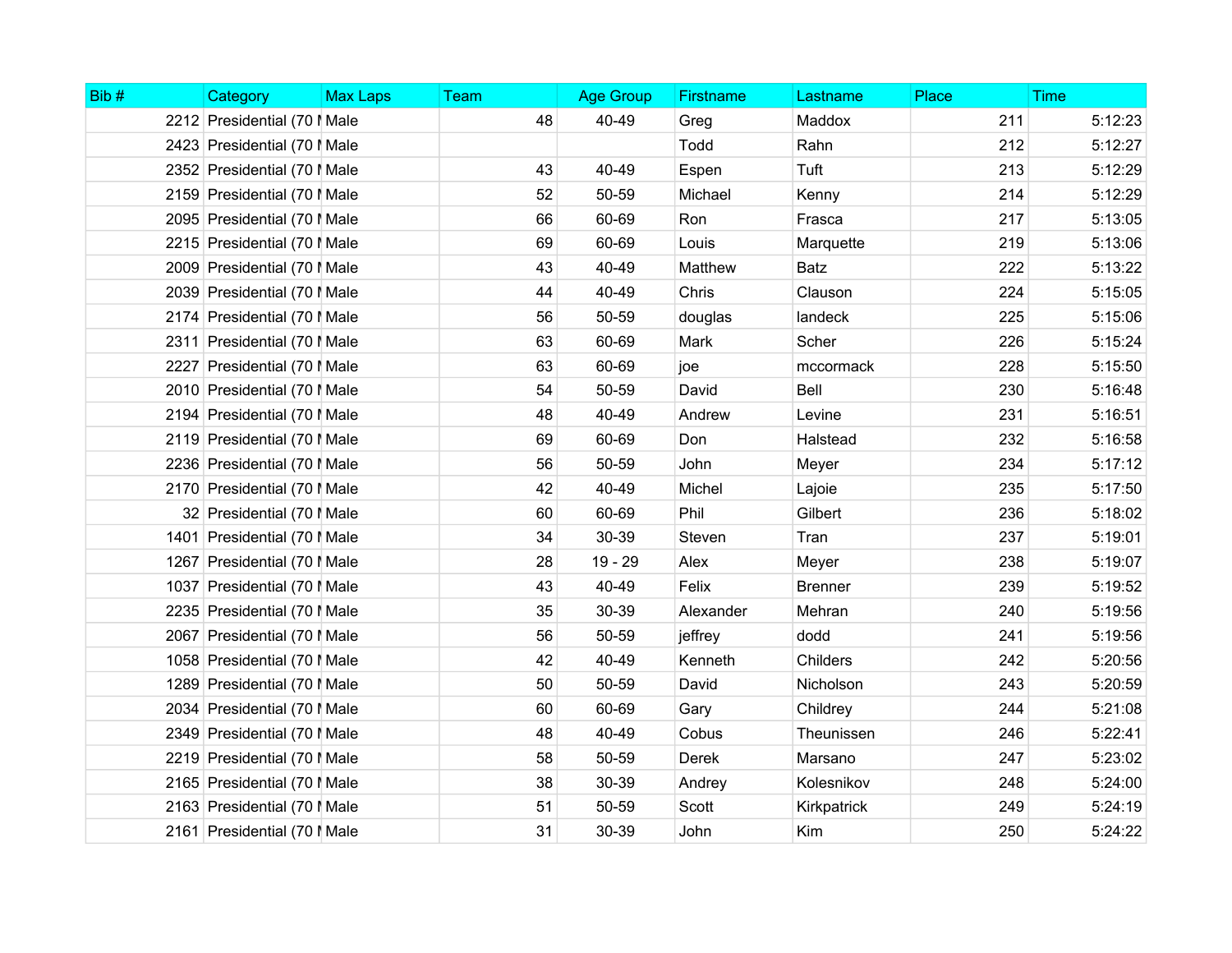| Bib# | Category                     | <b>Max Laps</b> | Team | <b>Age Group</b> | Firstname     | Lastname      | Place | <b>Time</b>  |
|------|------------------------------|-----------------|------|------------------|---------------|---------------|-------|--------------|
|      | 1053 Presidential (70   Male |                 | 41   | 40-49            | Gallant       | Chen          | 251   | 5:24:30      |
|      | 1209 Presidential (70   Male |                 | 44   | 40-49            | Ralf          | Knoesel       | 252   | 5:24:51      |
|      | 110 Presidential (70   Male  |                 | 38   | 30-39            | Andy          | Woltman       | 253   | 5:25:01      |
|      | 96 Presidential (70   Male   |                 | 36   | 30-39            | Matthew       | Smith         | 254   | 5:25:12      |
|      | 2327 Presidential (70   Male |                 | 51   | 50-59            | Craig         | Smith         | 255   | 5:25:41      |
|      | 1056 Presidential (70   Male |                 | 48   | 40-49            | ken           | chern         | 256   | 5:25:45      |
|      | 2101 Presidential (70   Male |                 | 34   | 30-39            | Josh          | Garvic        | 257   | 5:25:46      |
|      | 1144 Presidential (70   Male |                 | 40   | 40-49            | <b>Bryan</b>  | Han           | 258   | 5:26:27      |
|      | 2291 Presidential (70   Male |                 | 50   | 50-59            | <b>Brad</b>   | Rollin        | 259   | 5:26:32      |
|      | 2427 Presidential (70   Male |                 |      |                  | John          | Harland       | 260   | 5:26:53      |
|      | 2369 Presidential (70   Male |                 | 43   | 40-49            | Marcel        | Weekes        | 261   | 5:27:09      |
|      | 2241 Presidential (70   Male |                 | 51   | 50-59            | Paul          | Miltenberger  | 262   | 5:28:05      |
|      | 2049 Presidential (70   Male |                 | 63   | 60-69            | <b>ROBERT</b> | <b>CULLEN</b> | 263   | 5:28:24      |
|      | 2128 Presidential (70   Male |                 | 45   | 40-49            | John          | Hedley        | 264   | 5:28:58      |
|      | 2303 Presidential (70   Male |                 | 45   | 40-49            | <b>Steve</b>  | Salas         | 265   | 5:29:03      |
|      | 2328 Presidential (70   Male |                 | 75   | 70-79            | Neil          | Smithline     | 266   | 5:29:07      |
|      | 2262 Presidential (70   Male |                 | 61   | 60-69            | jerry         | panock        | 268   | 5:29:29      |
|      | 2412 Presidential (70   Male |                 |      |                  | Wes           | Samon         |       | <b>FALSE</b> |
|      | 2343 Presidential (70   Male |                 | 45   | 40-49            | Jared         | Tanamachi     | 270   | 5:29:36      |
|      | 69 Presidential (70   Male   |                 | 50   | 50-59            | Mark          | McMillan      | 273   | 5:30:28      |
|      | 2207 Presidential (70   Male |                 | 55   | 50-59            | <b>Brad</b>   | Luber         | 274   | 5:31:10      |
|      | 2085 Presidential (70   Male |                 | 57   | 50-59            | Jed           | Fish          | 275   | 5:31:43      |
|      | 2033 Presidential (70   Male |                 | 59   | 50-59            | <b>Bruce</b>  | Chan          | 276   | 5:32:12      |
|      | 2030 Presidential (70   Male |                 | 59   | 50-59            | Carlos        | Careaga       | 277   | 5:32:17      |
|      | 2086 Presidential (70   Male |                 | 44   | 40-49            | Kelly         | Fisher        | 278   | 5:34:03      |
|      | 2395 Presidential (70   Male |                 | 70   | 70-79            | David         | Zorensky      | 279   | 5:34:05      |
|      | 2184 Presidential (70   Male |                 | 46   | 40-49            | brian         | ledford       | 280   | 5:34:07      |
|      | 2296 Presidential (70   Male |                 | 57   | 50-59            | <b>DAVID</b>  | <b>ROTH</b>   | 282   | 5:34:47      |
|      | 2130 Presidential (70   Male |                 | 49   | 40-49            | Christophe    | Hery          | 283   | 5:34:51      |
|      | 2437 Presidential (70   Male |                 |      |                  | Awris         | Reed          | 285   | 5:35:10      |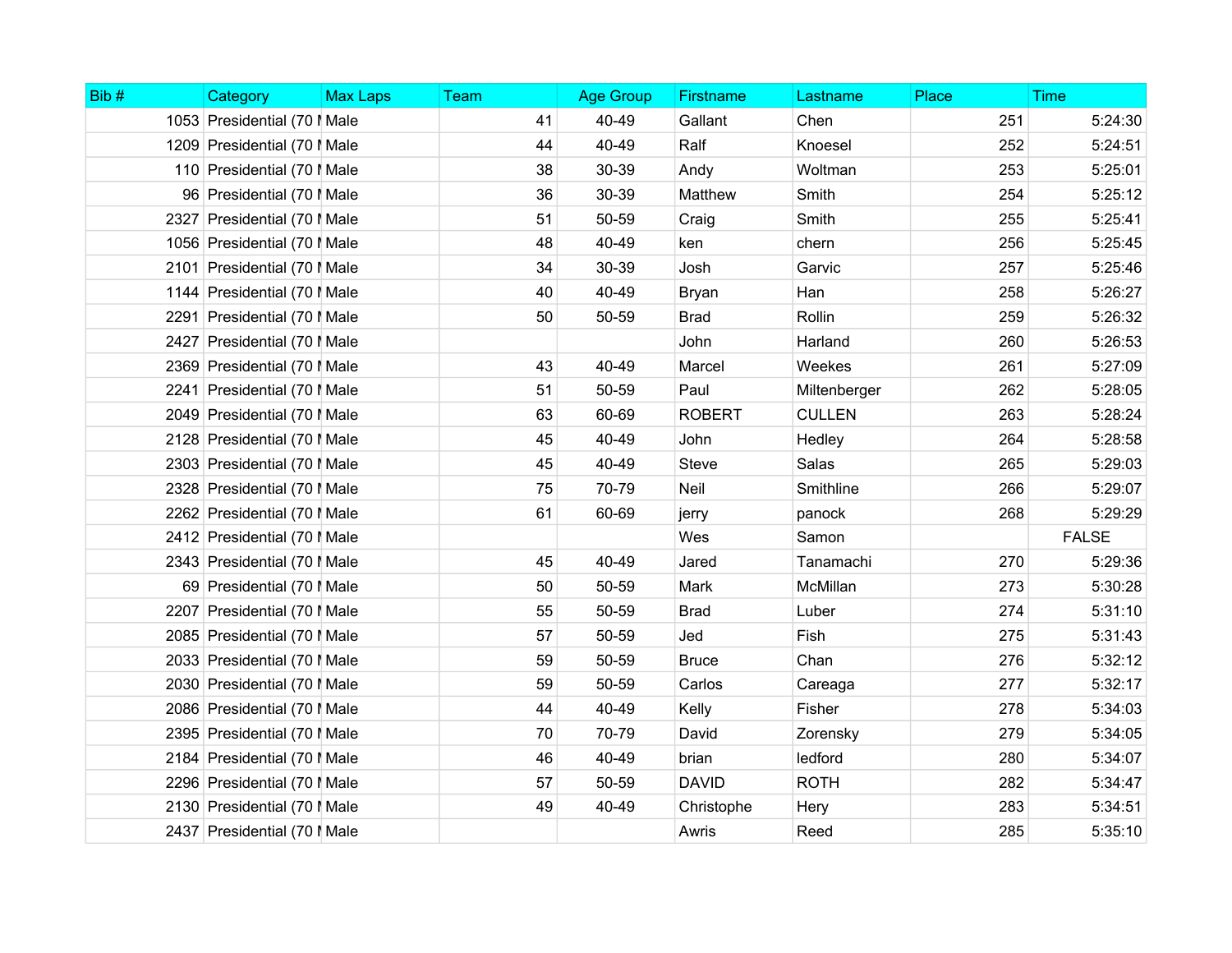| Bib# | Category                     | <b>Max Laps</b> | Team | <b>Age Group</b> | <b>Firstname</b> | Lastname    | Place | <b>Time</b> |
|------|------------------------------|-----------------|------|------------------|------------------|-------------|-------|-------------|
|      | 1 Presidential (70   Male    |                 | 45   | 40-49            | Jens             | Voigt       | 286   | 5:35:26     |
|      | 2451 Presidential (70   Male |                 |      |                  | Tom              | Kreton      | 288   | 5:35:30     |
|      | 2446 Presidential (70   Male |                 |      |                  | <b>Brett</b>     | Newman      | 289   | 5:35:42     |
|      | 2193 Presidential (70   Male |                 | 62   | 60-69            | Michael          | Lesh        | 290   | 5:35:54     |
|      | 2091 Presidential (70   Male |                 | 53   | 50-59            | Tim              | Ford        | 292   | 5:37:01     |
|      | 2445 Presidential (70   Male |                 |      |                  | Robert           | Gehlen      |       | 5:37:34     |
|      | 2129 Presidential (70   Male |                 | 50   | 50-59            | Shawn            | Hennessy    | 296   | 5:37:50     |
|      | 122 Presidential (70   Male  |                 |      |                  | Doug             | Donaldson   | 297   | 5:37:52     |
|      | 12 Presidential (70   Male   |                 | 42   | 40-49            | Bill             | Borden      | 298   | 5:39:07     |
|      | 2196 Presidential (70   Male |                 | 35   | 30-39            | Robert           | Lew         | 299   | 5:39:10     |
|      | 2195 Presidential (70   Male |                 | 65   | 60-69            | Ken              | Lew         | 300   | 5:39:11     |
|      | 2332 Presidential (70   Male |                 | 53   | 50-59            | William          | Spina       | 301   | 5:39:54     |
|      | 2400 Presidential (70   Male |                 |      |                  | Randall          | Kolin       | 302   | 5:40:36     |
|      | 2162 Presidential (70   Male |                 | 51   | 50-59            | Ben              | King        | 303   | 5:40:39     |
|      | 118 Presidential (70   Male  |                 |      |                  | Jim              | Elias       | 305   | 5:41:19     |
|      | 2098 Presidential (70   Male |                 | 41   | 40-49            | Sebastien        | Gagnon      | 306   | 5:42:08     |
|      | 2186 Presidential (70   Male |                 | 30   | 30-39            | <b>Byron</b>     | Lee         | 308   | 5:42:54     |
|      | 2209 Presidential (70   Male |                 | 28   | 19 - 29          | Teddy            | Luong       | 309   | 5:42:54     |
|      | 29 Presidential (70   Male   |                 | 43   | 40-49            | Tim              | Barron      | 311   | 5:42:56     |
|      | 2077 Presidential (70   Male |                 | 34   | 30-39            | Jared            | Evans       | 312   | 5:43:28     |
|      | 2147 Presidential (70   Male |                 | 62   | 60-69            | William          | Jennings    | 313   | 5:43:41     |
|      | 2079 Presidential (70   Male |                 | 51   | 50-59            | Robert           | Fadely      | 316   | 5:44:07     |
|      | 2383 Presidential (70   Male |                 | 64   | 60-69            | Robert           | Wolstein    | 317   | 5:45:18     |
|      | 60 Presidential (70   Male   |                 | 42   | 40-49            | Todd             | Marler      | 318   | 5:45:31     |
|      | 2202 Presidential (70   Male |                 | 60   | 60-69            | James            | Lord        | 319   | 5:45:54     |
|      | 2203 Presidential (70   Male |                 | 32   | 30-39            | Michael          | Lord        | 320   | 5:45:59     |
|      | 2269 Presidential (70   Male |                 | 58   | 50-59            | Louis            | Phillips    | 322   | 5:47:15     |
|      | 1403 Presidential (70   Male |                 | 28   | 19 - 29          | Dickson          | Tse         | 323   | 5:47:22     |
|      | 1149 Presidential (70   Male |                 | 49   | 40-49            | <b>Steve</b>     | Harshbarger | 324   | 5:48:36     |
|      | 27 Presidential (70   Male   |                 | 40   | 40-49            | Noah             | Yago        | 325   | 5:48:42     |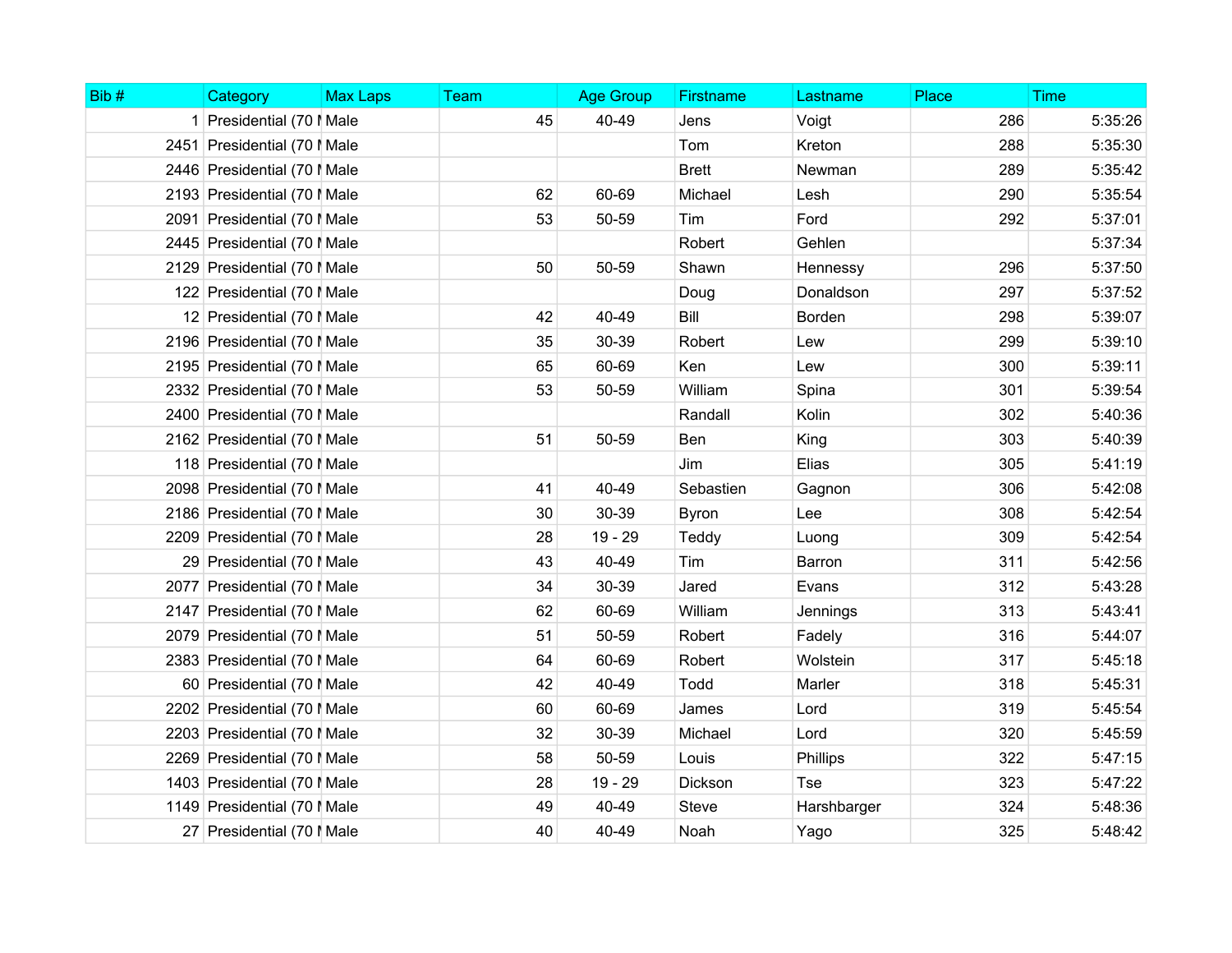| Bib# | Category                     | <b>Max Laps</b> | Team | <b>Age Group</b> | <b>Firstname</b> | Lastname          | Place | <b>Time</b>   |
|------|------------------------------|-----------------|------|------------------|------------------|-------------------|-------|---------------|
|      | 2398 Presidential (70   Male |                 |      |                  | Ed               | Tai               | 326   | 5:49:04       |
|      | 2076 Presidential (70   Male |                 | 40   | 40-49            | <b>RYAN</b>      | <b>ESTRELLADO</b> | 329   | 5:53:33       |
|      | 2180 Presidential (70   Male |                 | 40   | 40-49            | Sean             | Lara              | 330   | 5:53:38       |
|      | 2189 Presidential (70   Male |                 | 45   | 40-49            | Peng             | Leong             | 331   | 5:53:41       |
|      | 1015 Presidential (70   Male |                 | 57   | 50-59            | Simon            | <b>Bennett</b>    | 332   | 5:54:02       |
|      | 2121 Presidential (70   Male |                 | 67   | 60-69            | Pat              | Hannigan          |       | 1474750288290 |
|      | 7 Presidential (70   Male    |                 | 53   | 50-59            | David            | Drummond          | 336   | 5:54:45       |
|      | 1368 Presidential (70   Male |                 | 57   | 50-59            | Jens             | Skjoldborg        | 337   | 5:54:50       |
|      | 2334 Presidential (70   Male |                 | 43   | 40-49            | <b>JONATHAN</b>  | <b>STEELE</b>     | 339   | 5:56:44       |
|      | 52 Presidential (70   Male   |                 | 68   | 60-69            | Thomas           | Mabey             | 340   | 5:57:07       |
|      | 1420 Presidential (70   Male |                 | 61   | 60-69            | Michael          | Whitworth         | 342   | 5:59:56       |
|      | 2006 Presidential (70   Male |                 | 42   | 40-49            | Ben              | <b>Baker</b>      | 343   | 6:00:05       |
|      | 2040 Presidential (70   Male |                 | 46   | 40-49            | Alexander        | Cobb              | 344   | 6:00:06       |
|      | 2053 Presidential (70   Male |                 | 42   | 40-49            | David            | Dao               | 345   | 6:02:58       |
|      | 2150 Presidential (70   Male |                 | 60   | 60-69            | Robert           | Jimenez           | 346   | 6:06:05       |
|      | 2267 Presidential (70   Male |                 | 65   | 60-69            | David            | Peron             | 347   | 6:06:11       |
|      | 2164 Presidential (70   Male |                 | 49   | 40-49            | David            | Knupp             | 348   | 6:07:00       |
|      | 2305 Presidential (70   Male |                 | 27   | $19 - 29$        | Evan             | Samuels           | 351   | 6:07:28       |
|      | 2026 Presidential (70   Male |                 | 50   | 50-59            | Clarke           | <b>Bugbee</b>     | 352   | 6:07:31       |
|      | 2160 Presidential (70   Male |                 | 39   | 30-39            | John             | Kerr              | 353   | 6:09:02       |
|      | 2093 Presidential (70   Male |                 | 56   | 50-59            | Andrew           | Frank             | 354   | 6:09:31       |
|      | 2084 Presidential (70   Male |                 | 62   | 60-69            | Jeffrey          | Ferry             | 355   | 6:09:35       |
|      | 2238 Presidential (70   Male |                 | 35   | 30-39            | Russell          | Middleton         | 356   | 6:10:37       |
|      | 2061 Presidential (70   Male |                 | 65   | 60-69            | Henry            | Diaz              | 357   | 6:11:47       |
|      | 1173 Presidential (70   Male |                 | 62   | 60-69            | David            | Houston           | 360   | 6:14:13       |
|      | 1005 Presidential (70   Male |                 | 57   | 50-59            | Jeffrey          | <b>Baker</b>      | 361   | 6:14:13       |
|      | 2071 Presidential (70   Male |                 | 62   | 60-69            | Charles          | Eckstein          | 362   | 6:14:49       |
|      | 2344 Presidential (70   Male |                 | 29   | 19 - 29          | Matthew          | Tarca             | 366   | 6:17:22       |
|      | 1018 Presidential (70   Male |                 | 28   | 19 - 29          | Jonathan         | Bernbaum          | 368   | 6:18:23       |
|      | 2155 Presidential (70   Male |                 | 55   | 50-59            | Julian           | Jones             | 369   | 6:19:21       |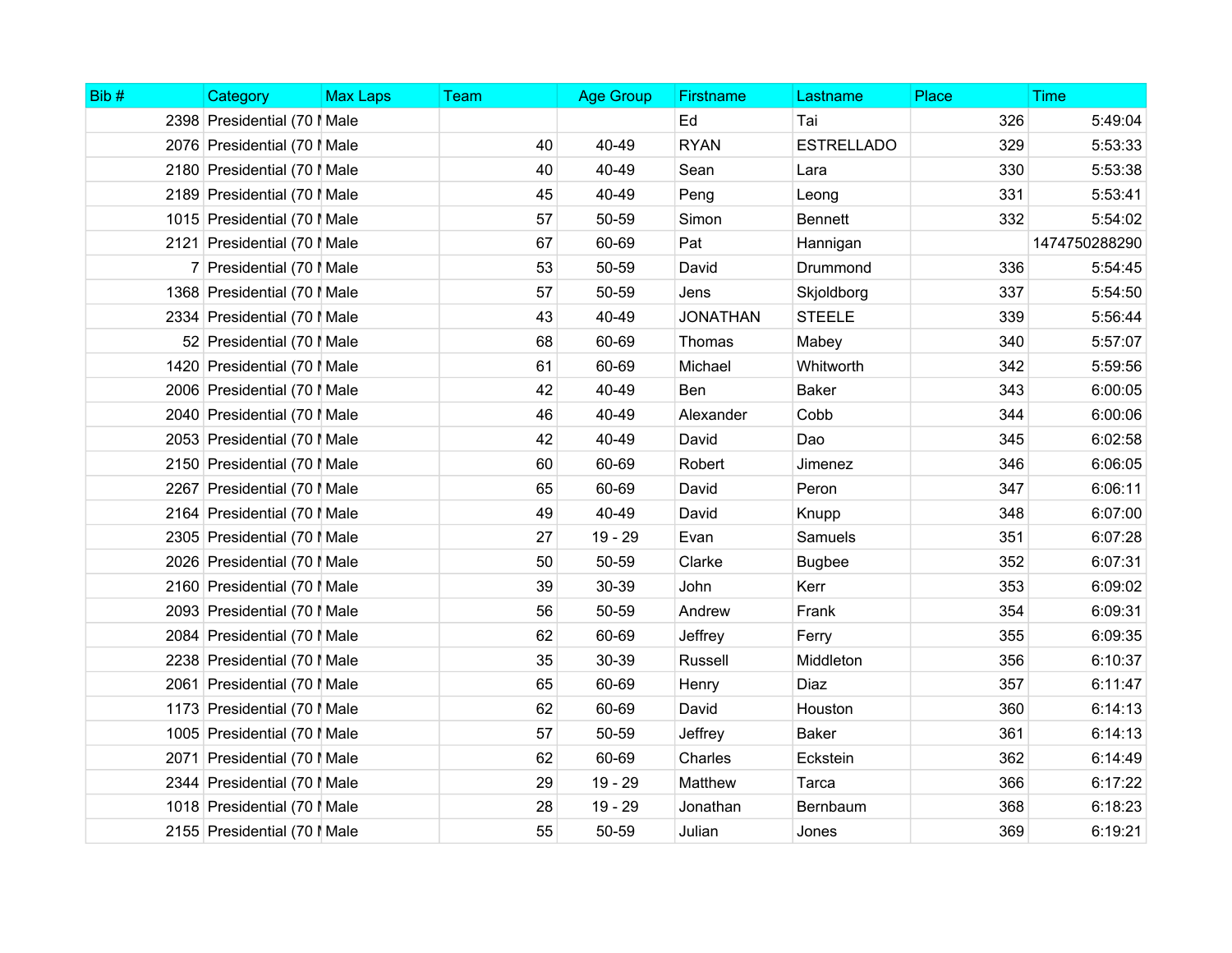| Bib# | Category                     | <b>Max Laps</b> | Team | <b>Age Group</b> | Firstname    | Lastname        | Place | <b>Time</b> |
|------|------------------------------|-----------------|------|------------------|--------------|-----------------|-------|-------------|
|      | 2201 Presidential (70   Male |                 | 50   | 50-59            | Jerry        | Loftin          | 370   | 6:20:05     |
|      | 2206 Presidential (70   Male |                 | 49   | 40-49            | Terry        | Lowry           | 372   | 6:20:24     |
|      | 2052 Presidential (70   Male |                 | 53   | 50-59            | Alan         | Daly            | 373   | 6:21:29     |
|      | 2319 Presidential (70   Male |                 | 66   | 60-69            | Hamid        | Shoaee          | 374   | 6:21:37     |
|      | 2230 Presidential (70   Male |                 |      |                  | Colin        | McMillian       | 375   | 6:22:54     |
|      | 2044 Presidential (70   Male |                 | 56   | 50-59            | Ken          | Cook            | 376   | 6:24:58     |
|      | 2143 Presidential (70   Male |                 | 55   | 50-59            | Robert       | Ingram          | 378   | 6:25:55     |
|      | 1319 Presidential (70   Male |                 | 51   | 50-59            | <b>Bruce</b> | Raane           | 379   | 6:27:32     |
|      | 2131 Presidential (70   Male |                 | 65   | 60-69            | Ralf         | Hillebrand      | 380   | 6:27:58     |
|      | 2088 Presidential (70   Male |                 | 69   | 60-69            | Gerry        | Flanders        | 384   | 6:29:56     |
|      | 2181 Presidential (70   Male |                 | 38   | 30-39            | William      | Lau             | 385   | 6:31:38     |
|      | 2307 Presidential (70   Male |                 | 35   | 30-39            | Ujj          | Sarin           | 386   | 6:31:56     |
|      | 2315 Presidential (70   Male |                 | 38   | 30-39            | Archie       | Sebastian       | 389   | 6:34:31     |
|      | 2391 Presidential (70   Male |                 | 61   | 60-69            | Andy         | Yun             | 391   | 6:41:06     |
|      | 2002 Presidential (70   Male |                 | 60   | 60-69            | Ron          | Anderson        | 392   | 6:45:04     |
|      | 2358 Presidential (70   Male |                 | 49   | 40-49            | Chris        | Vincent         | 394   | 6:46:55     |
|      | 1084 Presidential (70   Male |                 | 58   | 50-59            | Bob          | DeArmond        | 396   | 6:47:53     |
|      | 1346 Presidential (70   Male |                 | 42   | 40-49            | <b>Bret</b>  | Schneider       | 399   | 6:54:58     |
|      | 2376 Presidential (70   Male |                 | 53   | 50-59            | Steven       | Williams Sr.    | 400   | 7:13:05     |
|      | 2375 Presidential (70   Male |                 | 20   | 19 - 29          | Steven       | Williams Jr     | 401   | 7:13:09     |
|      | 1390 Presidential (70   Male |                 | 45   | 40-49            | melville     | tan             | 404   | 7:53:06     |
|      | 1376 Shut Up Legs (1) Female |                 | 40   | 40-49            | Pia          | Smith           | 22    | 5:55:48     |
|      | 1162 Shut Up Legs (1) Female |                 | 47   | 40-49            | Jennifer     | <b>Hibbitts</b> | 35    | 6:17:06     |
|      | 1458 Shut Up Legs (1) Female |                 |      |                  | Megan        | Aldrete         |       | 6:27:34     |
|      | 105 Shut Up Legs (1) Female  |                 | 27   | 19 - 29          | Tayler       | Wiles           | 44    | 6:27:44     |
|      | 1190 Shut Up Legs (1) Female |                 | 56   | 50-59            | John         | Jiganti         | 48    | 6:28:39     |
|      | 1296 Shut Up Legs (1) Female |                 | 29   | 19 - 29          | Liz          | Otto Hamel      | 69    | 6:41:04     |
|      | 1437 Shut Up Legs (1) Female |                 |      |                  | Elizabeth    | Stone           | 95    | 7:01:08     |
|      | 1312 Shut Up Legs (1) Female |                 | 53   | 50-59            | Alyssa       | Plicka          | 99    | 7:04:50     |
|      | 1364 Shut Up Legs (1) Female |                 | 58   | 50-59            | Elizabeth    | Simpson         | 106   | 7:06:33     |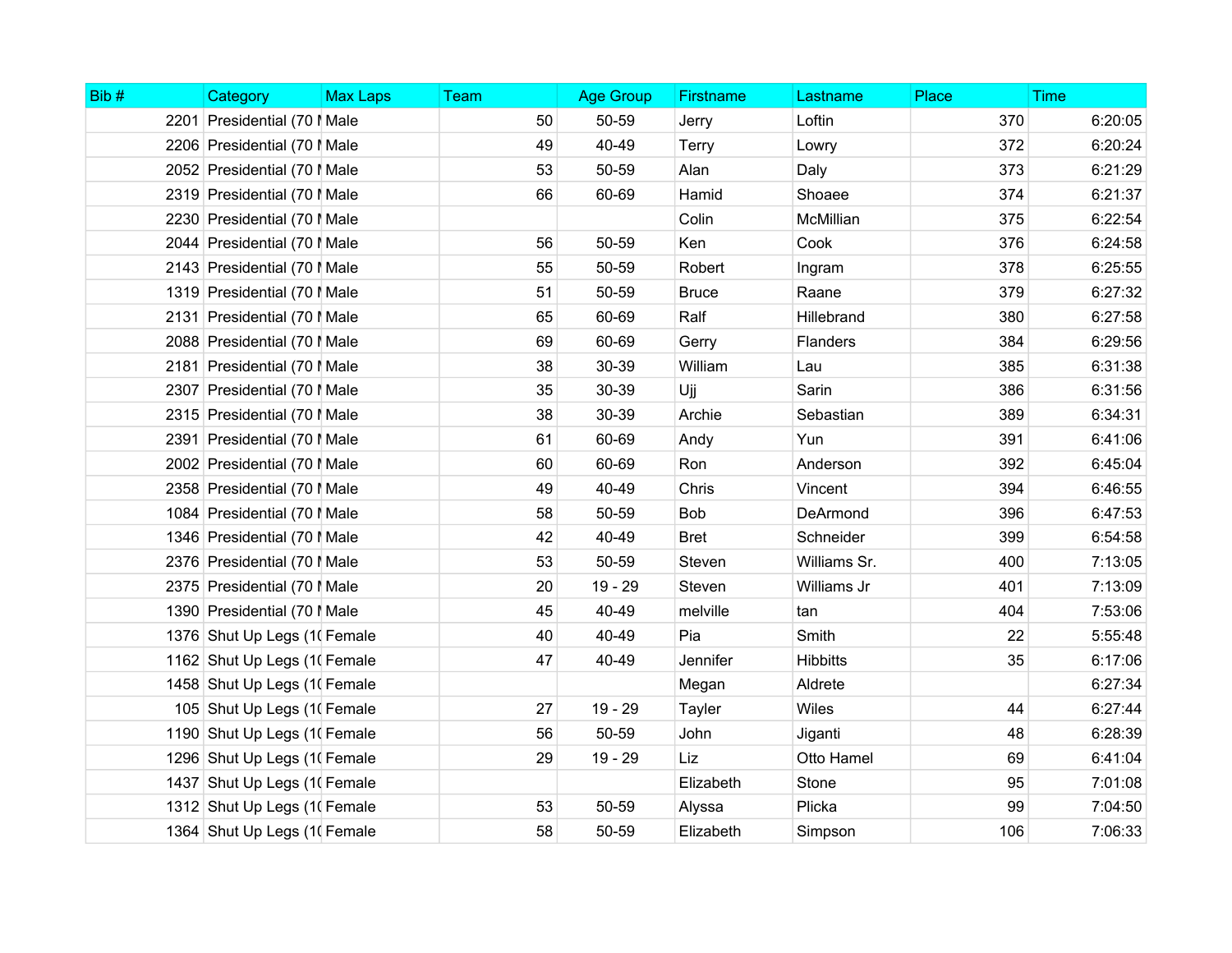| Bib# | Category                     | <b>Max Laps</b> | Team | <b>Age Group</b> | <b>Firstname</b> | Lastname      | Place | <b>Time</b> |
|------|------------------------------|-----------------|------|------------------|------------------|---------------|-------|-------------|
|      | 1290 Shut Up Legs (1) Female |                 | 45   | 40-49            | Leslie           | ONeil         | 107   | 7:07:20     |
|      | 8 Shut Up Legs (1) Female    |                 | 62   | 60-69            | Jenny            | Frayer        | 112   | 7:09:18     |
|      | 1160 Shut Up Legs (1) Female |                 | 34   | 30-39            | Crystal          | Herron        | 113   | 7:11:01     |
|      | 1431 Shut Up Legs (1) Female |                 | 49   | 40-49            | Christina        | Yang          | 117   | 7:12:03     |
|      | 1163 Shut Up Legs (1) Female |                 | 33   | 30-39            | Courtney         | Hill          | 122   | 7:14:21     |
|      | 114 Shut Up Legs (1) Female  |                 |      |                  | Leslie           | Tighe         | 126   | 7:14:33     |
|      | 1174 Shut Up Legs (1) Female |                 | 55   | 50-59            | Allen            | Hoy           | 142   | 7:18:39     |
|      | 1422 Shut Up Legs (1) Female |                 | 52   | 50-59            | Cheryl           | Williams      | 176   | 7:31:16     |
|      | 1027 Shut Up Legs (1) Female |                 | 46   | 40-49            | Christine        | Boisen        | 184   | 7:35:25     |
|      | 1234 Shut Up Legs (1) Female |                 | 51   | 50-59            | Elizabeth        | Lennie        | 188   | 7:38:10     |
|      | 1090 Shut Up Legs (1) Female |                 | 56   | 50-59            | Elizabeth        | Dillon        | 191   | 7:40:24     |
|      | 75 Shut Up Legs (1) Female   |                 |      |                  | Lotte            | Moore         | 197   | 7:42:57     |
|      | 1328 Shut Up Legs (1) Female |                 | 46   | 40-49            | Michelle         | Riconscente   | 205   | 7:45:59     |
|      | 1105 Shut Up Legs (1) Female |                 | 28   | $19 - 29$        | Jaimee           | Erickson      | 217   | 7:51:49     |
|      | 1315 Shut Up Legs (1) Female |                 | 29   | 19 - 29          | Christa          | Porcaro       | 222   | 7:53:03     |
|      | 1429 Shut Up Legs (1) Female |                 | 48   | 40-49            | Leishia          | Woolwine      | 241   | 8:00:31     |
|      | 1366 Shut Up Legs (1) Female |                 | 30   | 30-39            | Ashley           | Sinclair      | 246   | 8:04:56     |
|      | 1394 Shut Up Legs (1) Female |                 | 39   | 30-39            | Lisa             | Tibor         | 254   | 8:14:44     |
|      | 1165 Shut Up Legs (1) Female |                 | 33   | 30-39            | Claire           | Hofbauer      | 257   | 8:15:36     |
|      | 1285 Shut Up Legs (1) Female |                 | 35   | 30-39            | Liz              | Murphy        | 258   | 8:15:48     |
|      | 1230 Shut Up Legs (1) Female |                 | 50   | 50-59            | Lisa             | Lee           | 274   | 8:31:59     |
|      | 1059 Shut Up Legs (1) Female |                 | 36   | 30-39            | Maggie           | Christman     | 286   | 8:38:59     |
|      | 1008 Shut Up Legs (1) Female |                 | 42   | 40-49            | Rebecca          | Barron        | 297   | 8:50:42     |
|      | 1178 Shut Up Legs (1) Female |                 | 47   | 40-49            | Kimberly         | Hunter        | 301   | 8:54:31     |
|      | 1187 Shut Up Legs (1) Female |                 | 40   | 40-49            | Whitney          | Jankiewicz    | 305   | 9:06:28     |
|      | 1076 Shut Up Legs (1) Female |                 | 47   | 40-49            | Christine        | Currie        | 312   | 9:31:00     |
|      | 1451 Shut Up Legs (1) Male   |                 |      |                  | Marco            | Arocha        |       | 5:01:47     |
|      | 1442 Shut Up Legs (1) Male   |                 |      |                  | Malcom           | <b>Hill</b>   |       | 5:01:48     |
|      | 1456 Shut Up Legs (10 Male   |                 |      |                  | Mutlu            | <b>Basdas</b> | 3     | 5:15:13     |
|      | 115 Shut Up Legs (1) Male    |                 |      |                  | Dana             | Williams      | 4     | 5:15:21     |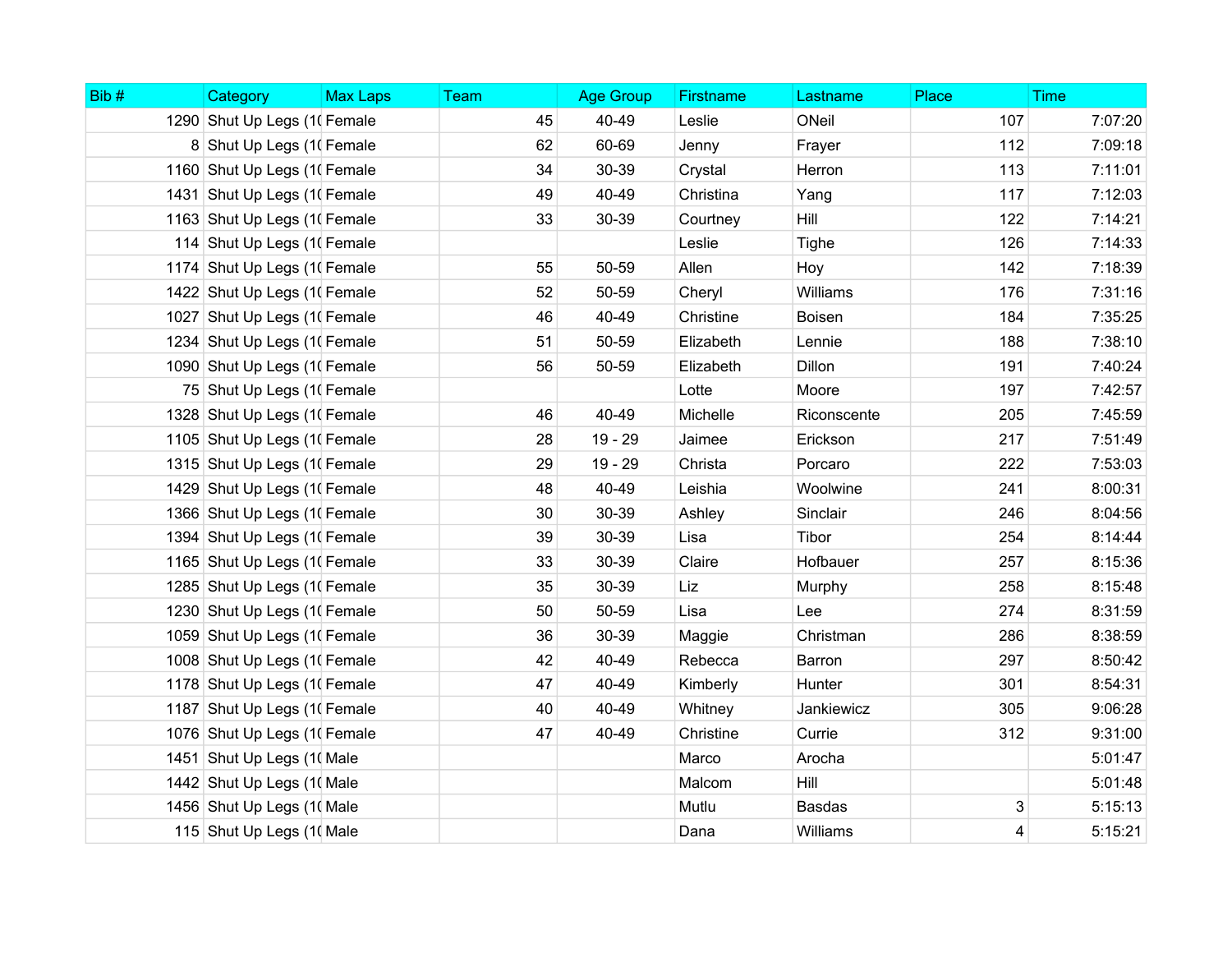| Bib# | Category                   | <b>Max Laps</b> | Team | <b>Age Group</b> | Firstname   | Lastname          | Place          | <b>Time</b> |
|------|----------------------------|-----------------|------|------------------|-------------|-------------------|----------------|-------------|
|      | 49 Shut Up Legs (1) Male   |                 | 33   | 30-39            | Ted         | King              | 5              | 5:15:27     |
|      | 1407 Shut Up Legs (1) Male |                 | 46   | 40-49            | Craig       | Upton             | 6              | 5:17:06     |
|      | 1016 Shut Up Legs (10 Male |                 | 41   | 40-49            | Ryan        | <b>Bennett</b>    | $\overline{7}$ | 5:23:35     |
|      | 1014 Shut Up Legs (10 Male |                 | 48   | 40-49            | Ed          | Bellamy           | 8              | 5:31:23     |
|      | 1086 Shut Up Legs (10 Male |                 | 62   | 60-69            | Chris       | Desjardins        | 9              | 5:34:15     |
|      | 1156 Shut Up Legs (1) Male |                 | 43   | 40-49            | Eli         | Hengst            | 10             | 5:34:20     |
|      | 14 Shut Up Legs (10 Male   |                 | 42   | 40-49            | Steven      | <b>Brotherton</b> | 11             | 5:35:37     |
|      | 1020 Shut Up Legs (10 Male |                 | 49   | 40-49            | yann        | bertaud           | 12             | 5:35:42     |
|      | 25 Shut Up Legs (1) Male   |                 | 50   | 50-59            | paul        | whiting           | 13             | 5:41:03     |
|      | 1030 Shut Up Legs (10 Male |                 | 53   | 50-59            | Herb        | Bool              | 14             | 5:41:05     |
|      | 1369 Shut Up Legs (1) Male |                 | 48   | 40-49            | richard     | slatter           | 15             | 5:45:28     |
|      | 1426 Shut Up Legs (10 Male |                 | 48   | 40-49            | Kenneth     | Wong              | 16             | 5:45:42     |
|      | 1003 Shut Up Legs (10 Male |                 | 33   | 30-39            | Doug        | Atkinson          | 17             | 5:46:30     |
|      | 1300 Shut Up Legs (1) Male |                 | 49   | 40-49            | Michel      | Pelletier         | 18             | 5:47:54     |
|      | 1042 Shut Up Legs (10 Male |                 | 43   | 40-49            | David       | <b>Bunting</b>    | 19             | 5:52:29     |
|      | 76 Shut Up Legs (1) Male   |                 | 40   | 40-49            | Gordon      | Murray            | 20             | 5:53:03     |
|      | 1409 Shut Up Legs (10 Male |                 | 42   | 40-49            | Daniel      | Vanderkemp        | 21             | 5:55:08     |
|      | 1131 Shut Up Legs (1) Male |                 | 34   | 30-39            | Trevor      | Gilmore           | 23             | 5:59:13     |
|      | 1017 Shut Up Legs (10 Male |                 | 41   | 40-49            | Paul        | Berger            | 24             | 5:59:46     |
|      | 1071 Shut Up Legs (1) Male |                 | 53   | 50-59            | Chris       | Courtney          | 25             | 5:59:46     |
|      | 1356 Shut Up Legs (10 Male |                 | 60   | 60-69            | Jim         | Sevigny           | 26             | 6:01:29     |
|      | 103 Shut Up Legs (1) Male  |                 | 51   | 50-59            | Alex        | Wassmann          | 27             | 6:06:02     |
|      | 1272 Shut Up Legs (1) Male |                 | 46   | 40-49            | Noel        | Miller            | 28             | 6:06:39     |
|      | 1284 Shut Up Legs (10 Male |                 | 50   | 50-59            | chuck       | Muller            | 29             | 6:10:00     |
|      | 43 Shut Up Legs (1) Male   |                 | 45   | 40-49            | justin      | kelly             | 30             | 6:13:28     |
|      | 1218 Shut Up Legs (1) Male |                 | 36   | 30-39            | Justin      | Lane              | 31             | 6:13:40     |
|      | 1127 Shut Up Legs (10 Male |                 | 29   | 19 - 29          | Geoff       | Gates             | 32             | 6:15:51     |
|      | 1279 Shut Up Legs (1) Male |                 | 73   | 70-79            | Alexander   | Montgomery        | 33             | 6:16:33     |
|      | 1104 Shut Up Legs (1( Male |                 | 40   | 40-49            | Spencer     | Ericksen          | 34             | 6:17:02     |
|      | 65 Shut Up Legs (1) Male   |                 | 55   | 50-59            | <b>Rick</b> | Orr               | 36             | 6:17:26     |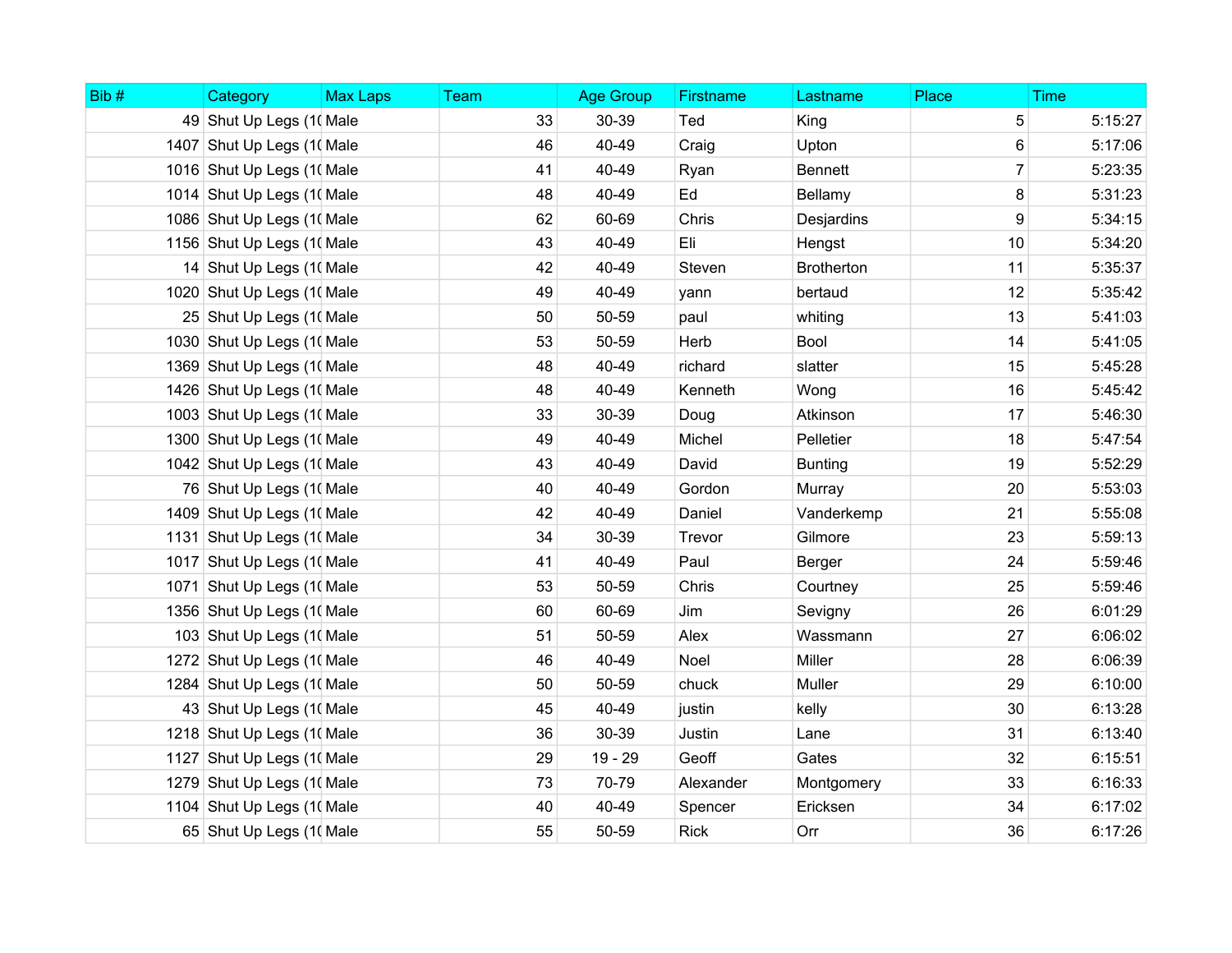| Bib# | Category                   | <b>Max Laps</b> | Team | <b>Age Group</b> | <b>Firstname</b> | Lastname       | Place | <b>Time</b> |
|------|----------------------------|-----------------|------|------------------|------------------|----------------|-------|-------------|
|      | 1347 Shut Up Legs (1) Male |                 | 48   | 40-49            | anthony          | schneider      | 37    | 6:19:54     |
|      | 1310 Shut Up Legs (10 Male |                 | 54   | 50-59            | Andrew           | <b>Platts</b>  | 38    | 6:20:06     |
|      | 1382 Shut Up Legs (1) Male |                 | 46   | 40-49            | <b>Nick</b>      | <b>Steel</b>   | 39    | 6:21:53     |
|      | 1361 Shut Up Legs (1) Male |                 | 65   | 60-69            | John             | Shore          | 40    | 6:22:08     |
|      | 1260 Shut Up Legs (1) Male |                 | 52   | 50-59            | Peter            | Mavridis       | 41    | 6:25:08     |
|      | 1438 Shut Up Legs (1) Male |                 |      |                  | <b>Brian</b>     | Neary          | 42    | 6:27:19     |
|      | 1402 Shut Up Legs (1) Male |                 | 39   | 30-39            | Michael          | Trembley       | 45    | 6:27:45     |
|      | 90 Shut Up Legs (1) Male   |                 | 44   | 40-49            | Sean             | Yoshinaga      | 46    | 6:28:10     |
|      | 1113 Shut Up Legs (1) Male |                 | 53   | 50-59            | Kevin            | Fetterman      | 47    | 6:28:20     |
|      | 31 Shut Up Legs (1) Male   |                 | 53   | 50-59            | Lester           | <b>Brunker</b> | 49    | 6:29:11     |
|      | 1102 Shut Up Legs (1) Male |                 | 54   | 50-59            | Peter            | Ekman          | 50    | 6:29:13     |
|      | 1121 Shut Up Legs (1) Male |                 | 53   | 50-59            | Jon              | Francis        | 51    | 6:30:29     |
|      | 1161 Shut Up Legs (1) Male |                 | 37   | 30-39            | <b>Brian</b>     | Hiatt          | 52    | 6:30:40     |
|      | 81 Shut Up Legs (10 Male   |                 | 44   | 40-49            | Tim              | Nordvedt       | 53    | 6:31:30     |
|      | 1139 Shut Up Legs (10 Male |                 | 41   | 40-49            | Lou              | Guttilla       | 54    | 6:31:41     |
|      | 1410 Shut Up Legs (10 Male |                 | 54   | 50-59            | Michael          | Vermette       | 55    | 6:31:42     |
|      | 1276 Shut Up Legs (10 Male |                 | 45   | 40-49            | Todd             | Mitchell       | 56    | 6:32:06     |
|      | 1176 Shut Up Legs (1( Male |                 | 48   | 40-49            | Andrew           | Hughes         | 57    | 6:32:18     |
|      | 1280 Shut Up Legs (10 Male |                 | 57   | 50-59            | Greg             | Moore          | 58    | 6:33:14     |
|      | 123 Shut Up Legs (1) Male  |                 |      |                  | Scott            | Penzanella     | 59    | 6:33:22     |
|      | 1348 Shut Up Legs (1) Male |                 | 46   | 40-49            | Robert           | Schultz        | 60    | 6:35:33     |
|      | 1198 Shut Up Legs (10 Male |                 | 56   | 50-59            | john             | kaplanis       | 61    | 6:36:11     |
|      | 1229 Shut Up Legs (1( Male |                 | 55   | 50-59            | Bob              | Lee            | 62    | 6:37:11     |
|      | 1094 Shut Up Legs (1) Male |                 | 33   | 30-39            | Ryan             | <b>Drew</b>    | 63    | 6:37:15     |
|      | 1119 Shut Up Legs (10 Male |                 | 44   | 40-49            | Graham           | Fox            | 64    | 6:38:16     |
|      | 1041 Shut Up Legs (1) Male |                 | 41   | 40-49            | Jon              | <b>Bula</b>    | 65    | 6:38:16     |
|      | 1400 Shut Up Legs (10 Male |                 | 37   | 30-39            | Greg             | Toth           | 66    | 6:38:54     |
|      | 1273 Shut Up Legs (1) Male |                 | 45   | 40-49            | Kalan            | Milley         | 67    | 6:39:58     |
|      | 1195 Shut Up Legs (1) Male |                 | 56   | 50-59            | Steven           | Juliani        | 68    | 6:40:46     |
|      | 1103 Shut Up Legs (1) Male |                 | 52   | 50-59            | Craig            | Ellis          | 70    | 6:41:59     |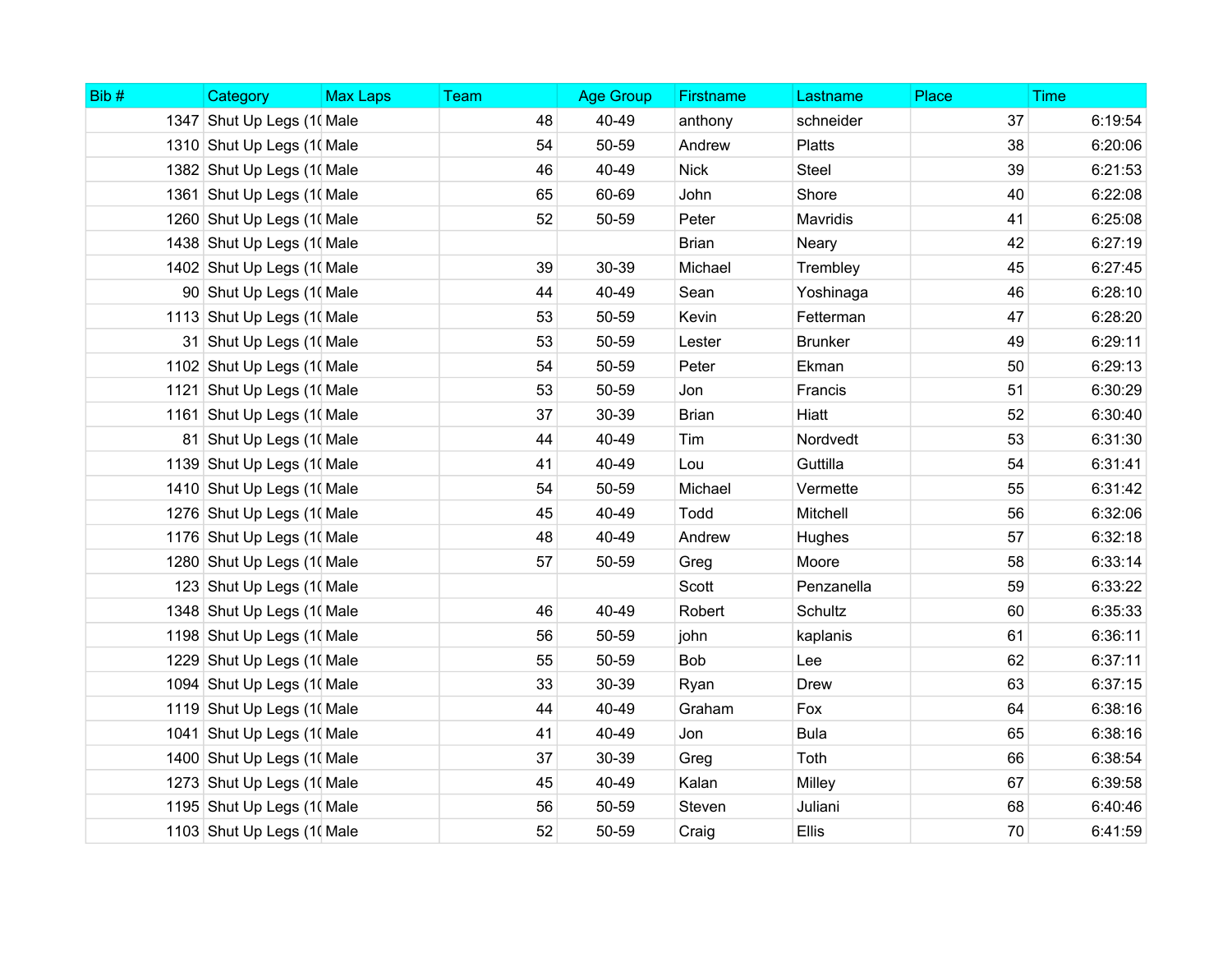| Bib# | Category                   | <b>Max Laps</b> | Team | <b>Age Group</b> | Firstname    | Lastname        | Place | <b>Time</b> |
|------|----------------------------|-----------------|------|------------------|--------------|-----------------|-------|-------------|
|      | 1321 Shut Up Legs (1) Male |                 | 50   | 50-59            | Wade         | Ratcliffe       | 71    | 6:42:08     |
|      | 1239 Shut Up Legs (1) Male |                 | 71   | 70-79            | Martin       | Loeffler        | 72    | 6:43:21     |
|      | 1107 Shut Up Legs (10 Male |                 | 34   | 30-39            | Benjamin     | Erickson        | 73    | 6:43:23     |
|      | 83 Shut Up Legs (1) Male   |                 | 48   | 40-49            | Mark         | Slavonia        | 74    | 6:44:10     |
|      | 1157 Shut Up Legs (1) Male |                 | 46   | 40-49            | Jonathan     | Herpel          | 75    | 6:44:30     |
|      | 1070 Shut Up Legs (10 Male |                 | 49   | 40-49            | Jason        | Copeland        | 76    | 6:44:55     |
|      | 1374 Shut Up Legs (1( Male |                 | 44   | 40-49            | Jesse        | Smith           | 77    | 6:45:38     |
|      | 1013 Shut Up Legs (10 Male |                 | 49   | 40-49            | Matthew      | <b>Beckwith</b> | 78    | 6:47:24     |
|      | 1226 Shut Up Legs (10 Male |                 | 60   | 60-69            | Jonathan     | Lebowitz        | 79    | 6:48:20     |
|      | 1399 Shut Up Legs (10 Male |                 | 45   | 40-49            | Arne         | Tonning         | 80    | 6:48:50     |
|      | 1306 Shut Up Legs (10 Male |                 | 33   | 30-39            | <b>Blake</b> | Pierson         | 81    | 6:50:39     |
|      | 1258 Shut Up Legs (1( Male |                 | 46   | 40-49            | John         | Martin          | 82    | 6:51:04     |
|      | 55 Shut Up Legs (1) Male   |                 | 52   | 50-59            | Tom          | Kopshever       | 83    | 6:51:04     |
|      | 1362 Shut Up Legs (1) Male |                 | 38   | 30-39            | Christopher  | Siano           | 84    | 6:51:51     |
|      | 1253 Shut Up Legs (1) Male |                 | 46   | 40-49            | Nat          | Maple           | 85    | 6:53:40     |
|      | 1292 Shut Up Legs (1) Male |                 | 45   | 40-49            | Liam         | OGorman         | 86    | 6:53:40     |
|      | 1092 Shut Up Legs (1( Male |                 | 34   | 30-39            | William      | <b>Douillet</b> | 87    | 6:53:56     |
|      | 1028 Shut Up Legs (10 Male |                 | 67   | 60-69            | Mark         | Boitano         | 88    | 6:55:07     |
|      | 1316 Shut Up Legs (10 Male |                 | 37   | 30-39            | Andreas      | Putzo           | 89    | 6:55:32     |
|      | 1057 Shut Up Legs (1) Male |                 | 47   | 40-49            | Jason        | Child           | 90    | 6:55:46     |
|      | 1025 Shut Up Legs (1) Male |                 | 36   | 30-39            | James        | <b>Blaine</b>   | 91    | 6:55:51     |
|      | 1320 Shut Up Legs (10 Male |                 | 52   | 50-59            | Paul         | Randall         | 92    | 6:57:57     |
|      | 1077 Shut Up Legs (10 Male |                 | 49   | 40-49            | Leonard      | Czarnecki       | 93    | 6:58:29     |
|      | 1247 Shut Up Legs (1) Male |                 | 59   | 50-59            | Kevin        | MacDonald       | 94    | 6:58:31     |
|      | 1324 Shut Up Legs (1) Male |                 | 32   | 30-39            | Travis       | Retzer          | 96    | 7:01:20     |
|      | 1452 Shut Up Legs (1) Male |                 |      |                  | Bryan        | Turner          | 97    | 7:03:03     |
|      | 1302 Shut Up Legs (10 Male |                 | 50   | 50-59            | Frank        | Peronetto       | 98    | 7:03:59     |
|      | 1311 Shut Up Legs (1) Male |                 | 54   | 50-59            | Pat          | Plicka          | 100   | 7:04:56     |
|      | 1069 Shut Up Legs (1) Male |                 | 60   | 60-69            | George       | Constas         | 101   | 7:05:51     |
|      | 1040 Shut Up Legs (10 Male |                 | 35   | 30-39            | Sam          | <b>Buchta</b>   | 102   | 7:06:12     |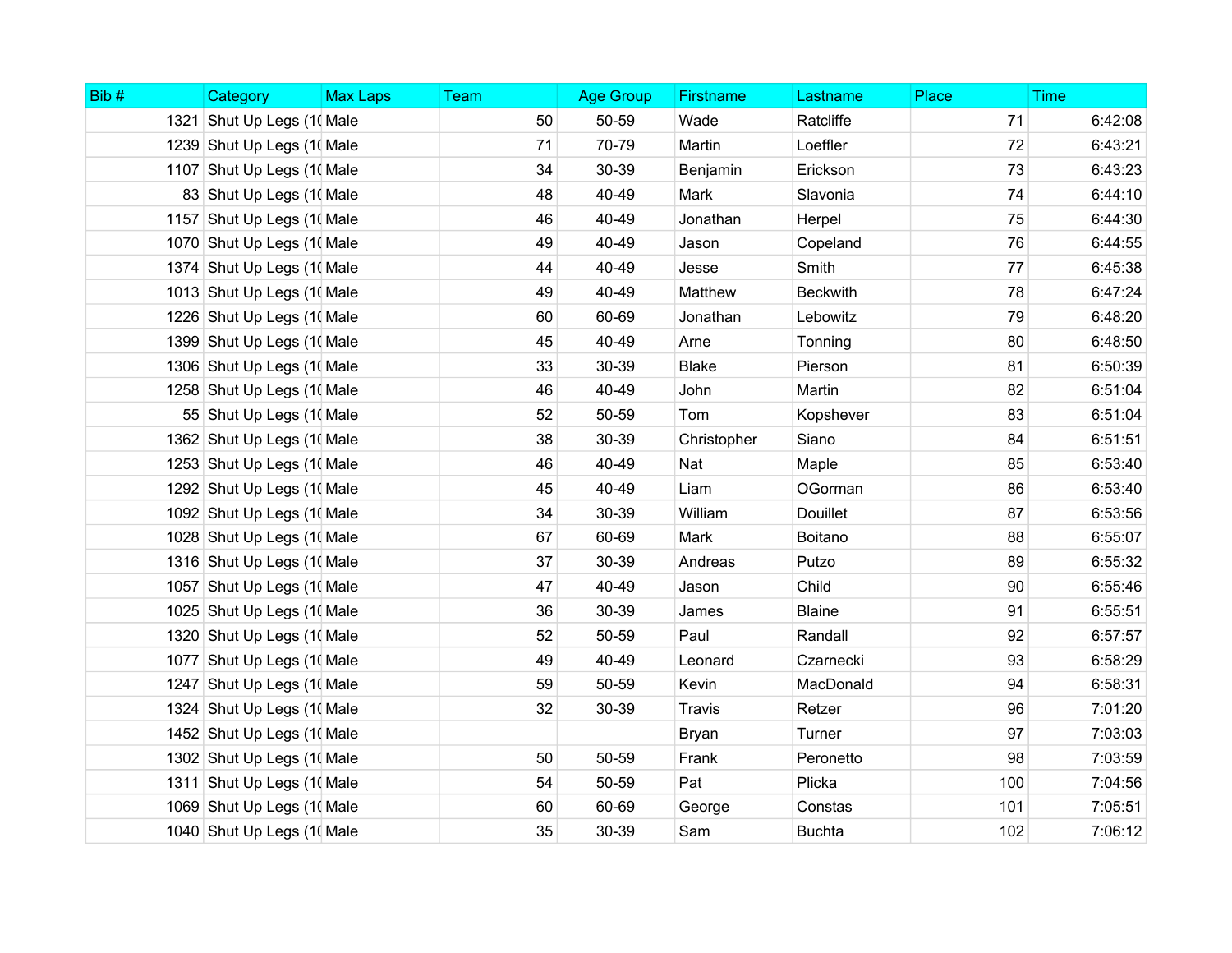| Bib# | Category                   | <b>Max Laps</b> | Team | <b>Age Group</b> | Firstname    | Lastname       | Place | <b>Time</b> |
|------|----------------------------|-----------------|------|------------------|--------------|----------------|-------|-------------|
|      | 1227 Shut Up Legs (1) Male |                 | 34   | 30-39            | Roger        | Lee            | 103   | 7:06:24     |
|      | 1228 Shut Up Legs (1( Male |                 | 42   | 40-49            | <b>Brian</b> | Lee            | 104   | 7:06:25     |
|      | 1378 Shut Up Legs (10 Male |                 | 34   | 30-39            | <b>Bjorn</b> | Snider         | 105   | 7:06:26     |
|      | 1435 Shut Up Legs (10 Male |                 |      |                  | Glen         | Tatarsky       | 108   | 7:08:20     |
|      | 1269 Shut Up Legs (10 Male |                 | 31   | 30-39            | Evrhet       | Milam          | 109   | 7:08:49     |
|      | 1011 Shut Up Legs (1) Male |                 | 59   | 50-59            | Doug         | Barton         | 110   | 7:08:50     |
|      | 1358 Shut Up Legs (1) Male |                 | 18   | 18 and under     | Oliver       | Sheen          | 111   | 7:09:00     |
|      | 1026 Shut Up Legs (10 Male |                 | 32   | 30-39            | Klaas        | <b>Boelens</b> | 114   | 7:11:12     |
|      | 1078 Shut Up Legs (10 Male |                 | 42   | 40-49            | J.D.         | Daniels        | 115   | 7:11:42     |
|      | 1201 Shut Up Legs (1) Male |                 | 49   | 40-49            | Joe          | Kayser         | 116   | 7:11:42     |
|      | 1304 Shut Up Legs (10 Male |                 | 47   | 40-49            | Justin       | Phillips       | 118   | 7:13:52     |
|      | 1182 Shut Up Legs (1) Male |                 | 61   | 60-69            | Peter        | Ingram         | 119   | 7:13:53     |
|      | 1123 Shut Up Legs (1( Male |                 | 53   | 50-59            | Eric         | Fraser         | 120   | 7:13:56     |
|      | 1359 Shut Up Legs (1) Male |                 | 48   | 40-49            | David        | Sheen          | 121   | 7:14:15     |
|      | 1441 Shut Up Legs (1) Male |                 |      |                  | Colin        | Beardsley      | 123   | 7:14:21     |
|      | 1383 Shut Up Legs (10 Male |                 | 34   | 30-39            | Georg        | <b>Stieler</b> | 124   | 7:14:26     |
|      | 47 Shut Up Legs (1) Male   |                 | 67   | 60-69            | William      | Keller         | 125   | 7:14:29     |
|      | 1375 Shut Up Legs (10 Male |                 | 31   | 30-39            | Matthew      | Smith          | 127   | 7:14:38     |
|      | 1277 Shut Up Legs (1) Male |                 | 73   | 70-79            | Jim          | Molinari       | 128   | 7:14:38     |
|      | 1043 Shut Up Legs (10 Male |                 | 56   | 50-59            | David        | Burghardt      | 129   | 7:15:13     |
|      | 1074 Shut Up Legs (10 Male |                 | 49   | 40-49            | Rob          | Crow           | 130   | 7:15:53     |
|      | 1254 Shut Up Legs (1) Male |                 | 42   | 40-49            | <b>Nick</b>  | Markby         | 131   | 7:15:58     |
|      | 1240 Shut Up Legs (10 Male |                 | 45   | 40-49            | Michael      | Loney          | 132   | 7:16:35     |
|      | 1193 Shut Up Legs (1) Male |                 | 57   | 50-59            | Stephen      | Jones          | 133   | 7:16:40     |
|      | 1095 Shut Up Legs (10 Male |                 | 36   | 30-39            | Lee          | <b>Dukes</b>   | 134   | 7:16:52     |
|      | 73 Shut Up Legs (1) Male   |                 | 51   | 50-59            | <b>Nick</b>  | Roger          | 135   | 7:17:54     |
|      | 62 Shut Up Legs (1) Male   |                 | 54   | 50-59            | Gary         | Montrezza      | 136   | 7:17:54     |
|      | 1337 Shut Up Legs (1) Male |                 | 53   | 50-59            | Gregory      | Roger          | 137   | 7:18:00     |
|      | 1108 Shut Up Legs (1) Male |                 | 46   | 40-49            | Michael      | Erskine        | 138   | 7:18:15     |
|      | 1215 Shut Up Legs (1) Male |                 | 49   | 40-49            | Paul         | Kundrat        | 139   | 7:18:30     |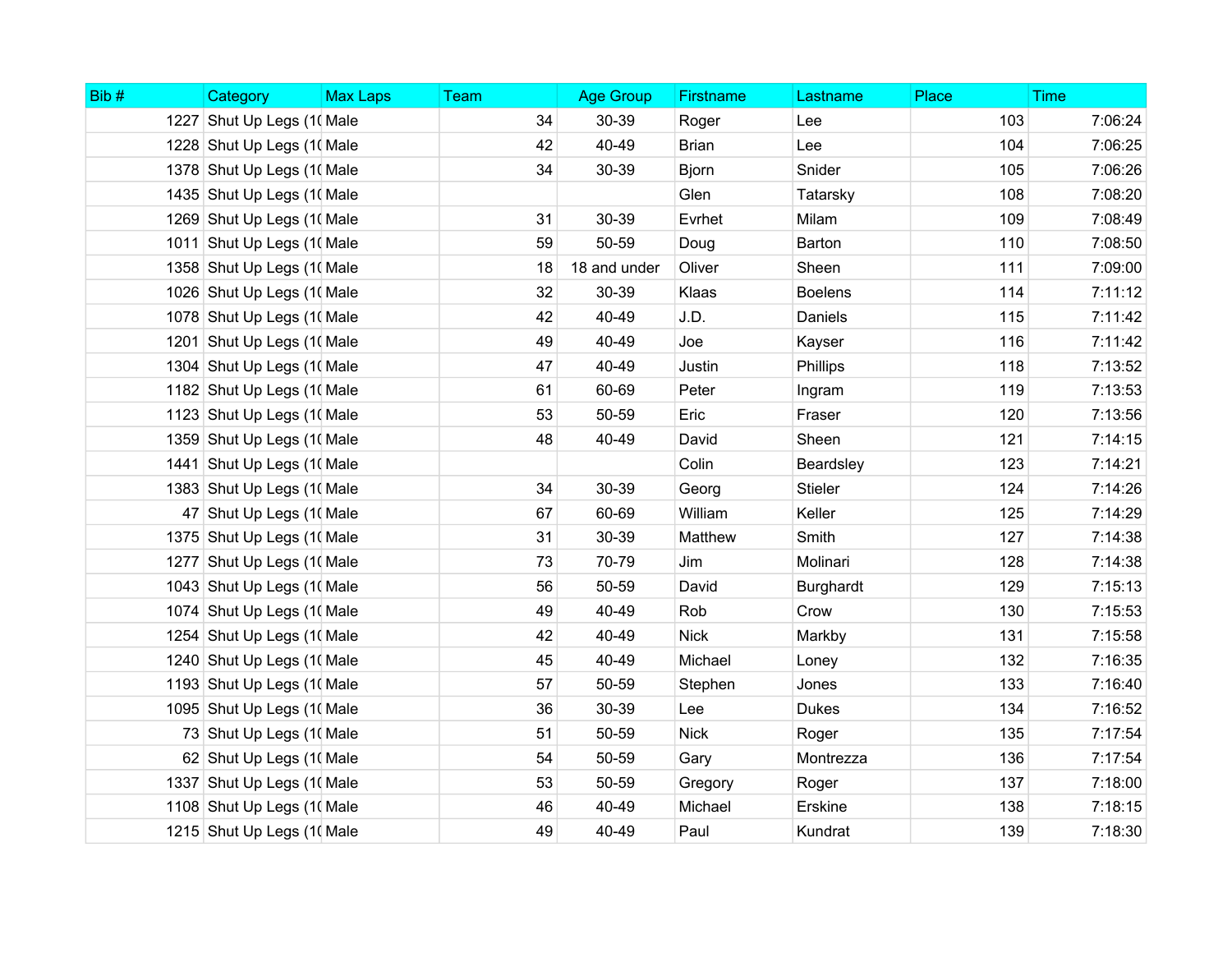| Bib# | Category                   | <b>Max Laps</b> | Team | <b>Age Group</b> | Firstname      | Lastname        | Place | <b>Time</b> |
|------|----------------------------|-----------------|------|------------------|----------------|-----------------|-------|-------------|
|      | 1117 Shut Up Legs (1) Male |                 | 40   | 40-49            | Tim            | Fleming         | 140   | 7:18:32     |
|      | 1191 Shut Up Legs (10 Male |                 | 44   | 40-49            | Chros          | Johnson         | 141   | 7:18:38     |
|      | 1243 Shut Up Legs (1) Male |                 | 55   | 50-59            | <b>STEPHEN</b> | <b>LOWRY</b>    | 143   | 7:18:57     |
|      | 1281 Shut Up Legs (1) Male |                 | 47   | 40-49            | Chuck          | Moore           | 144   | 7:19:01     |
|      | 1124 Shut Up Legs (1) Male |                 | 40   | 40-49            | Jason          | Frasier         | 145   | 7:19:04     |
|      | 1021 Shut Up Legs (1) Male |                 | 60   | 60-69            | John           | <b>Bertrand</b> | 146   | 7:19:39     |
|      | 1022 Shut Up Legs (1) Male |                 | 47   | 40-49            | Chris          | <b>Bichler</b>  | 147   | 7:20:18     |
|      | 1046 Shut Up Legs (10 Male |                 | 56   | 50-59            | Walter         | <b>Burnham</b>  | 148   | 7:21:06     |
|      | 1054 Shut Up Legs (1) Male |                 | 46   | 40-49            | Boren          | Chen            | 149   | 7:21:06     |
|      | 11 Shut Up Legs (1) Male   |                 | 49   | 40-49            | Jeff           | Howell          | 150   | 7:21:35     |
|      | 1415 Shut Up Legs (10 Male |                 | 57   | 50-59            | Deryck         | Watermeyer      | 151   | 7:21:38     |
|      | 1340 Shut Up Legs (10 Male |                 | 53   | 50-59            | Christopher    | Rozof           | 152   | 7:21:47     |
|      | 1423 Shut Up Legs (1) Male |                 | 51   | 50-59            | Adam           | Willner         | 153   | 7:22:22     |
|      | 1440 Shut Up Legs (10 Male |                 |      |                  | Kenny          | Yim             | 154   | 7:23:19     |
|      | 1150 Shut Up Legs (10 Male |                 | 41   | 40-49            | Carlos         | Hartmann        | 155   | 7:24:06     |
|      | 1238 Shut Up Legs (10 Male |                 | 38   | 30-39            | Mike           | Ling            | 156   | 7:25:10     |
|      | 1111 Shut Up Legs (1) Male |                 | 46   | 40-49            | David          | Fearncombe      | 157   | 7:25:44     |
|      | 1371 Shut Up Legs (1) Male |                 | 37   | 30-39            | Mark           | Smethers        | 158   | 7:25:57     |
|      | 1331 Shut Up Legs (1) Male |                 | 33   | 30-39            | <b>Bryce</b>   | Ritze           | 159   | 7:26:27     |
|      | 1237 Shut Up Legs (10 Male |                 | 44   | 40-49            | Daryl          | Liggins         | 160   | 7:26:52     |
|      | 1241 Shut Up Legs (1) Male |                 | 44   | 40-49            | Adam           | G. Lopez        | 161   | 7:26:57     |
|      | 1443 Shut Up Legs (10 Male |                 |      |                  | Roland         | Van Wickelmann  | 162   | 7:26:57     |
|      | 1249 Shut Up Legs (10 Male |                 | 45   | 40-49            | Geoff          | Mahalak         | 163   | 7:27:07     |
|      | 1424 Shut Up Legs (1) Male |                 | 26   | 19 - 29          | Sterling       | Wilson          | 164   | 7:27:12     |
|      | 1167 Shut Up Legs (10 Male |                 | 58   | 50-59            | Louis          | Hogge           | 165   | 7:27:48     |
|      | 77 Shut Up Legs (1) Male   |                 | 37   | 30-39            | Gian-Paolo     | Musumeci        | 166   | 7:27:56     |
|      | 1006 Shut Up Legs (10 Male |                 | 47   | 40-49            | Andrew         | Ballantyne      | 167   | 7:28:54     |
|      | 1446 Shut Up Legs (10 Male |                 |      |                  | Jack           | Favalono        | 168   | 7:29:32     |
|      | 1445 Shut Up Legs (1) Male |                 |      |                  | Mike           | Bara            | 169   | 7:29:34     |
|      | 1012 Shut Up Legs (1) Male |                 | 36   | 30-39            | Craig          | Beacock         | 170   | 7:29:58     |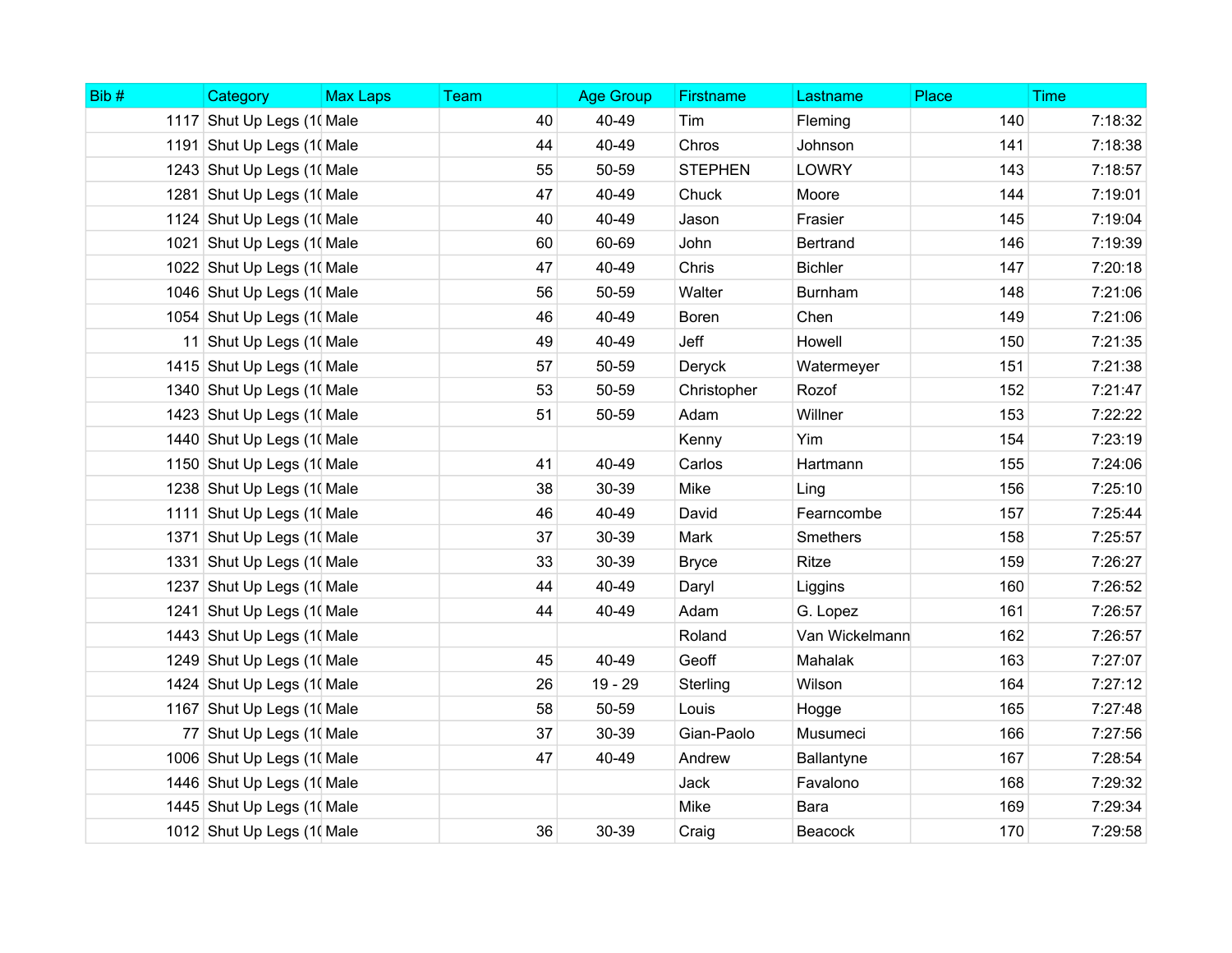| Bib# | Category                   | <b>Max Laps</b> | Team | <b>Age Group</b> | Firstname | Lastname       | Place | <b>Time</b> |
|------|----------------------------|-----------------|------|------------------|-----------|----------------|-------|-------------|
|      | 1251 Shut Up Legs (1) Male |                 | 36   | 30-39            | John      | Malloy         | 171   | 7:30:08     |
|      | 1419 Shut Up Legs (1) Male |                 | 35   | 30-39            | Jonah     | Weiner         | 172   | 7:30:35     |
|      | 1112 Shut Up Legs (1) Male |                 | 47   | 40-49            | George    | Fehrenbach     | 173   | 7:31:10     |
|      | 1453 Shut Up Legs (1) Male |                 |      |                  | John      | Park           | 174   | 7:31:13     |
|      | 1274 Shut Up Legs (10 Male |                 | 52   | 50-59            | Scott     | Mirer          | 175   | 7:31:14     |
|      | 1421 Shut Up Legs (1) Male |                 | 58   | 50-59            | Robert    | Williams       | 177   | 7:32:21     |
|      | 1404 Shut Up Legs (1) Male |                 | 55   | 50-59            | Jeffrey   | Tuatini        | 178   | 7:32:53     |
|      | 82 Shut Up Legs (1) Male   |                 | 39   | 30-39            | Andrew    | Payne          | 179   | 7:33:20     |
|      | 1010 Shut Up Legs (1) Male |                 | 31   | 30-39            | Pierre    | Barthelemy     | 180   | 7:33:25     |
|      | 1200 Shut Up Legs (10 Male |                 | 61   | 60-69            | Michael   | Kaye           | 181   | 7:34:09     |
|      | 1287 Shut Up Legs (10 Male |                 | 31   | 30-39            | Stephen   | <b>Nellis</b>  | 182   | 7:35:13     |
|      | 1350 Shut Up Legs (10 Male |                 | 47   | 40-49            | Jurgen    | Schumacher     | 183   | 7:35:24     |
|      | 1073 Shut Up Legs (10 Male |                 | 54   | 50-59            | Charlie   | Cronk          | 185   | 7:36:15     |
|      | 1381 Shut Up Legs (1) Male |                 | 34   | 30-39            | Ryan      | Spies          | 186   | 7:36:19     |
|      | 1093 Shut Up Legs (10 Male |                 | 66   | 60-69            | Philip    | <b>Dresser</b> | 187   | 7:36:32     |
|      | 1221 Shut Up Legs (1) Male |                 | 55   | 50-59            | Dennis    | Lassle         | 189   | 7:38:46     |
|      | 1224 Shut Up Legs (1) Male |                 | 35   | 30-39            | Zach      | Lawryk         | 190   | 7:39:32     |
|      | 1211 Shut Up Legs (1) Male |                 | 57   | 50-59            | Tim       | Kosiek         | 192   | 7:40:52     |
|      | 125 Shut Up Legs (1) Male  |                 |      |                  | Adam      | Bookwalter     | 193   | 7:41:55     |
|      | 1177 Shut Up Legs (1) Male |                 | 43   | 40-49            | Wylie     | Hui            | 194   | 7:42:31     |
|      | 1288 Shut Up Legs (10 Male |                 | 48   | 40-49            | Douglas   | Newman         | 195   | 7:42:47     |
|      | 72 Shut Up Legs (1) Male   |                 |      |                  | Charles   | Moore          | 196   | 7:42:54     |
|      | 1180 Shut Up Legs (1) Male |                 | 42   | 40-49            | michael   | hutto          | 198   | 7:43:30     |
|      | 1332 Shut Up Legs (1) Male |                 | 37   | 30-39            | andres    | rivera         | 199   | 7:43:58     |
|      | 1309 Shut Up Legs (10 Male |                 | 48   | 40-49            | Wayne     | Piotrowski     | 200   | 7:44:24     |
|      | 1411 Shut Up Legs (1) Male |                 | 41   | 40-49            | Louis     | Viamonte       | 201   | 7:44:48     |
|      | 1067 Shut Up Legs (10 Male |                 | 41   | 40-49            | Jesse     | Comstock       | 202   | 7:44:50     |
|      | 1455 Shut Up Legs (1) Male |                 |      |                  | Mark      | Eshman         | 203   | 7:44:58     |
|      | 1430 Shut Up Legs (1) Male |                 | 26   | 19 - 29          | Andrew    | Wu             | 204   | 7:45:24     |
|      | 58 Shut Up Legs (1) Male   |                 | 47   | 40-49            | Dan       | Meier          | 206   | 7:46:29     |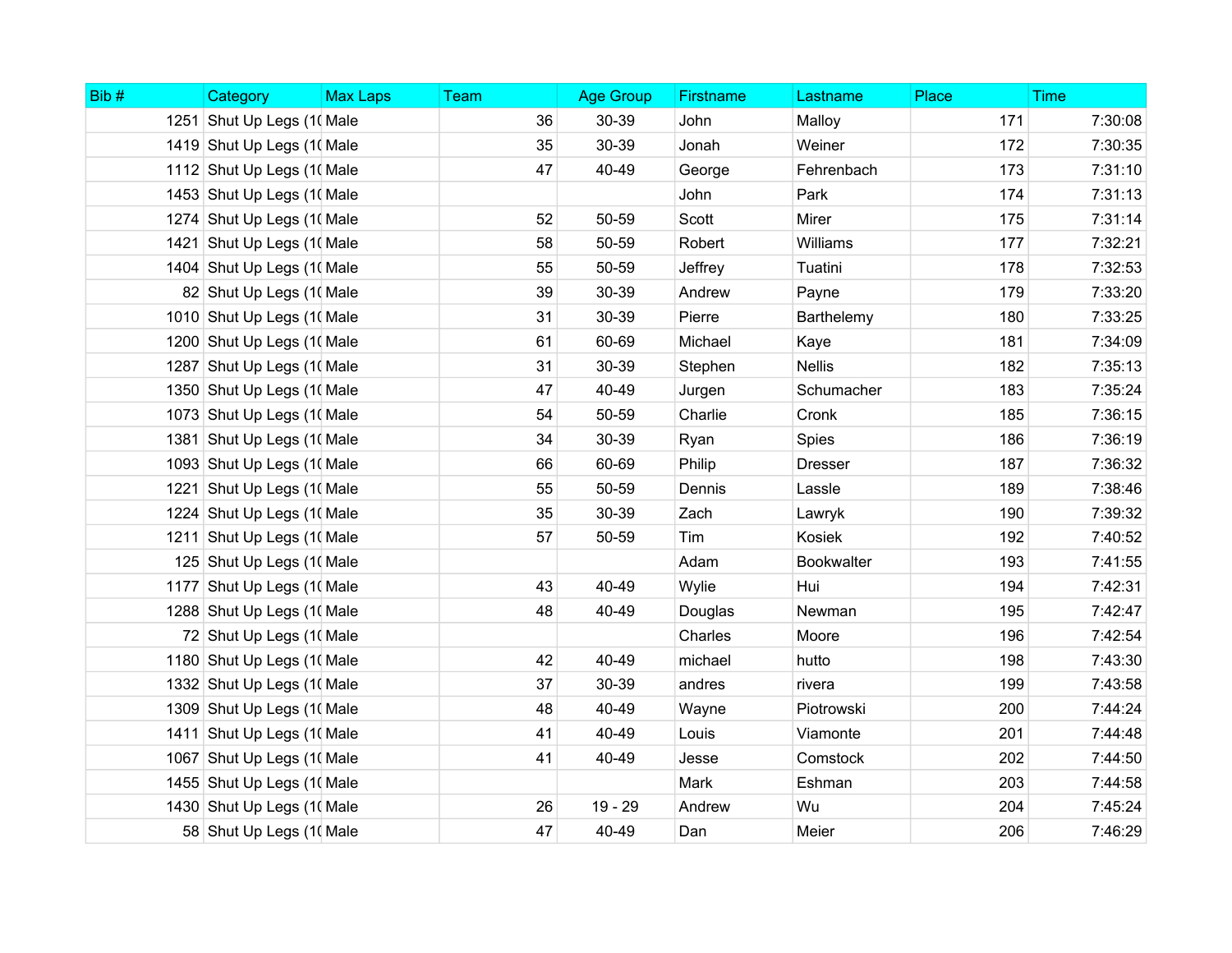| Bib# | Category                   | <b>Max Laps</b> | Team | <b>Age Group</b> | <b>Firstname</b> | Lastname         | Place | <b>Time</b> |
|------|----------------------------|-----------------|------|------------------|------------------|------------------|-------|-------------|
|      | 1266 Shut Up Legs (1) Male |                 | 46   | 40-49            | Todd             | Meier            | 207   | 7:46:32     |
|      | 1116 Shut Up Legs (10 Male |                 | 51   | 50-59            | lan              | Fitzsimons       | 208   | 7:47:42     |
|      | 1283 Shut Up Legs (10 Male |                 | 40   | 40-49            | Josh             | Mullen           | 209   | 7:48:04     |
|      | 1080 Shut Up Legs (10 Male |                 | 45   | 40-49            | Don              | Davis            | 210   | 7:48:06     |
|      | 1384 Shut Up Legs (10 Male |                 | 52   | 50-59            | Eric             | Stocker          | 211   | 7:48:19     |
|      | 1345 Shut Up Legs (1) Male |                 | 56   | 50-59            | Tom              | Scheuffele       | 212   | 7:48:55     |
|      | 1213 Shut Up Legs (1) Male |                 | 57   | 50-59            | Frank            | Kretz            | 213   | 7:49:00     |
|      | 1392 Shut Up Legs (1) Male |                 | 31   | 30-39            | Brendan          | Thelen           | 214   | 7:50:16     |
|      | 1282 Shut Up Legs (1) Male |                 | 40   | 40-49            | andrea           | mucignat         | 215   | 7:50:16     |
|      | 1133 Shut Up Legs (1) Male |                 | 46   | 40-49            | Gregory          | Goddard          | 216   | 7:51:33     |
|      | 1171 Shut Up Legs (1) Male |                 | 48   | 40-49            | Shige            | Honjo            | 218   | 7:52:07     |
|      | 1270 Shut Up Legs (1) Male |                 | 41   | 40-49            | Michael          | Miller           | 219   | 7:52:42     |
|      | 1051 Shut Up Legs (1) Male |                 | 43   | 40-49            | <b>Brian</b>     | Cestaro          | 220   | 7:52:42     |
|      | 1129 Shut Up Legs (1) Male |                 | 46   | 40-49            | Craig            | Gerlach          | 221   | 7:52:48     |
|      | 1184 Shut Up Legs (10 Male |                 | 28   | 19 - 29          | Peter            | Irving           | 223   | 7:53:06     |
|      | 1199 Shut Up Legs (1) Male |                 | 59   | 50-59            | Christopher      | Kawolics         | 224   | 7:53:58     |
|      | 1354 Shut Up Legs (1) Male |                 | 39   | 30-39            | Ali              | Sedehi           | 225   | 7:54:28     |
|      | 1172 Shut Up Legs (1) Male |                 | 36   | 30-39            | Patrick          | Horrigan         | 226   | 7:55:12     |
|      | 1128 Shut Up Legs (1) Male |                 | 34   | 30-39            | <b>Terry</b>     | Gerardo          | 227   | 7:56:22     |
|      | 1372 Shut Up Legs (10 Male |                 | 47   | 40-49            | <b>Bob</b>       | Smith            | 228   | 7:56:24     |
|      | 1393 Shut Up Legs (10 Male |                 | 55   | 50-59            | michael          | theriault        | 229   | 7:56:36     |
|      | 1367 Shut Up Legs (1) Male |                 | 47   | 40-49            | Joad             | <b>SKJELBRED</b> | 230   | 7:56:46     |
|      | 1323 Shut Up Legs (1) Male |                 | 58   | 50-59            | <b>Steve</b>     | Reese            | 231   | 7:57:20     |
|      | 44 Shut Up Legs (1) Male   |                 | 34   | 30-39            | Giles            | House            | 232   | 7:57:49     |
|      | 1072 Shut Up Legs (1) Male |                 | 60   | 60-69            | Carl             | Covello          | 233   | 7:58:12     |
|      | 1344 Shut Up Legs (10 Male |                 | 34   | 30-39            | Mauricio         | S��nchez         | 234   | 7:58:21     |
|      | 1379 Shut Up Legs (10 Male |                 | 55   | 50-59            | <b>Derrick</b>   | Snow             | 235   | 7:58:22     |
|      | 1255 Shut Up Legs (1) Male |                 | 47   | 40-49            | George           | Marroig-Tagle    | 236   | 7:58:24     |
|      | 1007 Shut Up Legs (10 Male |                 | 41   | 40-49            | Doug             | <b>Barrett</b>   | 237   | 7:58:24     |
|      | 1373 Shut Up Legs (1) Male |                 | 33   | 30-39            | Cameron          | Smith            | 238   | 7:58:27     |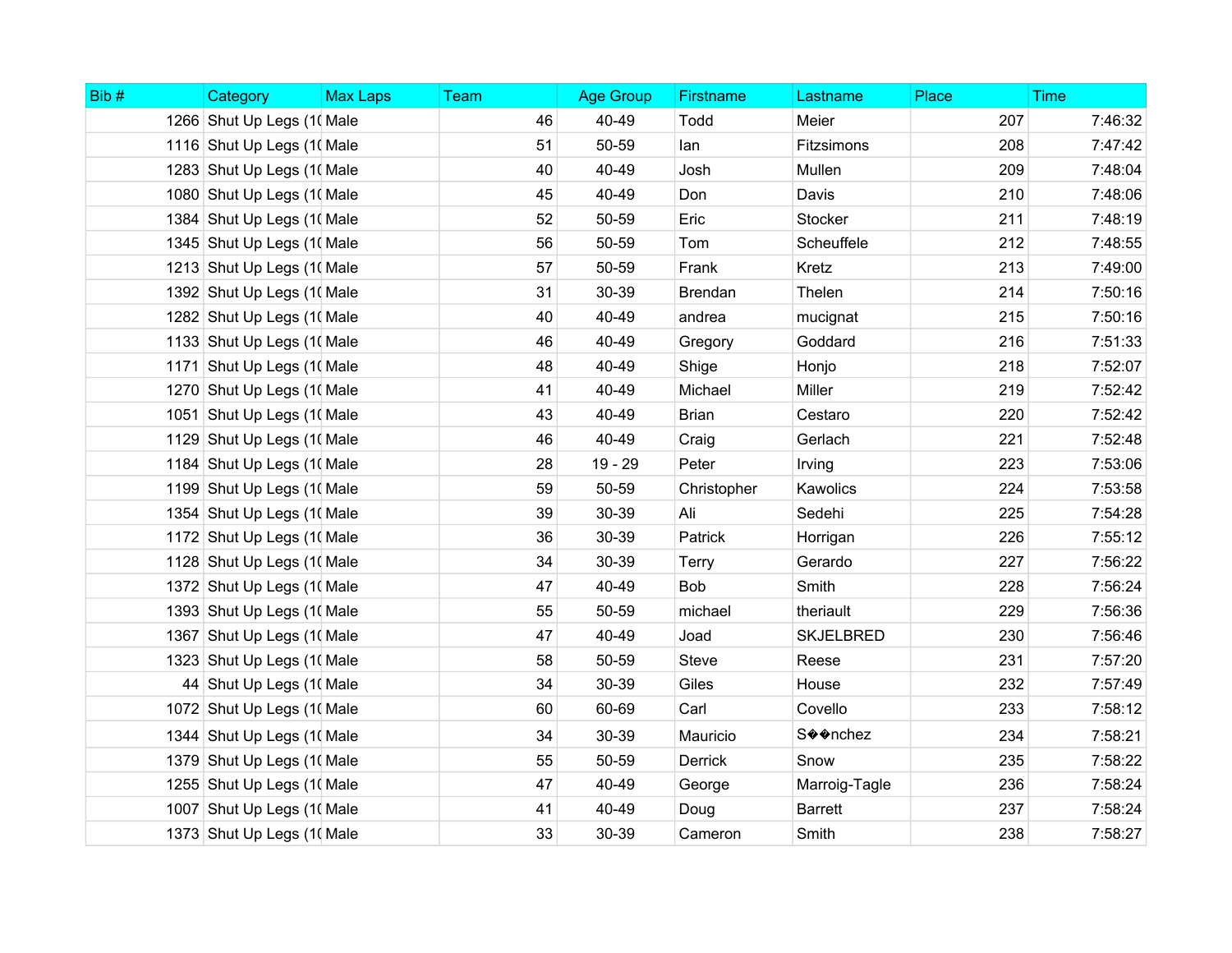| Bib# | Category                   | <b>Max Laps</b> | <b>Team</b> | <b>Age Group</b> | Firstname    | Lastname       | Place | <b>Time</b> |
|------|----------------------------|-----------------|-------------|------------------|--------------|----------------|-------|-------------|
|      | 1091 Shut Up Legs (1) Male |                 | 48          | 40-49            | Michael      | Dolan          | 239   | 7:59:32     |
|      | 1408 Shut Up Legs (10 Male |                 | 48          | 40-49            | Mike         | Van Allen      | 240   | 7:59:35     |
|      | 1457 Shut Up Legs (1) Male |                 |             |                  | Caleb        | Kozlowski      | 242   | 8:01:43     |
|      | 1134 Shut Up Legs (1) Male |                 | 47          | 40-49            | Johnny       | Gossett        | 243   | 8:02:40     |
|      | 1417 Shut Up Legs (1) Male |                 | 51          | 50-59            | Laurence     | Weider         | 244   | 8:03:37     |
|      | 1418 Shut Up Legs (10 Male |                 | 52          | 50-59            | Mark         | Weierich       | 245   | 8:03:44     |
|      | 1365 Shut Up Legs (1) Male |                 | 32          | 30-39            | Stuart       | Sinclair       | 247   | 8:04:56     |
|      | 1313 Shut Up Legs (1) Male |                 | 35          | 30-39            | Charles      | Pollock        | 248   | 8:05:23     |
|      | 1175 Shut Up Legs (1) Male |                 | 50          | 50-59            | John         | Hsu            | 249   | 8:07:19     |
|      | 1444 Shut Up Legs (10 Male |                 |             |                  | George       | Vergara        | 250   | 8:10:40     |
|      | 1333 Shut Up Legs (1) Male |                 | 33          | 30-39            | Ryan         | <b>Roberts</b> | 251   | 8:11:42     |
|      | 1335 Shut Up Legs (1) Male |                 | 27          | $19 - 29$        | James        | Robinson       | 252   | 8:14:34     |
|      | 1389 Shut Up Legs (10 Male |                 | 48          | 40-49            | Danny        | <b>Taffe</b>   | 253   | 8:14:44     |
|      | 1339 Shut Up Legs (10 Male |                 | 40          | 40-49            | Joshua       | Ross           | 255   | 8:15:05     |
|      | 1206 Shut Up Legs (10 Male |                 | 33          | 30-39            | Jonathan     | Kishpaugh      | 256   | 8:15:09     |
|      | 1291 Shut Up Legs (1) Male |                 | 49          | 40-49            | Bryan        | Offill         | 259   | 8:16:30     |
|      | 1168 Shut Up Legs (10 Male |                 | 44          | 40-49            | <b>Brian</b> | Holden         | 260   | 8:18:28     |
|      | 1081 Shut Up Legs (1) Male |                 | 42          | 40-49            | Jason        | Davis          | 261   | 8:19:07     |
|      | 1210 Shut Up Legs (1) Male |                 | 54          | 50-59            | Thomas       | Koegel         | 262   | 8:19:22     |
|      | 1434 Shut Up Legs (1) Male |                 | 56          | 50-59            | thomas       | zsak           | 263   | 8:19:48     |
|      | 1202 Shut Up Legs (1) Male |                 | 58          | 50-59            | Tom          | Kearney        | 264   | 8:20:11     |
|      | 1397 Shut Up Legs (1) Male |                 | 42          | 40-49            | Dan          | <b>Tillis</b>  | 265   | 8:21:07     |
|      | 1189 Shut Up Legs (10 Male |                 | 56          | 50-59            | Edwin        | Jenkins        | 266   | 8:21:09     |
|      | 1099 Shut Up Legs (10 Male |                 | 16          | 18 and under     | Lou          | Gianni Durano  | 267   | 8:23:00     |
|      | 1216 Shut Up Legs (10 Male |                 | 48          | 40-49            | <b>Steve</b> | Kurzman        | 268   | 8:23:23     |
|      | 1427 Shut Up Legs (1) Male |                 | 51          | 50-59            | Joseph       | Wooda d        | 269   | 8:24:05     |
|      | 1064 Shut Up Legs (10 Male |                 | 42          | 40-49            | Raymond      | Clavano        | 270   | 8:25:25     |
|      | 1151 Shut Up Legs (1) Male |                 | 41          | 40-49            | Gary         | Hawkins        | 271   | 8:28:02     |
|      | 1153 Shut Up Legs (1) Male |                 | 65          | 60-69            | Don          | Heapes         | 272   | 8:31:34     |
|      | 1231 Shut Up Legs (1) Male |                 | 53          | 50-59            | Phillip      | Lee            | 273   | 8:31:58     |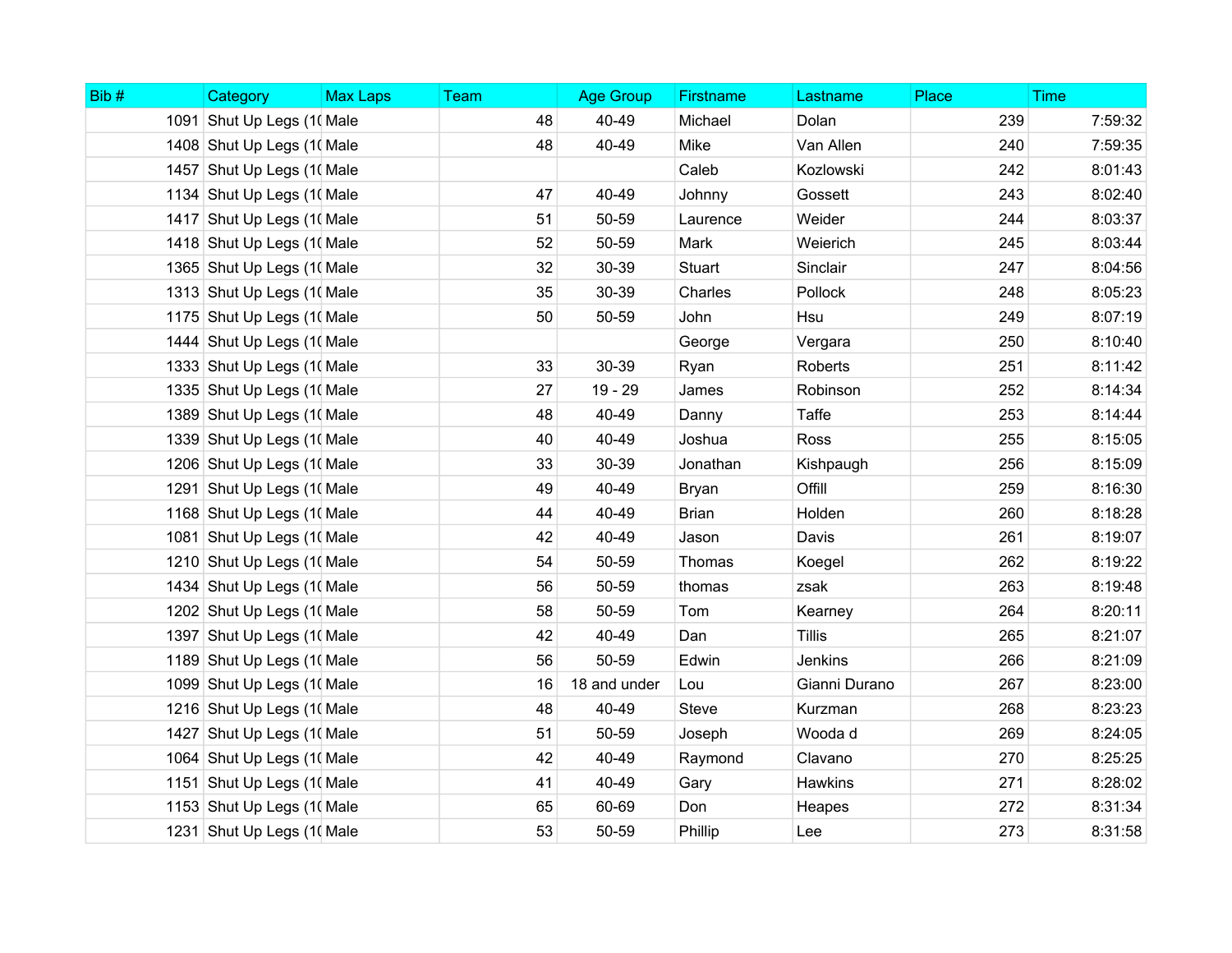| Bib# | Category                   | <b>Max Laps</b> | <b>Team</b> | <b>Age Group</b> | Firstname    | Lastname       | Place | <b>Time</b> |
|------|----------------------------|-----------------|-------------|------------------|--------------|----------------|-------|-------------|
|      | 1398 Shut Up Legs (1) Male |                 | 55          | 50-59            | Mark         | Tipton         | 275   | 8:33:36     |
|      | 1232 Shut Up Legs (1) Male |                 | 48          | 40-49            | John         | Lee            | 276   | 8:33:58     |
|      | 1089 Shut Up Legs (10 Male |                 | 57          | 50-59            | Michael      | Dillon         | 277   | 8:34:00     |
|      | 1314 Shut Up Legs (1) Male |                 | 41          | 40-49            | Chris        | Poole          | 278   | 8:34:34     |
|      | 1085 Shut Up Legs (10 Male |                 | 38          | 30-39            | Ryan         | DeBisschop     | 279   | 8:36:14     |
|      | 1181 Shut Up Legs (1) Male |                 | 45          | 40-49            | Matthew      | Idema          | 280   | 8:37:14     |
|      | 1166 Shut Up Legs (10 Male |                 | 45          | 40-49            | Jud          | Hoffman        | 281   | 8:37:26     |
|      | 1194 Shut Up Legs (10 Male |                 | 45          | 40-49            | Jason        | Jordan         | 282   | 8:37:39     |
|      | 1034 Shut Up Legs (1) Male |                 | 46          | 40-49            | Nelson       | <b>Branco</b>  | 283   | 8:37:40     |
|      | 1341 Shut Up Legs (10 Male |                 | 46          | 40-49            | Theodore     | Ruel           | 284   | 8:37:42     |
|      | 1060 Shut Up Legs (1) Male |                 | 41          | 40-49            | Joshua       | Christman      | 285   | 8:37:43     |
|      | 1179 Shut Up Legs (10 Male |                 | 53          | 50-59            | david        | Huppe          | 287   | 8:39:02     |
|      | 24 Shut Up Legs (1) Male   |                 | 54          | 50-59            | Leon         | Dixon          | 288   | 8:39:26     |
|      | 26 Shut Up Legs (1) Male   |                 | 53          | 50-59            | Michael      | Effron         | 289   | 8:39:26     |
|      | 1002 Shut Up Legs (1) Male |                 | 51          | 50-59            | lan          | Armitage       | 290   | 8:43:26     |
|      | 56 Shut Up Legs (1) Male   |                 | 58          | 50-59            | Michael      | Kramer         | 291   | 8:46:04     |
|      | 1019 Shut Up Legs (10 Male |                 | 71          | 70-79            | Kendall      | Bert           | 292   | 8:46:07     |
|      | 1152 Shut Up Legs (1) Male |                 | 45          | 40-49            | Liam         | Hazlehurst     | 293   | 8:46:22     |
|      | 1225 Shut Up Legs (1) Male |                 | 63          | 60-69            | Stephen      | Lawton         | 294   | 8:47:14     |
|      | 1142 Shut Up Legs (10 Male |                 | 49          | 40-49            | Doug         | Hailer         | 295   | 8:48:47     |
|      | 1155 Shut Up Legs (1) Male |                 | 49          | 40-49            | Todd         | Hendrickson    | 296   | 8:48:48     |
|      | 1009 Shut Up Legs (10 Male |                 | 74          | 70-79            | Mark         | Barron         | 298   | 8:51:23     |
|      | 1293 Shut Up Legs (1( Male |                 |             |                  | mark         | olson          | 299   | 8:53:45     |
|      | 1135 Shut Up Legs (1) Male |                 | 36          | 30-39            | Mike         | Grafham        | 300   | 8:54:06     |
|      | 1038 Shut Up Legs (10 Male |                 | 70          | 70-79            | <b>Terry</b> | <b>Bridges</b> | 302   | 8:56:08     |
|      | 1322 Shut Up Legs (1) Male |                 | 47          | 40-49            | Mark         | Reed           | 303   | 8:59:56     |
|      | 1242 Shut Up Legs (10 Male |                 | 49          | 40-49            | Jon          | Love           | 304   | 8:59:57     |
|      | 1186 Shut Up Legs (1) Male |                 | 45          | 40-49            | Todd         | Jankiewicz     | 306   | 9:06:29     |
|      | 1208 Shut Up Legs (1) Male |                 | 56          | 50-59            | Kurt         | Knierim        | 307   | 9:12:42     |
|      | 1083 Shut Up Legs (10 Male |                 | 59          | 50-59            | Mario        | De Bello       | 308   | 9:12:44     |